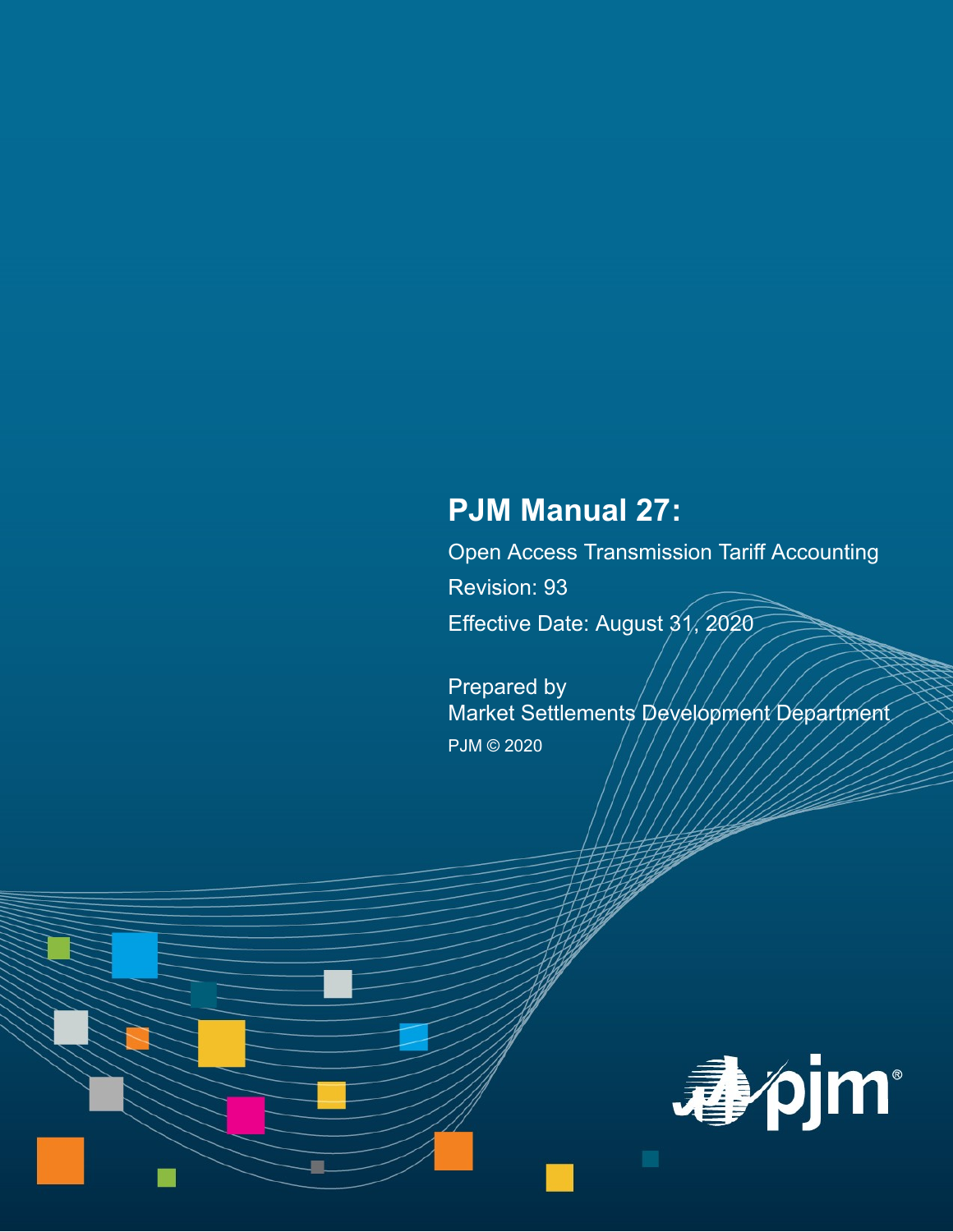

# **Table of Contents**

| 2.1 Scheduling, System Control and Dispatch Accounting Overview11<br>2.2 PJM Scheduling, System Control and Dispatch Service Charges12<br>2.3 TO Scheduling, System Control and Dispatch Service Charges 17<br>2.4 TO Scheduling, System Control and Dispatch Service Credits 18<br>2.5 Reconciliation for PJM and TO Scheduling, System Control and Dispatch Service<br>(and AC2, MMU, FERC, OPSI, CAPS, NERC, and RFC) Charges 18 |  |
|-------------------------------------------------------------------------------------------------------------------------------------------------------------------------------------------------------------------------------------------------------------------------------------------------------------------------------------------------------------------------------------------------------------------------------------|--|
| Section 3: Reactive Supply and Voltage Control from Generation                                                                                                                                                                                                                                                                                                                                                                      |  |
|                                                                                                                                                                                                                                                                                                                                                                                                                                     |  |
| 3.1 Reactive Supply and Voltage Control Service Accounting Overview 20                                                                                                                                                                                                                                                                                                                                                              |  |
|                                                                                                                                                                                                                                                                                                                                                                                                                                     |  |
|                                                                                                                                                                                                                                                                                                                                                                                                                                     |  |
| Section 4: Energy Imbalance Service Accounting 23                                                                                                                                                                                                                                                                                                                                                                                   |  |
|                                                                                                                                                                                                                                                                                                                                                                                                                                     |  |
| Section 5: Network Integration Transmission Service Accounting 24<br>5.1 Network Integration Transmission Service Accounting Overview24                                                                                                                                                                                                                                                                                             |  |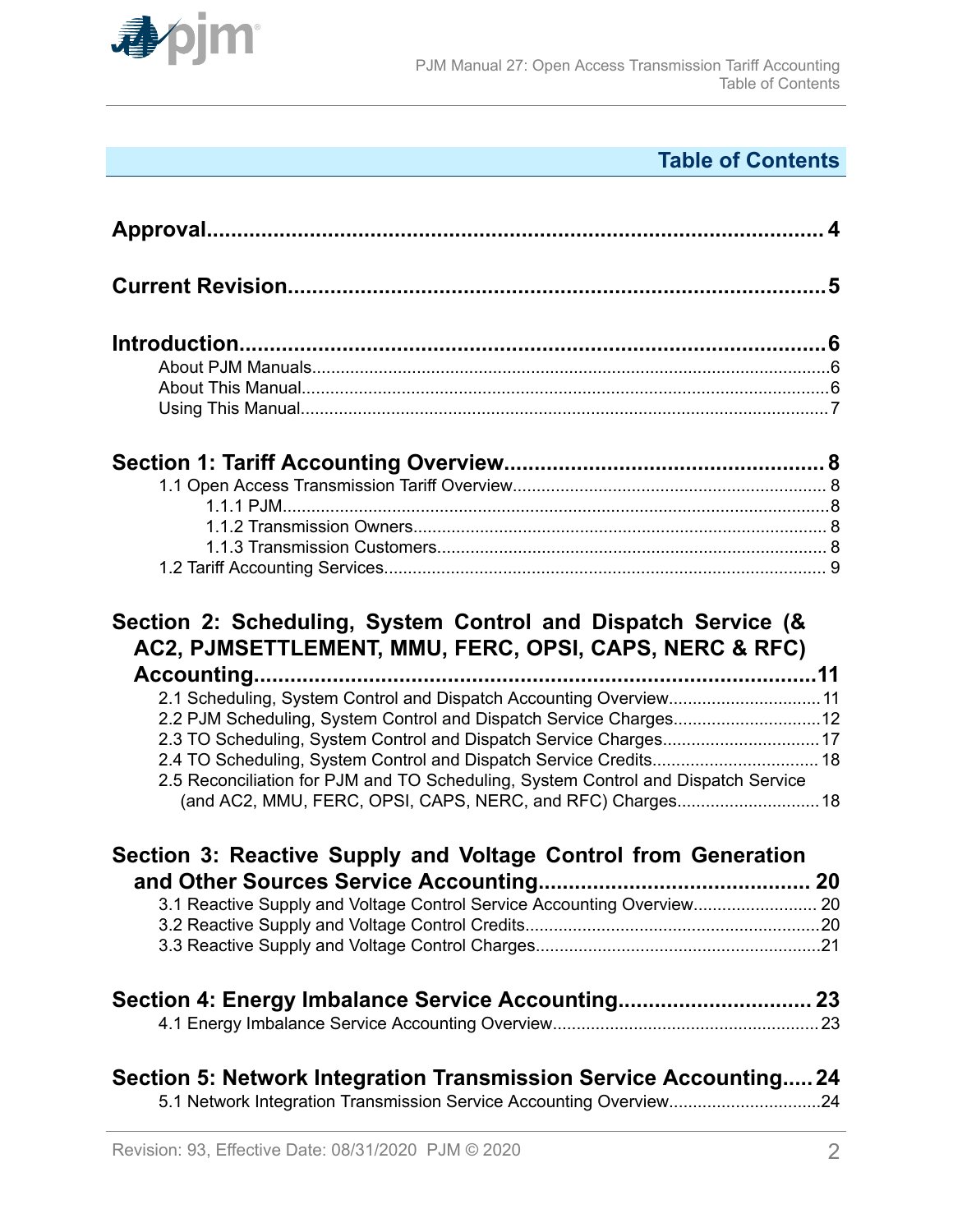

| 5.7 Business Rules for Changing Settlement Area Definitions of Network Load28 |  |
|-------------------------------------------------------------------------------|--|

| Section 6: Point-to-Point Transmission Service Accounting 31                   |  |
|--------------------------------------------------------------------------------|--|
|                                                                                |  |
|                                                                                |  |
|                                                                                |  |
|                                                                                |  |
|                                                                                |  |
| 6.2.2 Adjustment to Firm Daily Point-to-Point Transmission Service Charges 32  |  |
|                                                                                |  |
| 6.2.4 Monthly Adjustment to Firm Point to Point Transmission Service Charges33 |  |
|                                                                                |  |
|                                                                                |  |
|                                                                                |  |

| Section 8: Energy Storage Resource Charging Energy 40 |  |
|-------------------------------------------------------|--|
|                                                       |  |
|                                                       |  |
|                                                       |  |
|                                                       |  |
|                                                       |  |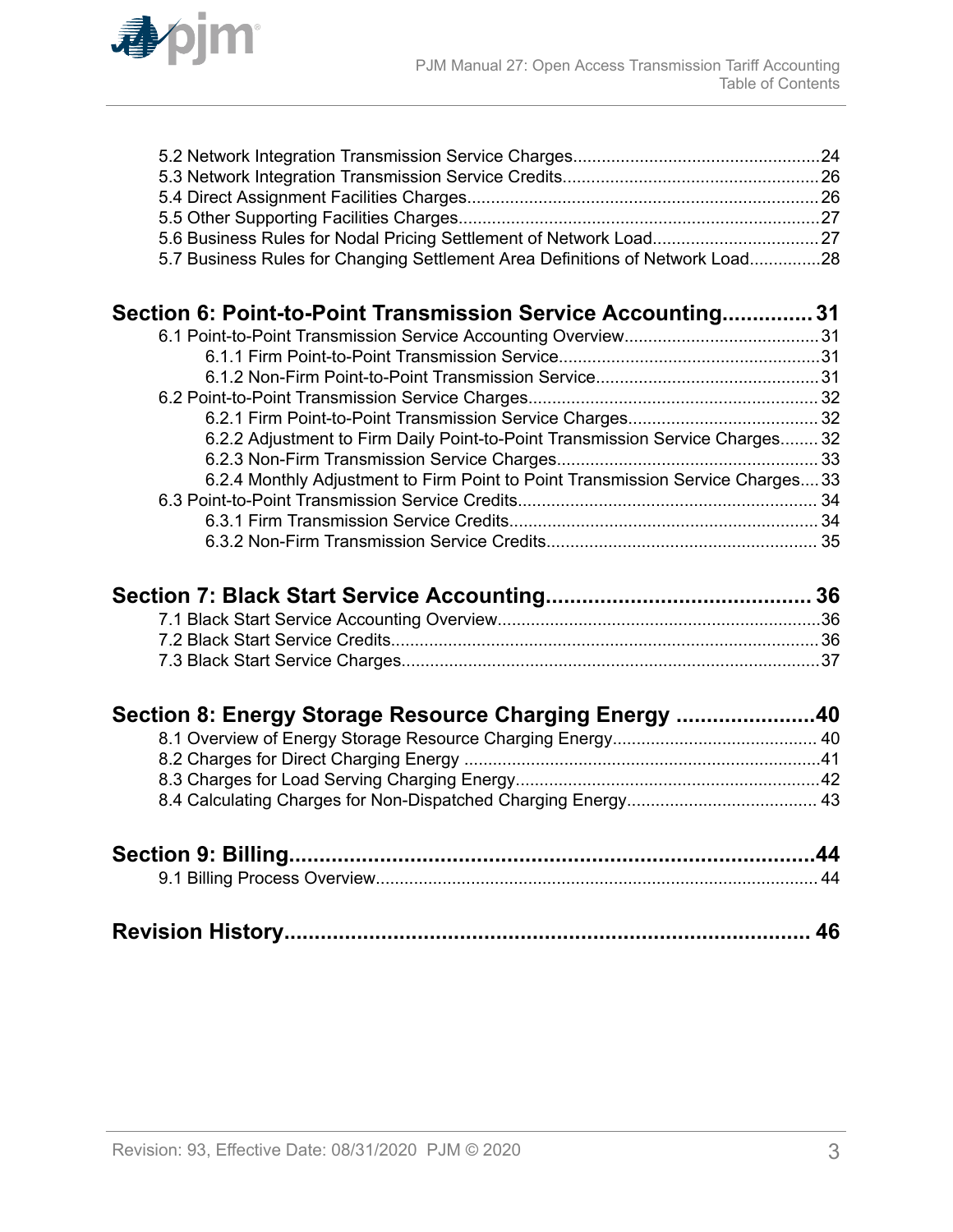<span id="page-3-0"></span>

# **Approval**

Approval Date: 08/27/2020 Effective Date: 08/31/2020

Rebecca Stadelmeyer, Manager

Market Settlements Development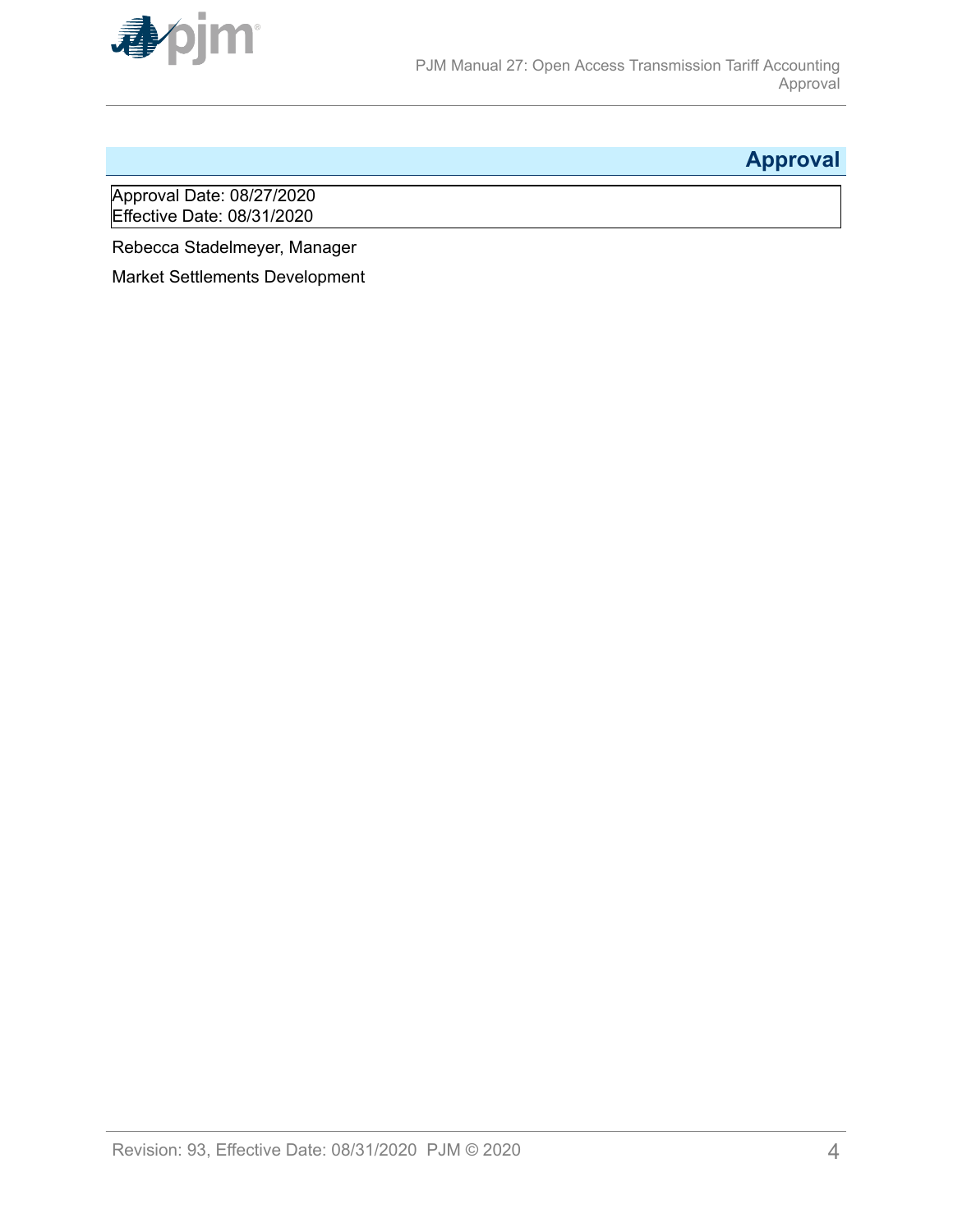<span id="page-4-0"></span>

# **Current Revision**

# **Administrative Change: (02/04/2021, Approved by Rebecca Stadelmeyer):**

• Updated manual ownership from Ray Fernandez to Rebecca Stadelmeyer

# **Administrative Change (11/06/2020) Approved by Ray Fernandez):**

• The periodic review was completed and no changes were found to be necessary

### **Revision 93 (08/31/2020):**

- Section 5.2
	- o Added deadline for members to provide updates to PJM for the Network Service Peak Load (NSPL) values
	- o Noted that NSPLs will be published as final on November 15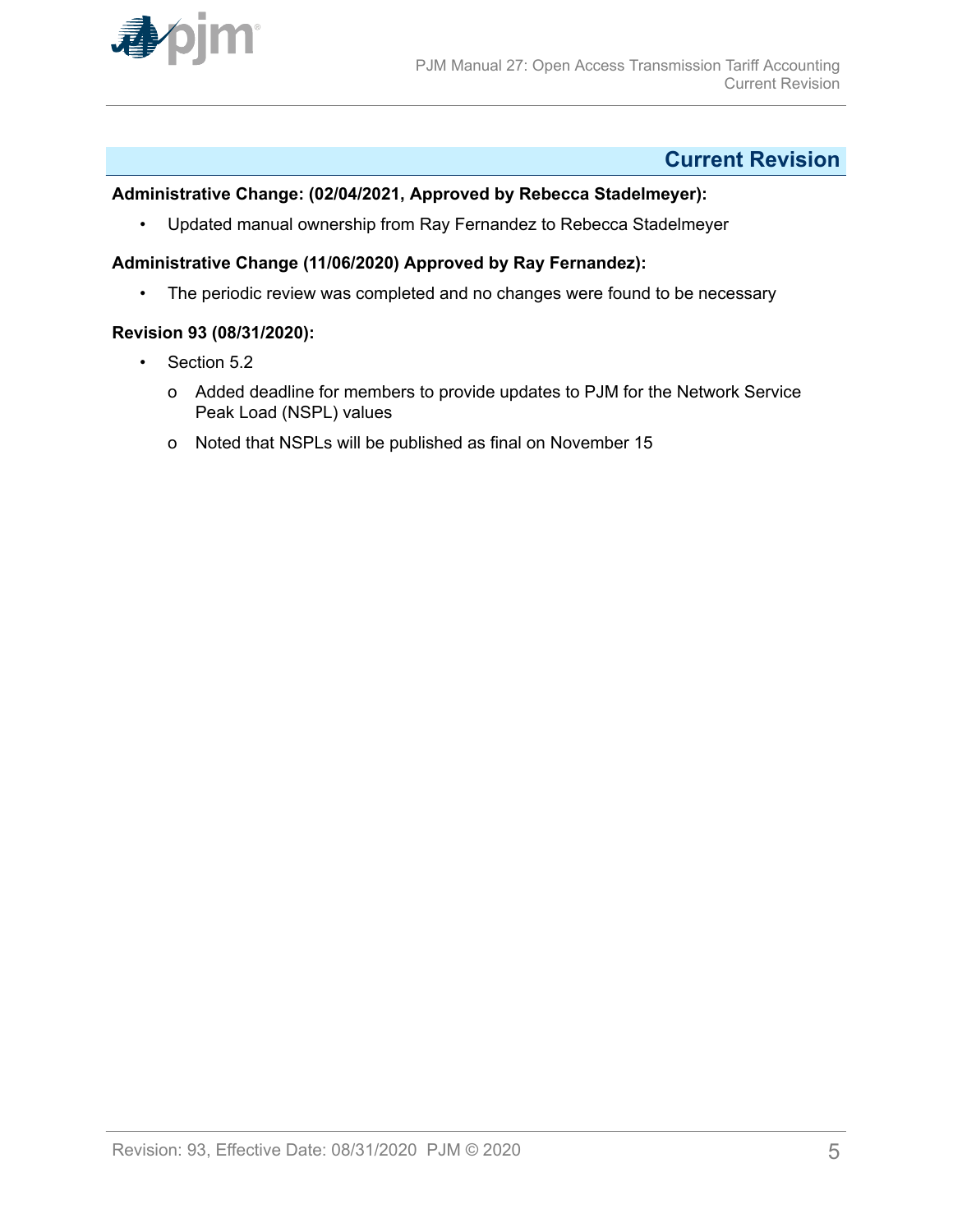<span id="page-5-0"></span>

# **Introduction**

Welcome to the *PJM Manual for Open Access Transmission Tariff Accounting*. In this Introduction, you will find the following information:

- What you can expect from the PJM Manuals (see "About PJM Manuals").
- What you can expect from this PJM Manual (see "About This Manual").
- How to use this manual (see "Using This Manual").

# **About PJM Manuals**

The PJM Manuals are the instructions, rules, procedures, and guidelines established by the PJM for the operation, planning, and accounting requirements of PJM and the PJM Energy Market. The manuals are grouped under the following categories:

- Transmission
- PJM Energy Market
- Generation and transmission interconnection
- Reserve
- Accounting and Billing
- PJM administrative services
- Miscellaneous

For a complete list of all PJM manuals, go to the Library section on PJM.com.

# **About This Manual**

The PJM Manual for Open Access Transmission Tariff Accounting is one of a series of manuals within the Accounting and Billing group. This manual focuses on the accounting for transmission services within the PJM Open Access Transmission Tariff.

The *PJM Manual for Open Access Transmission Tariff Accounting* consists of nine sections. These sections are listed in the table of contents beginning on page ii.

### **Intended Audience**

The intended audiences for the PJM Manual for Open Access Transmission Tariff Accounting are:

- PJM Members
- External auditors, lawyers, and regulators
- PJM accounting staff and auditing staff

### **References**

The References to other documents that provide background or additional detail directly related to the *PJM Manual for Open Access Transmission Tariff Accounting* are: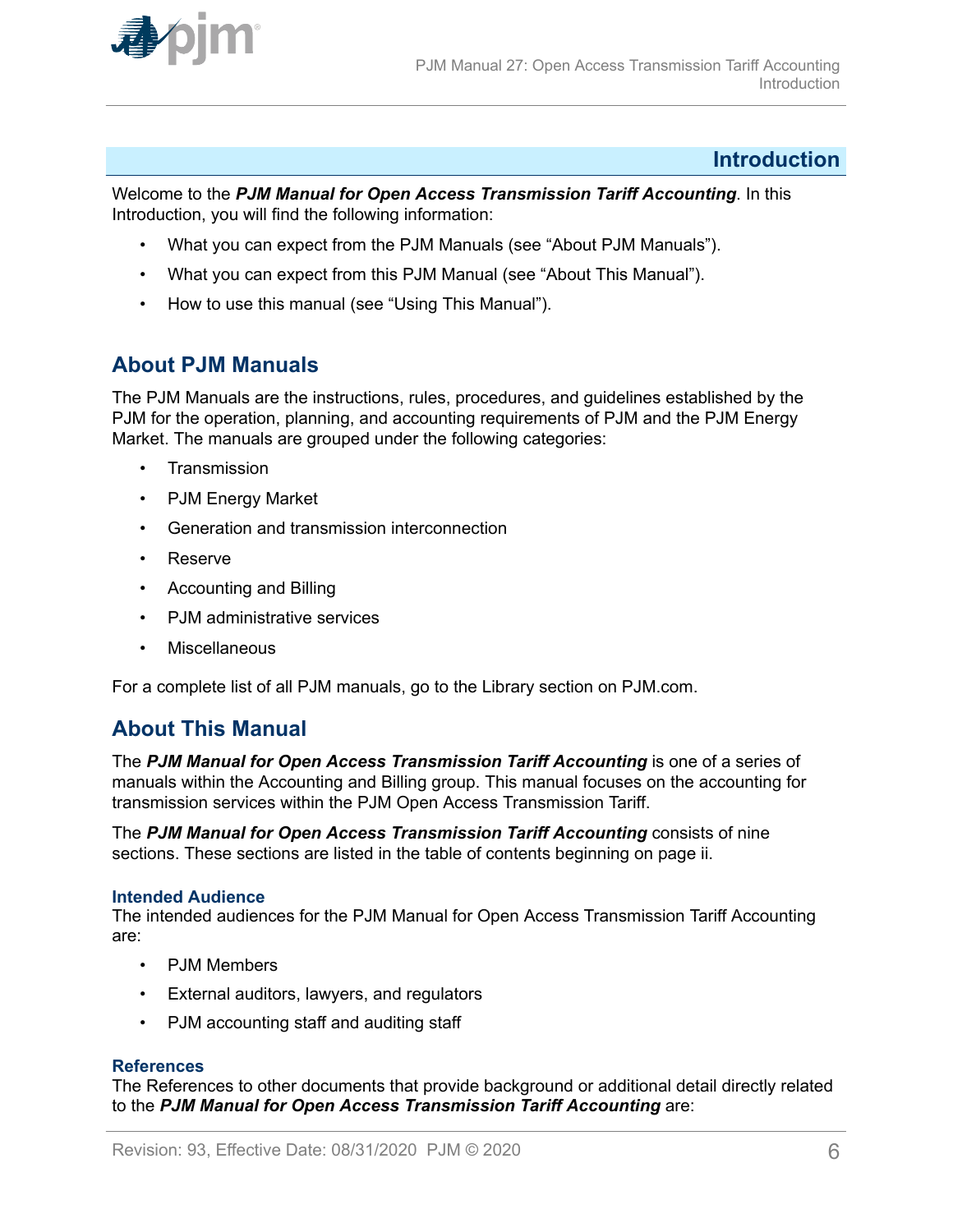<span id="page-6-0"></span>

- Operating Agreement of PJM Interconnection, L.L.C.
- Transmission Owners Agreements
- PJM Manual for *[Operating Agreement Accounting \(M-28\)](http://www.pjm.com/~/media/documents/manuals/m28.ashx)*
- PJM Manual for *[Billing \(M-29\)](http://www.pjm.com/~/media/documents/manuals/m29.ashx)*
- PJM Manual for *[Balancing Operations \(M-12\)](http://www.pjm.com/~/media/documents/manuals/m12.ashx)*
- PJM Manual for *[Transmission Operations \(M-3\)](http://www.pjm.com/~/media/documents/manuals/m03.ashx)*

# **Using This Manual**

We believe that explaining concepts is just as important as presenting procedures. This philosophy is reflected in the way we organize the material in this manual. We start each section with an overview. Then we present details, procedures or references to procedures found in other PJM manuals. The following provides an orientation to the manual's structure.

### **What You Will Find In This Manual**

- A table of contents that lists two levels of subheadings within each of the sections
- An approval page that lists the required approvals and a brief outline of the current revision
- Sections containing the specific guidelines, requirements, or procedures including PJM actions and PJM Member actions
- A section at the end detailing all previous revisions of this PJM Manual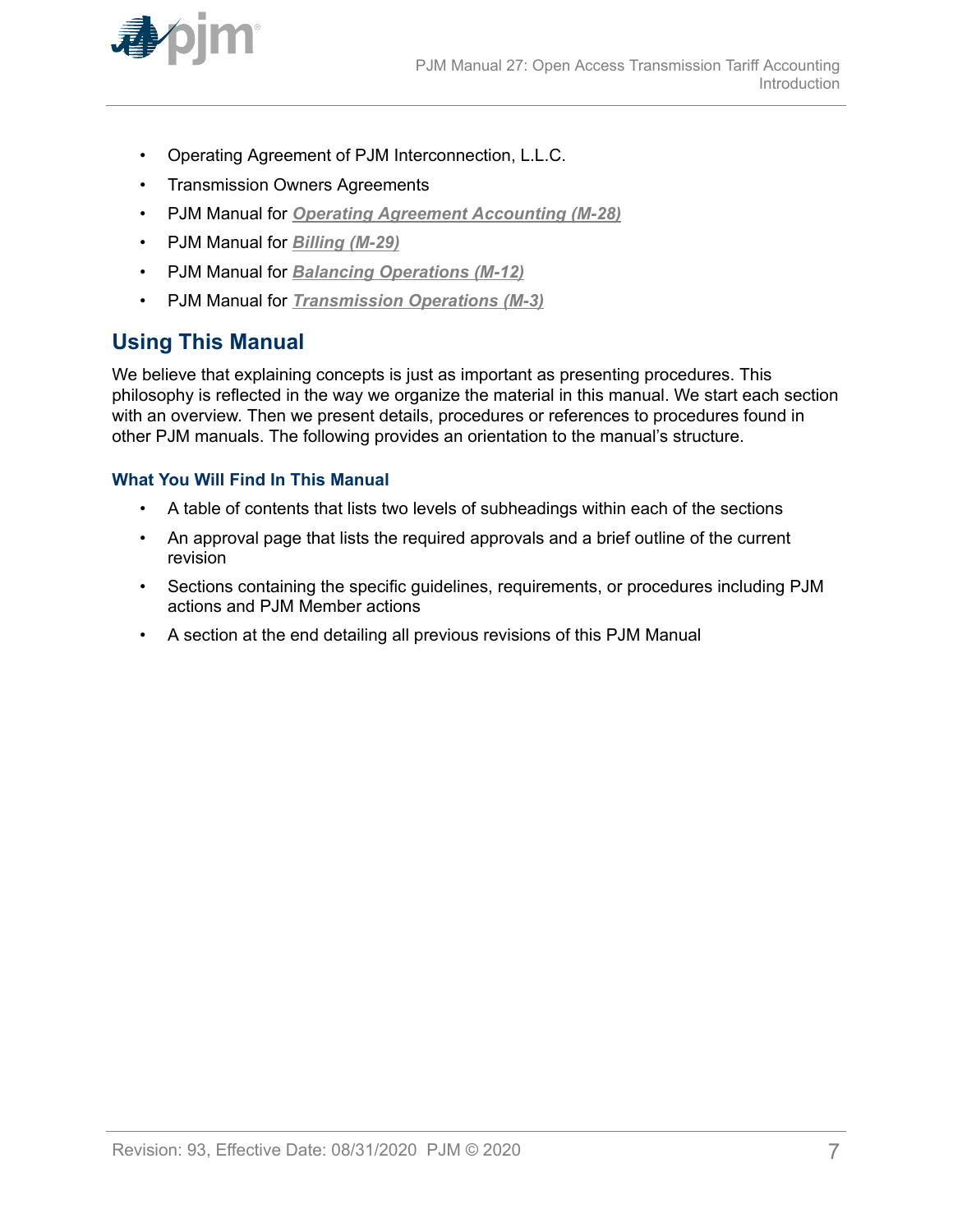<span id="page-7-0"></span>

# **Section 1: Tariff Accounting Overview**

Welcome to the *Tariff Accounting Overview* section of the *PJM Manual for Open Access Transmission Tariff Accounting*. In this section, you will find the following information:

- A general description of the PJM Open Access Transmission Tariff (see "*Open Access Transmission Tariff Overview*").
- A description of the PJM Open Access Transmission Tariff accounting services (see "*Tariff Accounting Services*").

# **1.1 Open Access Transmission Tariff Overview**

To be compliant with the FERC Order 888, the Transmission Owners (TO) in PJM filed with the FERC an open access transmission service tariff, called the PJM Open Access Transmission Tariff. Transmission open access provides the ability to make use of existing transmission facilities that are owned by others, in this case the TOs, in order to deliver power to customers. Transmission Service is the reservation to transport power from one point to another and all of the ancillary services that are necessary to make the transport of power possible.

The PJM TOs' transmission facilities are operated with free-flowing transmission ties. The PJM manages the operation of these facilities, in accordance with the PJM Operating Agreement.

### **1.1.1 PJM**

PJM operates the Transmission System that is used to provide Transmission Service. Transmission services include Point-To-Point Transmission Service (long-term and short-term firm and non-firm) and Network Integration Transmission Service. In carrying out this responsibility, PJM performs the following functions:

- Acts as transmission provider and system operator for the PJM Region
- Maintains the OASIS
- Receives and acts on applications for transmission service
- Conducts system impact and facilities studies
- Schedules transactions
- Directs redispatch, curtailment, and interruptions
- Accounts for, collects, and disburses transmission revenues

### **1.1.2 Transmission Owners**

Each TO in PJM is a signatory to the PJM Open Access Transmission Tariff. They collectively have delegated the responsibility to administer the PJM Open Access Tariff to PJM. Each TO has the responsibility to design or install transmission facilities to satisfy requests for Transmission Service under the tariff.

# **1.1.3 Transmission Customers**

There are two types of Transmission Customers for whom PJM Open Access Transmission Tariff charges are determined: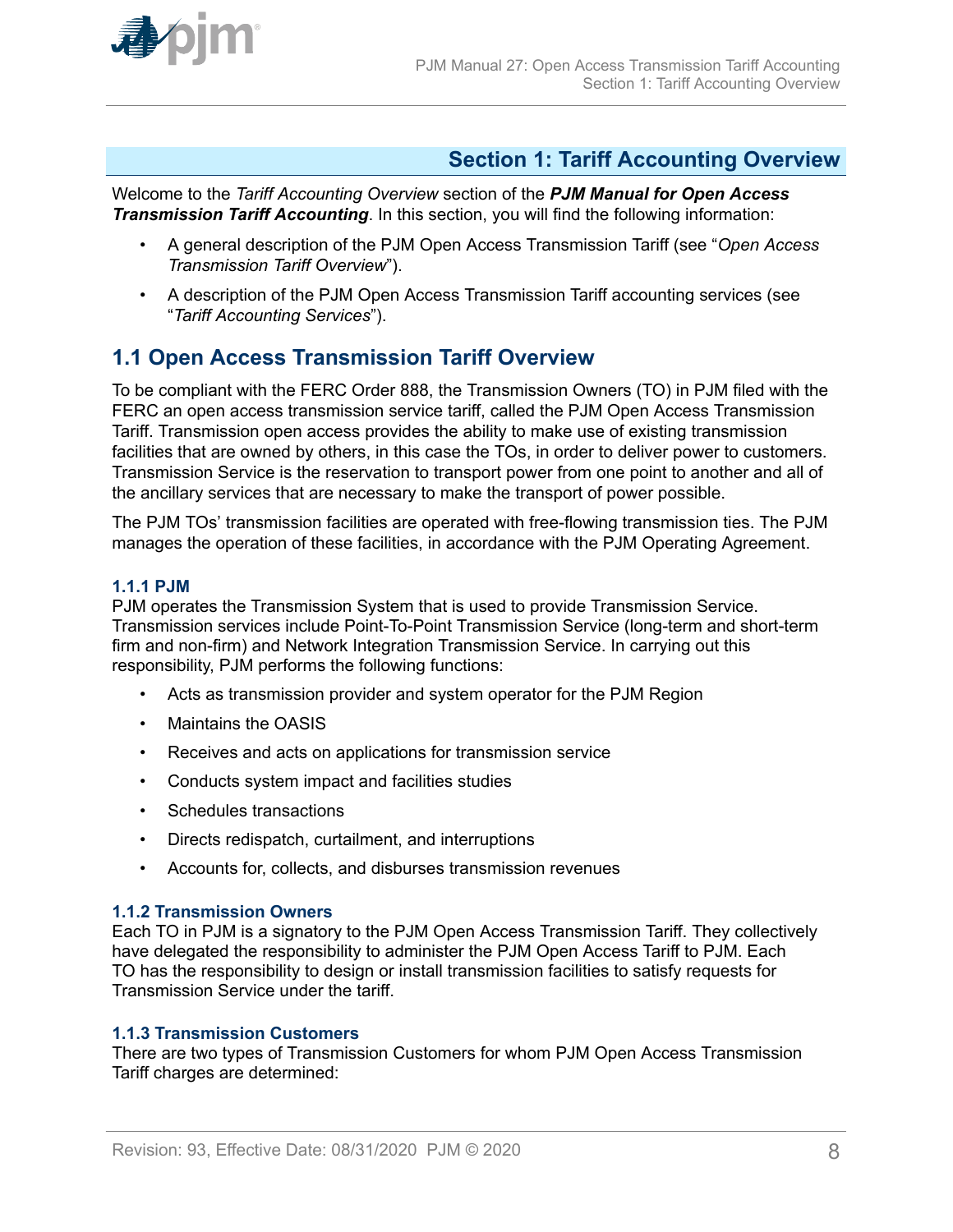<span id="page-8-0"></span>

- Point-to-Point Transmission Customers entities receiving Transmission Service pursuant to the terms of the Transmission Provider's Point-to-Point Transmission Service.
- Network Customers entities receiving Transmission Service pursuant to the terms of the Transmission Provider's Network Integration Transmission Service.

# **1.2 Tariff Accounting Services**

There are several transmission-related services for which the PJM calculates charges and credits for the monthly and weekly billing statements. (See the *[PJM Manual for Billing \(M-29\)](http://www.pjm.com/~/media/documents/manuals/m29.ashx)* for more information.)

The PJM accounts for the following types of transmission service:

- Network Integration Transmission Service Transmission Service provided pursuant to the rates, terms, and conditions set forth in the Tariff.
- Firm Point-to-Point Transmission Service Transmission Service that is reserved and/or scheduled between specified Points of Receipt(s) and Point(s) of Delivery. The minimum term is one day and the maximum term is specified in the Service Agreement.
- Non-Firm Point-to-Point Transmission Service Transmission Service that is reserved and scheduled on an as-available basis and is subject to curtailment or interruption. Non-Firm Point-To-Point Transmission Service is available on a stand-alone basis for periods ranging from one hour to one month.

PJM accounts for the following Ancillary Services, which PJM is required to provide and Transmission Customers are required to purchase:

- Scheduling, System Control and Dispatch scheduling and administering the movement of power through, out of, or within PJM.
- Reactive Supply and Voltage Control from Generation Sources operating generating facilities to produce reactive power to maintain transmission voltages within acceptable limits.

In addition to the services listed above, the following Ancillary Services, which PJM is required to provide to Transmission Customers that serve load within PJM, are also accounted for by PJM:

- Regulation and Frequency Response committing on-line generation whose output is raised or lowered as necessary to follow the moment-to-moment changes in load.
- Operating Reserves the amount of generating capacity actually operated for specified periods of an Operating Day to ensure the reliable operation of PJM.
- Energy Imbalance provided when a difference occurs between the scheduled and actual delivery of energy to a load.
- Black Start Service the capability of generating units to start without an outside electrical supply or the demonstrated ability of a generating unit with a high operating factor to automatically remain operating at reduced levels when disconnected from the grid.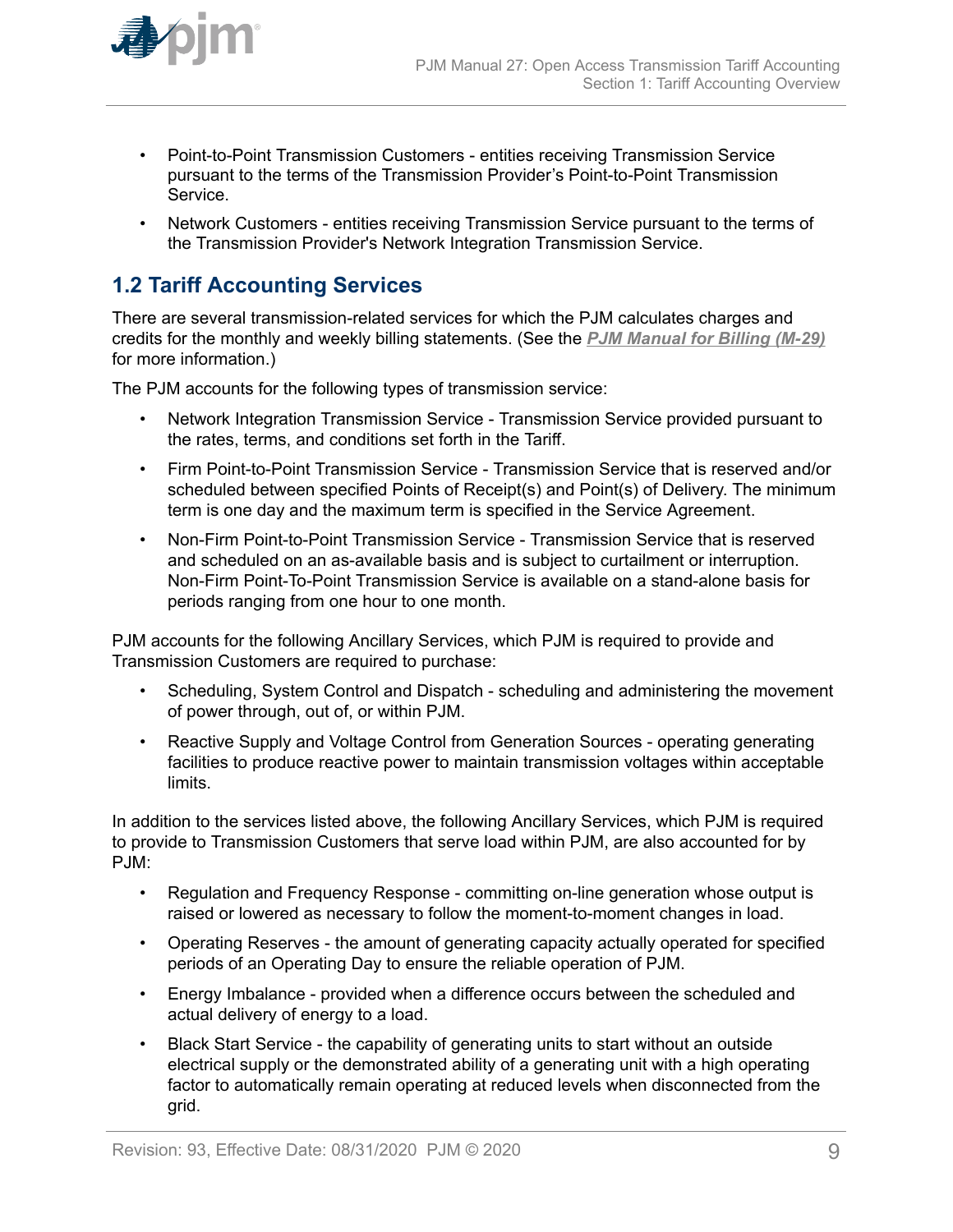

- The regulation and frequency response service, energy imbalance service (for network customers), and operating reserves - spinning and supplemental services are billed through the Operating Agreement and, therefore, are not covered in this manual. (See the *[PJM Manual for Operating Agreement Accounting \(M-28\)](http://www.pjm.com/~/media/documents/manuals/m28.ashx)* for more details.)
- PJM also accounts for the following charges/credits: Expansion Cost, RTO Start-up Cost Recovery, and FERC/OPSI/CAPS/NERC/RFC/MMU/AC2/PJMSettlement fees.
- Accounting Input Data.

After-the-fact, PJM collects information regarding actual operations which is recorded by PJM dispatchers or automated systems. The tariff accounting processes use this information as input data. Other accounting input data is provided from various systems and databases. This information includes basic data describing scheduling information for Transmission Customers' transactions, and Transmission System parameters. The tariff accounting process uses this information as described in the other sections of this manual.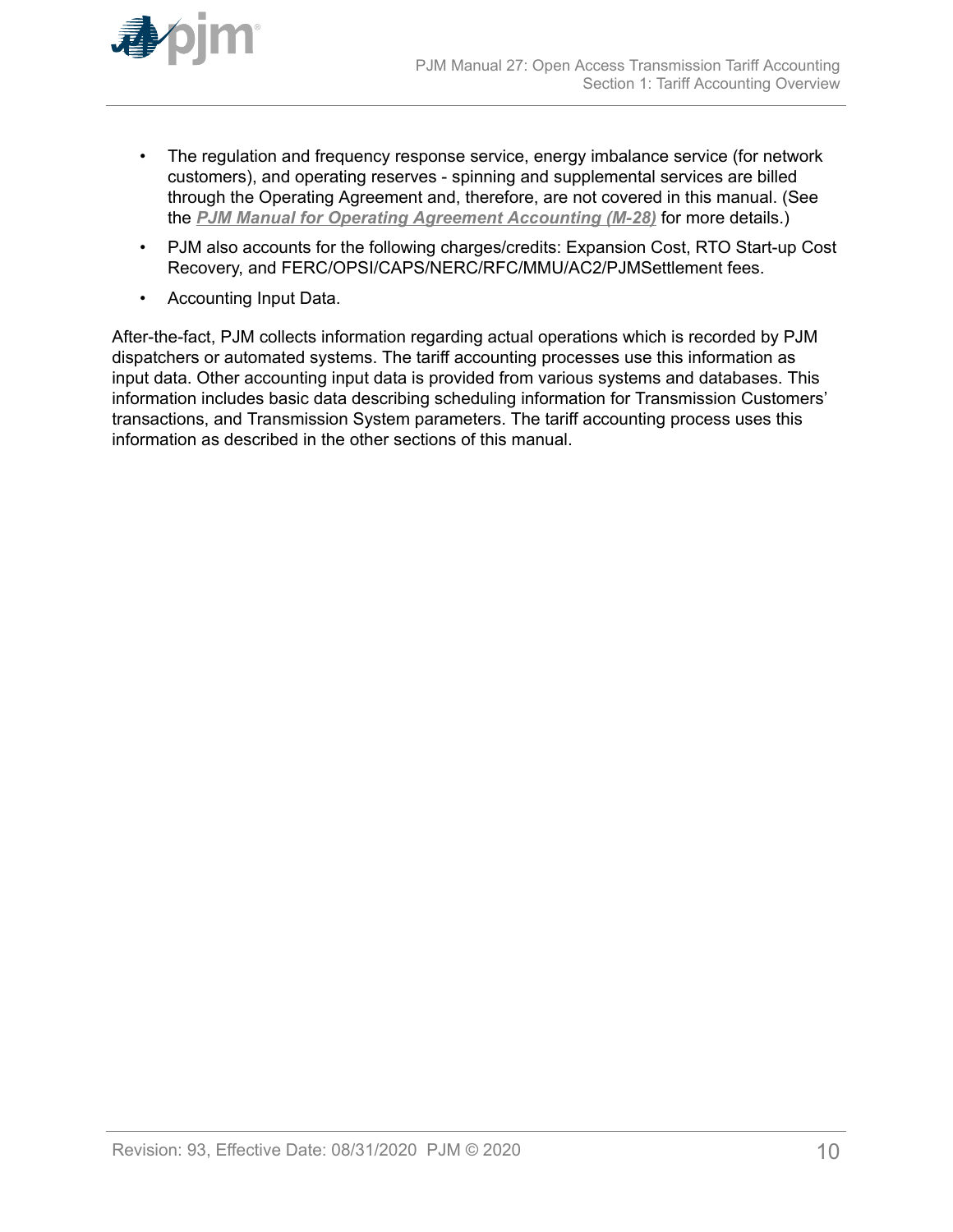# <span id="page-10-0"></span>**Section 2: Scheduling, System Control and Dispatch Service (& AC2, PJMSETTLEMENT, MMU, FERC, OPSI, CAPS, NERC & RFC) Accounting**

Welcome to the Scheduling, System Control and Dispatch Service Accounting section of the **PJM Manual for Open Access Transmission Tariff Accounting**. In this section, you will find the following information:

- A description of the scheduling, system control and dispatch ancillary service accounting (see "Scheduling, System Control and Dispatch Accounting Overview").
- How the PJM scheduling, system control and dispatch service charges are calculated for PJM Members (see "Scheduling, System Control and Dispatch Service Charges").
- How the TO scheduling, system control and dispatch service charges are calculated for Transmission Customers (see "TO Scheduling, System Control and Dispatch Service Charges").
- How the TO scheduling, system control and dispatch service credits are calculated for TOs (see "TO Scheduling, System Control and Dispatch Service Credits").
- How the PJM and TO scheduling, system control and dispatch service charge reconciliations are calculated for Network Transmission Customers (see "Reconciliation for PJM and TO Scheduling, System Control and Dispatch Service Charges").

# **2.1 Scheduling, System Control and Dispatch Accounting Overview**

Scheduling, system control and dispatch service is required to schedule the movement of power through, out of, or into PJM. This service can only be provided by the operator of the PJM Region in which the transmission facilities that are used for Transmission Service are located. PJM Members, therefore, must purchase this service from PJM.

PJM scheduling, system control and dispatch service charges are based on the costs of operating PJM. This includes the costs associated with implementing the PJM Operating Agreement, administering the PJM Open Access Transmission Tariff, and implementing the Reliability Assurance Agreements. These costs include:

- Salary and expenses of personnel
- Facilities
- Committee activities and investigations
- Communication facilities
- Principal and/or depreciation expense
- Interest expense and financing costs
- Costs accrued for  $AC<sup>2</sup>$
- Costs accrued for PJM Settlement, Inc.
- Costs accrued for MMU
- Payments made to FERC and OPSI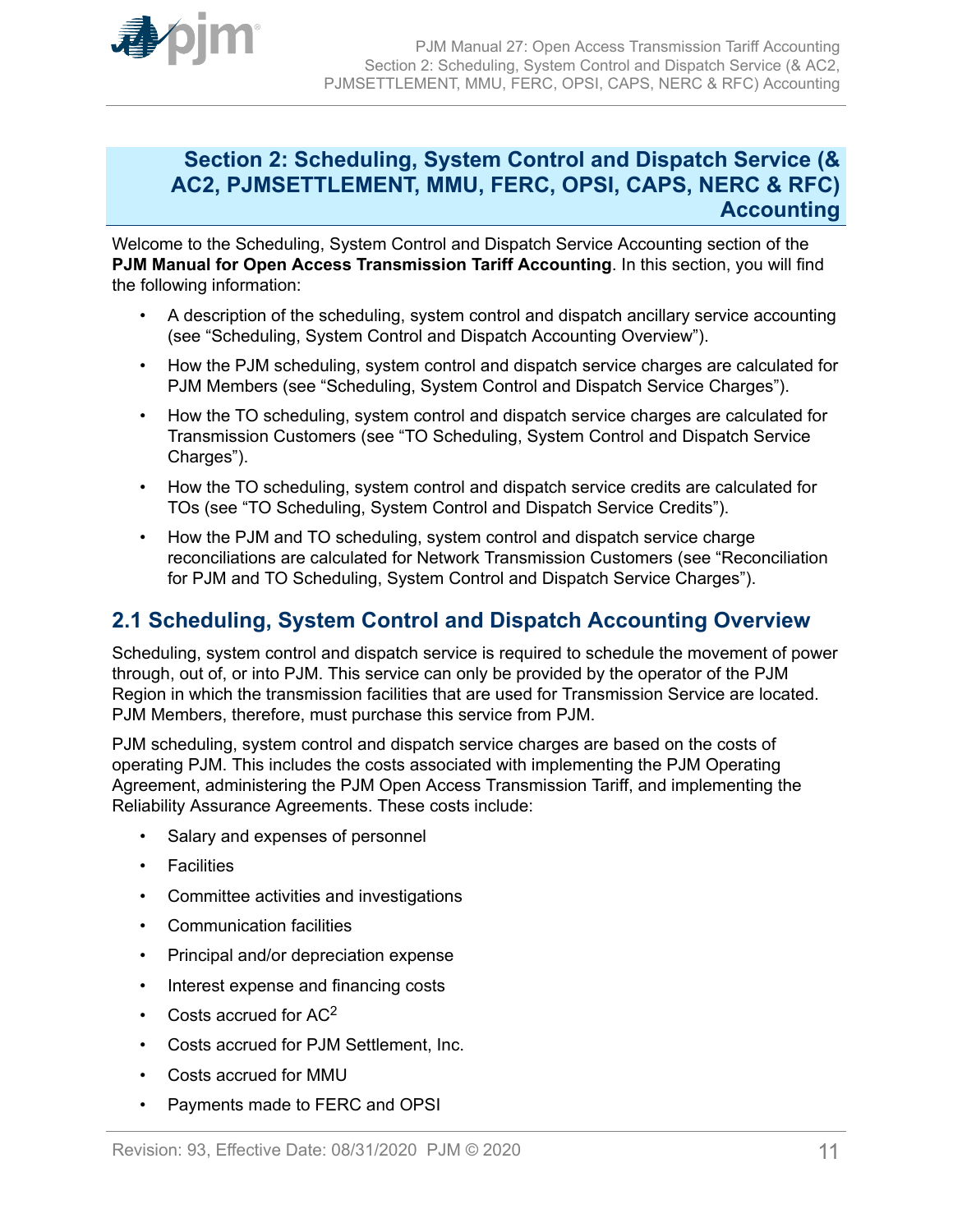<span id="page-11-0"></span>

- Payments made to NERC and RFC
- Payments made to CAPS

The charges for PJM scheduling, system control and dispatch service are allocated on an unbundled basis.

Certain control center facilities of the TOs also are required to provide scheduling, system control and dispatch service, which the Transmission Customer must also purchase. The charges collected are used to reimburse the TOs for their monthly control center expenses.

# **2.2 PJM Scheduling, System Control and Dispatch Service Charges**

This section describes the process of calculating the PJM scheduling, system control and dispatch service charge. The charges for PJM scheduling, system control, and dispatch service are allocated on an unbundled basis in accordance with Schedule 9: "PJM Interconnection, L.L.C. Administrative Services" of the PJM Open Access Transmission Tariff. The PJM scheduling, system control and dispatch service charge in any month to any PJM Member is the sum of the charges calculated for that Member under the following Service Categories:

- Schedule 9-1: Control Area Administration Service
- Schedule 9-2: Financial Transmission Rights Administration Service
- Schedule 9-3: Market Support Service
- Schedule 9-3: Market Support Offset
- Schedule 9-4: Regulation and Frequency Response Administration Service
- Schedule 9-5: Capacity Resource and Obligation Management Service
- Schedule 9-6: Costs of Advanced Second Control Center
- Schedule 9-PJMSettlement: Costs of PJM Settlement, Inc.
- Schedule 9-MMU: MMU Funding
- Schedule 9-FERC: FERC Annual Charge Recovery
- Schedule 9-OPSI: OPSI Funding
- Schedule 9-CAPS: CAPS Funding
- Schedule 10-NERC: NERC Charges
- Schedule 10-RFC: RFC Charges

For each Service Category, PJM has established criteria by which to measure each PJM Members' usage of that service. Each PJM Member's Service Category charge is calculated by multiplying that Member's monthly usage of that Service by a rate (in \$ per unit of usage) for that Service Category in that month. All Service Category rates are determined by PJM. The fixed rates associated with Schedules 9-1 through 9-5 (with quarterly refund rates to account for the prior years over or under collection) and Schedules 9-FERC, 9-OPSI, and 9-CAPS are determined annually by PJM, based on budgeted costs and forecast usage associated with those categories. Starting in June 2008, PJM began recovering costs associated with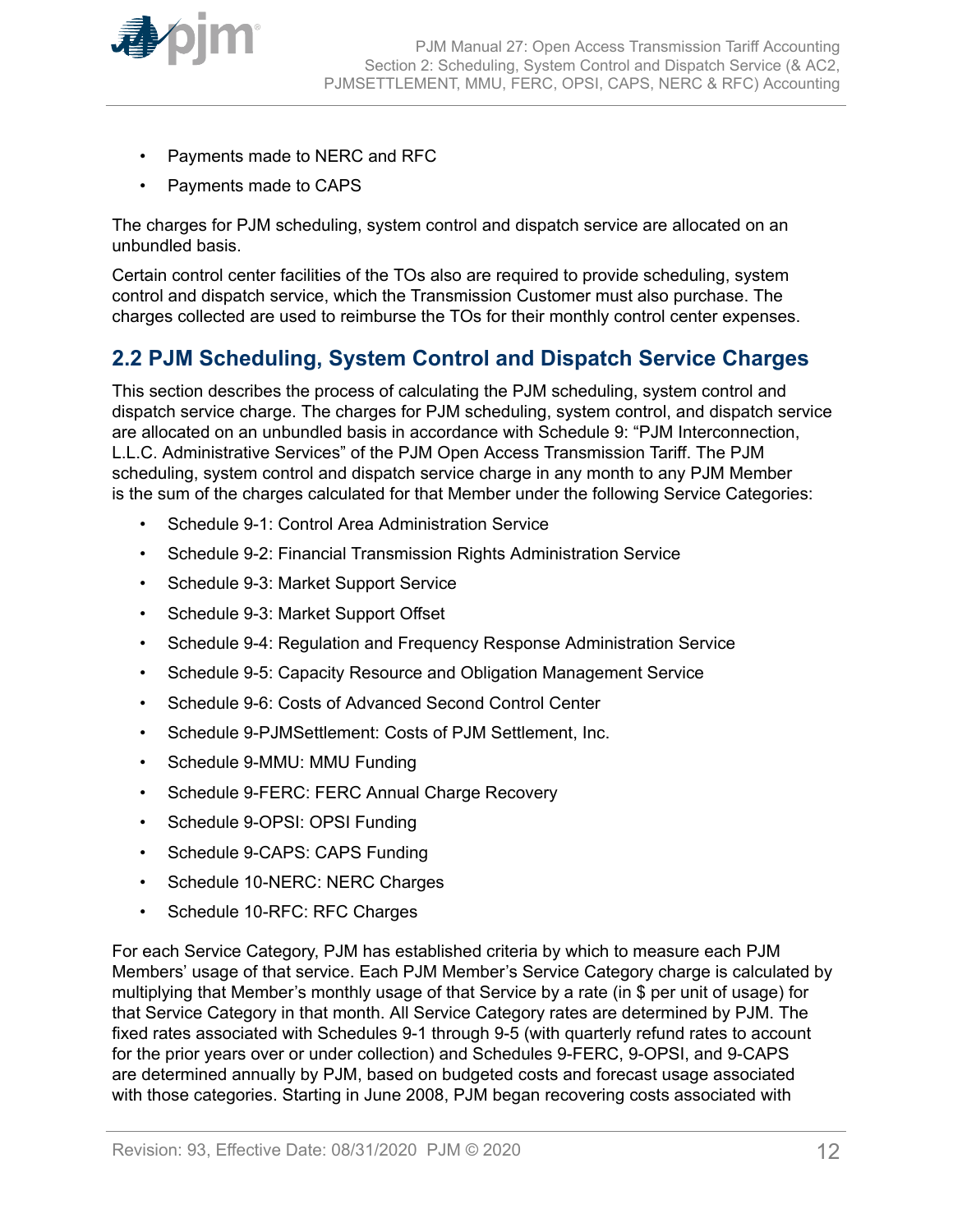

its advanced second control center (AC<sup>2</sup>). Starting in August 2008, PJM began recovering costs associated with the Market Monitoring Unit (MMU). Starting in January 2011, PJM began recovering costs associated with PJM Settlement, Inc. The following paragraphs contain details of the calculations for each Service Category:

- Schedule 9-1: Control Area Administration Service This service category comprises all of the activities of PJM associated with preserving the reliability of the PJM Region and administering Point-to-Point Transmission Service and Network Integration Transmission Service. Usage of this service is defined as the sum of the Transmission Customer's actual hourly transmission use during the month, and is measured in MWh. Transmission use includes network customers' load plus losses and point-to-point customers' scheduled energy transactions. The Control Area Administration Service Rate is updated annually by PJM, based on budgeted costs and forecasted transmission use. Each Transmission Customer's Control Area Administration Service charge is equal to that customer's total transmission use for the month multiplied by the applicable Control Area Administration Service Rate.
- Schedule 9-2: Financial Transmission Rights Administration Service This service category comprises all of the activities of PJM associated with administering Financial Transmission Rights (FTRs). Usage of this service is comprised of two components. Component one is defined as the sum of the FTR holder's hourly FTR MWs for each hour of the month that the FTR is in effect, regardless of the dollar value of the FTR. Component two is defined as the number of hours associated with all bids to buy FTR Obligations submitted by the market participant plus five times the number of hours associated with all bids to buy FTR Options submitted by each market participant for a month. This charge is applicable to all bids submitted into any round of a Long-term or Annual FTR auction (billed monthly) and to all bids submitted into the applicable monthly FTR auctions. The Financial Transmission Rights Administration Service Rates are updated annually by PJM, based on budgeted costs, forecast FTR MWh and FTR bid/offer hours. Each FTR holder's Financial Transmission Rights Administration Service charge is equal to that member's total FTR MWh for the month multiplied by the applicable Financial Transmission Rights Administration Service Rate, plus the number of hours in all bids to buy FTR Obligations submitted by the market participant for a month, and five times the number of hours in all bids to buy FTR Options submitted by each market participant for a month multiplied by the applicable Financial Transmission Rights Administration Service Rate.
- Schedule 9-3: Market Support Service This service category comprises all of the activities of PJM associated with supporting the operation of the PJM Interchange Energy Market and related functions. Usage of this service is comprised of two components. Component one is charged to Transmission Customers and Generation Providers using the PJM transmission system, and to market participants that submit offers to sell or bids to buy energy in the PJM Interchange Energy Market. Usage for Transmission Customers is defined as the sum of the Network Transmission Customer's hourly energy delivered to serve load (including losses) in PJM plus the Point-to-Point Transmission Customer's hourly energy exported out of PJM (excluding wheeling transactions) for all hours of the month. Usage for Generation Providers is defined as the sum of the hourly energy input into the PJM Transmission System from generation facilities in PJM, plus the Network Transmission Customer's hourly energy imported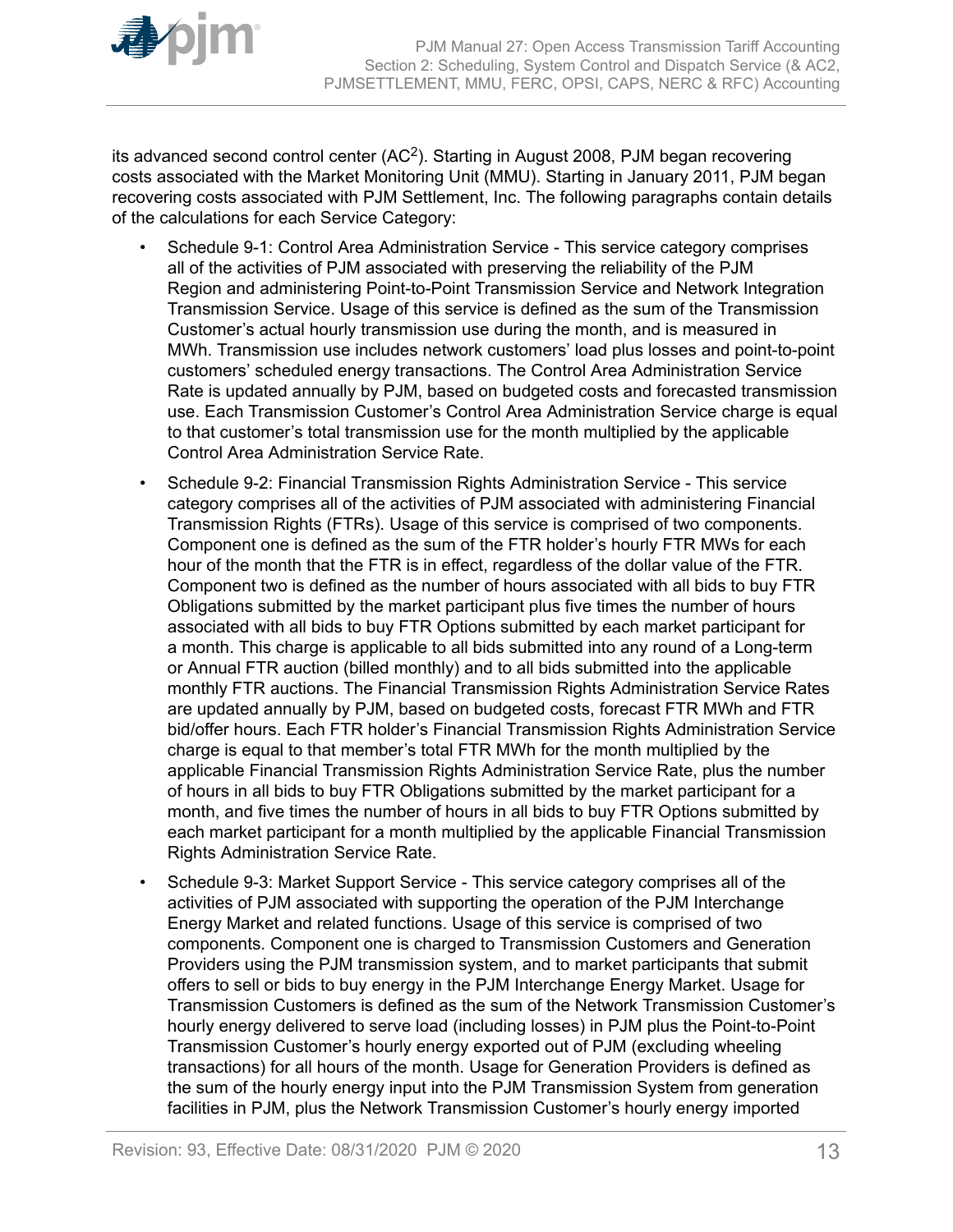

into PJM, plus the Point-to-Point Transmission Customer's hourly energy imported into PJM (excluding wheeling transactions), plus the Market Seller's hourly energy delivered for import to the boundaries of PJM for sale to the PJM Spot Market for all hours of the month. Usage for market participants that submit offers to sell or bids to buy energy in the PJM Interchange Energy Market is defined as the total quantity in MWh of all cleared Increment offers, Decrement bids and "up-to" congestion bids during the month. Component two is defined as the number of bid/offer segments submitted by the market participant. A bid/offer segment equals each price/quantity pair submitted into the day-ahead energy market and is computed hourly for each Network Transmission Customer's fixed or price sensitive Demand bid, each Market Seller's Increment offer, and each Market Buyer's Decrement bid, and computed daily for each generation offer (including offers submitted into the generation rebidding period). In addition, bid/offer segments by Market Buyers or Market Sellers to schedule day-ahead Point-to-Point energy transactions into, out of, or through PJM, including "up-to" congestion bids, may be in single hour or multi-hour periods, provided that the submitted MW value remains unchanged for the duration of the period and that the period does not cross from one day into another. All rates are updated annually by PJM, and are based on budgeted costs, forecast energy MWh, and forecast number of bid/offers and may include Mitigation Factor adjustments in accordance with the rules set forth in Schedule 9-3 of the PJM Open Access Transmission Tariff. Each PJM market participant's Market Support Service charge is equal to that market participant's total Transmission Customer MWh usage for the month plus that market participant's total Generation Provider MWh usage for the month plus that market participant's total cleared bid/offer MWh for the month multiplied by the applicable Market Support Service Rate plus all bid/ offer segments submitted into the day-ahead energy market (including offers submitted into the generation rebidding period) for the month multiplied by the applicable Market Support Service Rate.

• Schedule 9-3: Market Support Offset *–* This service category reimburses participants for the costs accrued for Schedule 9-PJM Settlement, Inc. such that overall Schedule 9 rates are not impacted by the implementation of PJM Settlement, Inc. and the recovery of its accrued costs through Schedule 9-PJMSettlement.Offsets are calculated through a monthly negative charge equal to the negative 9-3: Market Support Offset Rate times the total quantity in MWh of PJM transmission usage by Transmission Customers and Generation Providers and to market participants that submit offers to sell or bids to buy energy in the PJM Interchange Energy Market. Usage for Transmission Customers is defined as the sum of the Network Transmission Customer's hourly energy delivered to serve load (including losses) in PJM plus the Point-to-Point Transmission Customer's hourly energy exported out of PJM (excluding wheeling transactions) for all hours of the month. Usage for Generation Providers is defined as the sum of the hourly energy input into the PJM Transmission System from generation facilities in PJM, plus the Network Transmission Customer's hourly energy imported into PJM, plus the Point-to-Point Transmission Customer's hourly energy imported into PJM (excluding wheeling transactions), plus the Market Seller's hourly energy delivered for import to the boundaries of PJM for sale to the PJM Spot Market for all hours of the month. Usage for market participants that submit offers to sell or bids to buy energy in the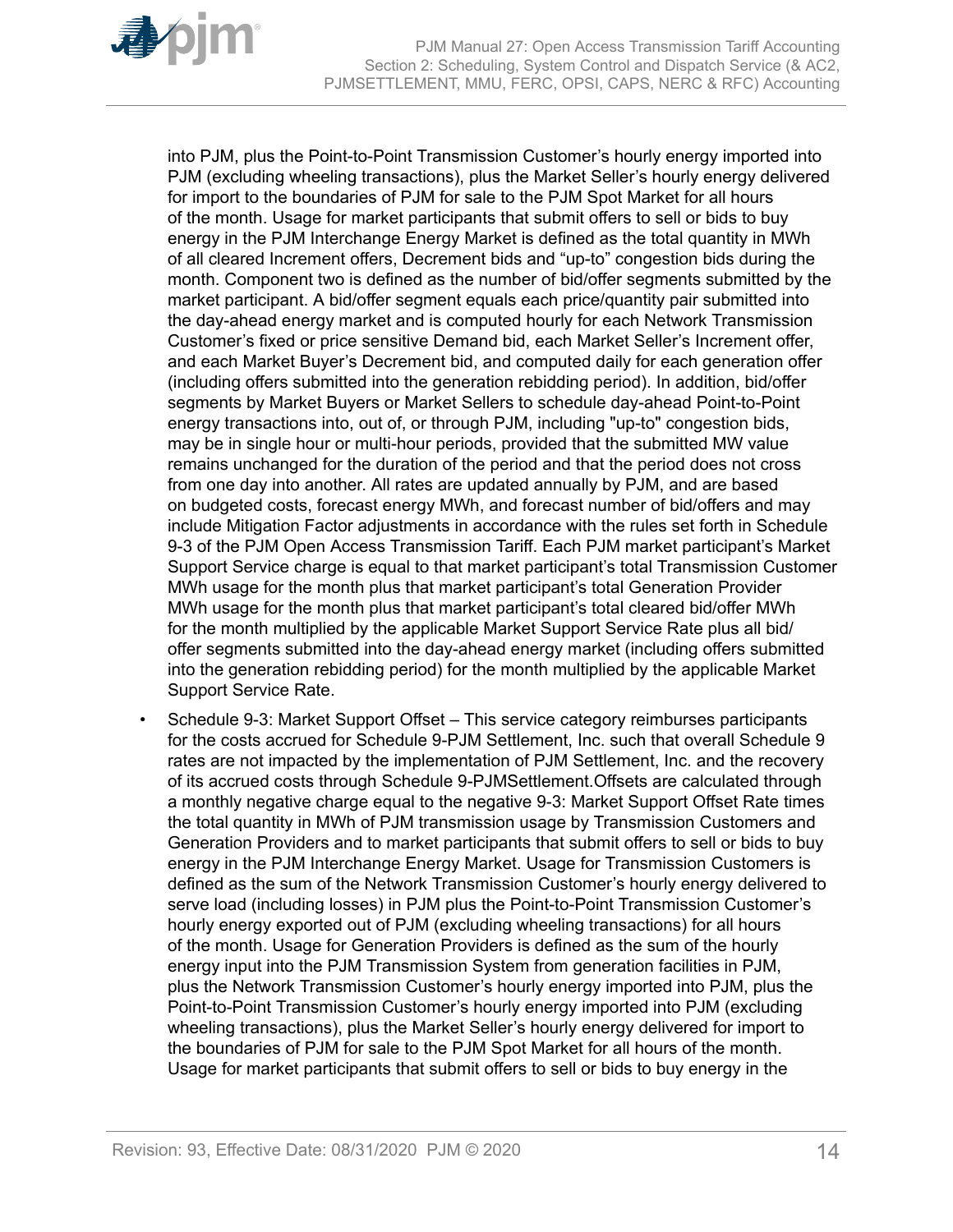

PJM Interchange Energy Market is defined as the total quantity in MWh of all cleared Increment offers, Decrement bids and "up-to" congestion bids during the month.

- Schedule 9-4: Regulation and Frequency Response Administration Service This service category comprises all of the activities of PJM associated with administering the provision of Regulation and Frequency Response Service. Usage of this service is defined as the sum the PJM Member's Regulation Obligation (in MWh) plus the PJM Member's Regulation scheduled (pool-scheduled and self-scheduled) from all generating units qualified to supply regulation in the PJM regulation market (in MWh) for each hour of the month. The Regulation and Frequency Response Administration Service Rate is updated annually by PJM, based on budgeted costs and forecast Regulation usage Each PJM member's Regulation and Frequency Response Administration Service charge is equal to that member's total Regulation usage for the month multiplied by that month's Regulation and Frequency Response Administration Service Rate.
- Schedule 9-5: Capacity Resource and Obligation Management Service This service category comprises the activities of PJM associated with (a) assuring that members have arranged for sufficient generating capacity to meet their capacity obligations under the OATT Att. DD, (b) processing Network Integration Transmission Service, (c) administering the PJM capacity markets, and (d) administering and providing technical support for the RAAs. These activities are performed through the PJM Capacity Exchange internet-based customer interactive tool. Usage of this service is defined as the sum of the Load-Serving Entity's monthly Accounted-for Obligations during the month (including FRRs) and the Capacity Resource Owner's Unforced Capacity measured in MWd. The Capacity Resource and Obligation Management Service Rates are updated annually by PJM, based on budgeted costs and forecast usage. Each PJM member's Capacity Resource and Obligation Management Service charge is equal to that member's total usage for the month multiplied by that month's Capacity Resource and Obligation Management Service Rate.
- Schedule 9-6: Cost of Advanced Second Control Center (AC<sup>2</sup>) This service category recovers the actual monthly costs of owning, leasing, and operating AC<sup>2</sup> (as defined in the tariff) commencing when the first asset is declared to be in service. Total accrued costs each month are allocated across users of each of the Schedules 9-1 through 9-5. Each PJM member's Schedule 9-6 charge is equal to that member's usage share of total PJM usage for the month multiplied by the following cost shares allocated to each of the schedules: Schedule 9-1 (62.2%), Schedule 9-2a (1.4%) and 9-2b (0.9%), Schedule 9-3a (32.9%) and 9-3b (0.4%), Schedule 9-4 (1.5%), and Schedule 9-5 (0.7%).
- Schedule 9-PJMSettlementThis service category recovers the expenses of PJM Settlement, Inc. commencing with the establishment of PJM Settlement, Inc. Total expenses are recovered through a monthly charge equal to the 9-PJMSettlement rate times the total quantity in MWh of PJM transmission usage by Transmission Customers and Generation Providers and to market participants that submit offers to sell or bids to buy energy in the PJM Interchange Energy Market. Usage for Transmission Customers is defined as the sum of the Network Transmission Customer's hourly energy delivered to serve load (including losses) in PJM plus the Point-to-Point Transmission Customer's hourly energy exported out of PJM (excluding wheeling transactions) for all hours of the month. Usage for Generation Providers is defined as the sum of the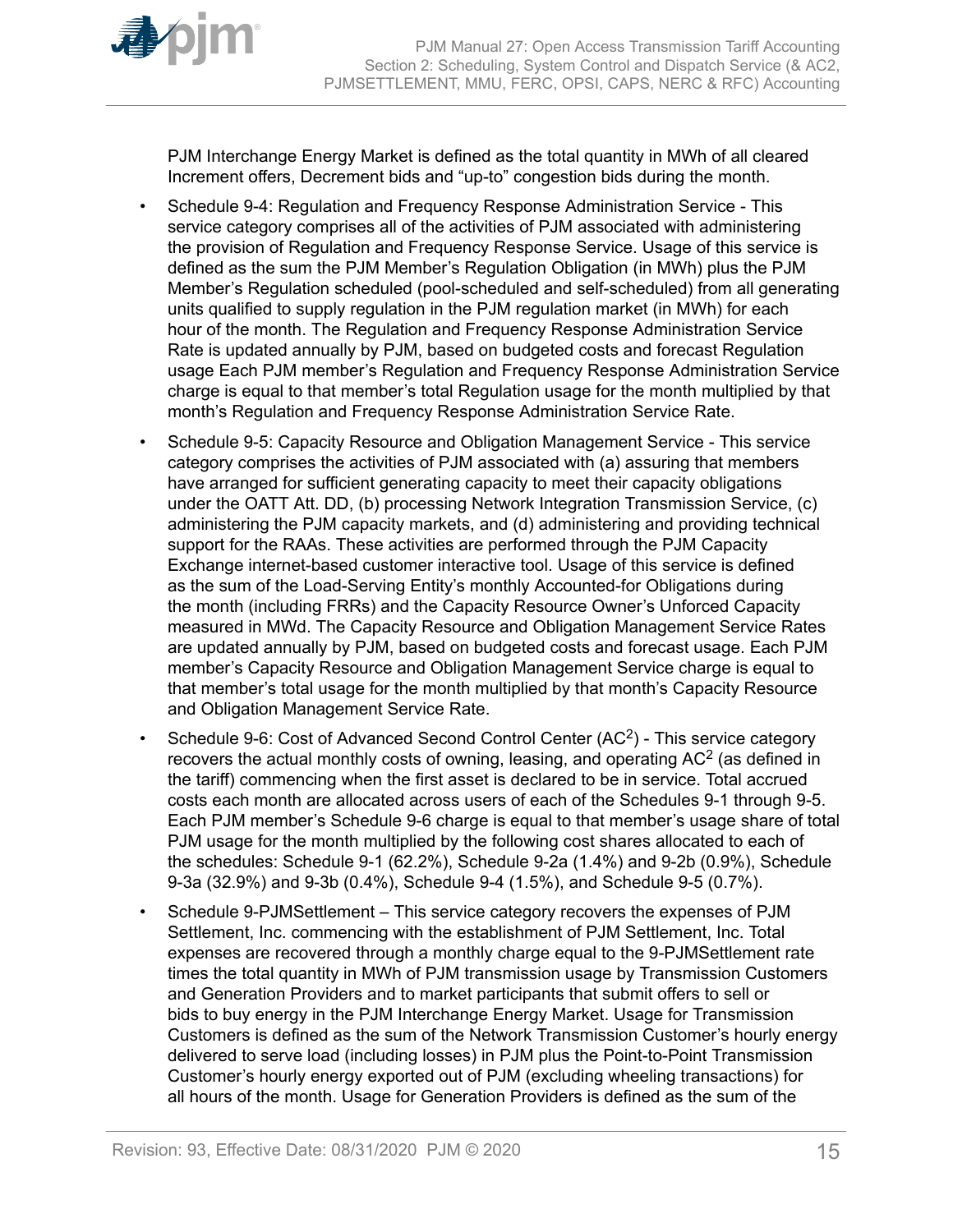

hourly energy input into the PJM Transmission System from generation facilities in PJM, plus the Network Transmission Customer's hourly energy imported into PJM, plus the Point-to-Point Transmission Customer's hourly energy imported into PJM (excluding wheeling transactions), plus the Market Seller's hourly energy delivered for import to the boundaries of PJM for sale to the PJM Spot Market for all hours of the month. Usage for market participants that submit offers to sell or bids to buy energy in the PJM Interchange Energy Market is defined as the total quantity in MWh of all cleared Increment offers, Decrement bids and "up-to" congestion bids during the month.

- Schedule 9-MMU: Market Monitoring Unit (MMU) Funding This service category recovers the expenses of the MMU (as defined in the tariff) commencing when the MMU separates from the PJM LLC. Total expenses are recovered through a monthly charge equal to the MMU Services Rate times the total quantity in MWh of PJM transmission usage by Transmission Customers and Generation Providers and to market participants that submit offers to sell or bids to buy energy in the PJM Interchange Energy Market. Usage for Transmission Customers is defined as the sum of the Network Transmission Customer's hourly energy delivered to serve load (including losses) in PJM plus the Point-to-Point Transmission Customer's hourly energy exported out of PJM (excluding wheeling transactions) for all hours of the month. Usage for Generation Providers is defined as the sum of the hourly energy input into the PJM Transmission System from generation facilities in PJM, plus the Network Transmission Customer's hourly energy imported into PJM, plus the Point-to-Point Transmission Customer's hourly energy imported into PJM (excluding wheeling transactions), plus the Market Seller's hourly energy delivered for import to the boundaries of PJM for sale to the PJM Spot Market for all hours of the month. Usage for market participants that submit offers to sell or bids to buy energy in the PJM Interchange Energy Market is defined as the total quantity in MWh of all cleared Increment offers, Decrement bids and "up-to" congestion bids during the month.
- Schedule 9-FERC: FERC Annual Charge Recovery PJM as a public utility and the Transmission Provider under the PJM Open Access Transmission Tariff is subject to annual charges assessed by FERC in accordance with Part 382 of FERC's regulations. FERC assesses its annual charge to PJM and other public utilities based on their total megawatt-hours of transmission of electric energy in interstate commerce. PJM will charge each user of this service each month a charge equal to the FERC Charge Recovery Rate times the total quantity in MWh of energy delivered during the month by the user as a transmission customer under the tariff for Point-to-Point (scheduled energy transactions) and Network Integration Transmission Service (load plus losses).
- Schedule 9-OPSI: Organization of PJM States, Inc. (OPSI) Funding PJM recovers its payments to OPSI through a monthly charge equal to the OPSI Funding Rate times the total quantity in MWh of energy delivered during the month by the user as a transmission customer under the tariff for Point-to-Point (scheduled energy transactions) and Network Integration Transmission Service (load plus losses).
- Schedule 9-CAPS: The Consumer Advocates of PJM States, Inc. (CAPS) Funding PJM recovers its payments to CAPS through a monthly charge to each customer using Network Integration and Point-to-Point Transmission Service under the Tariff equal to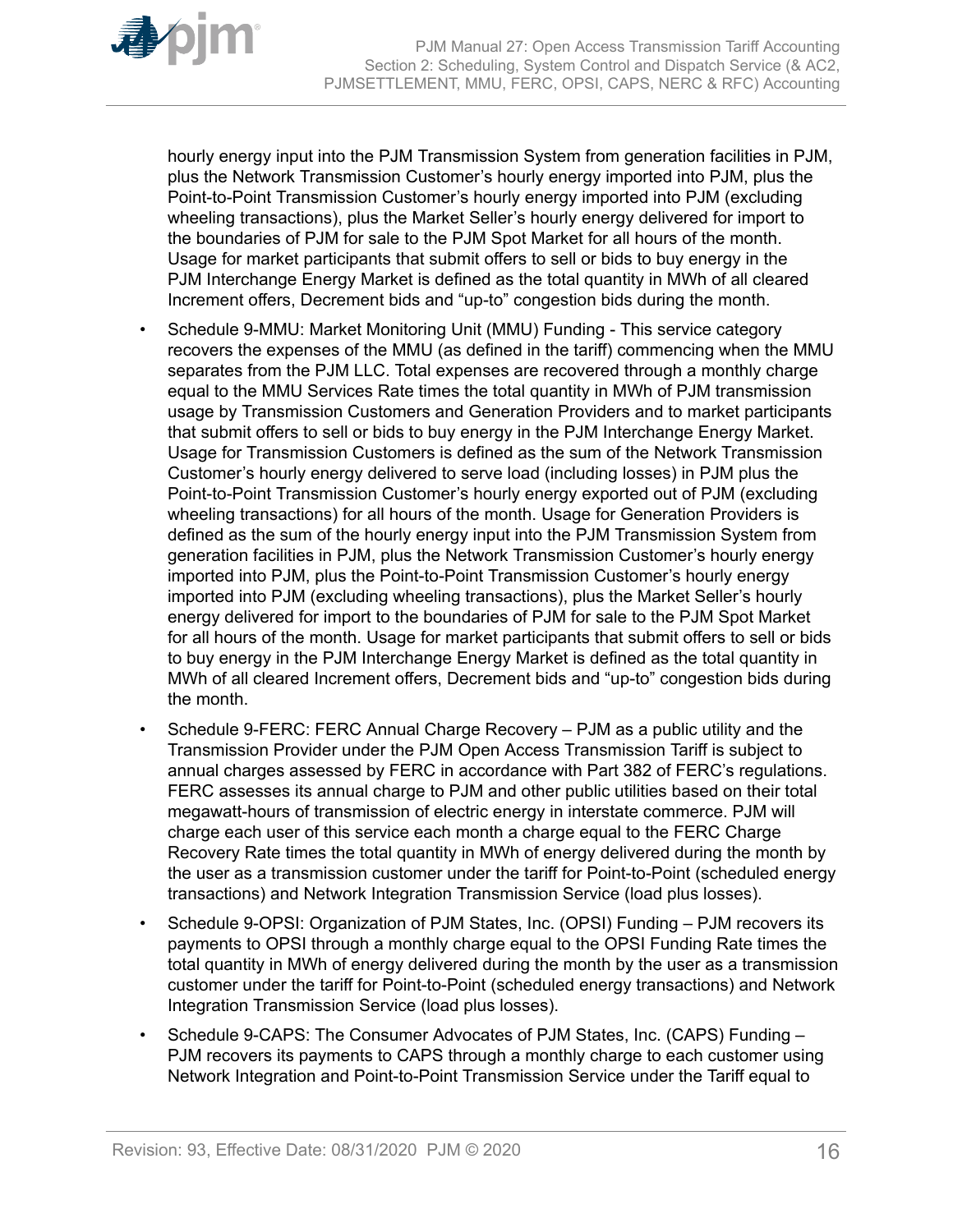<span id="page-16-0"></span>

the CAPS Funding Rate times the total quantity in MWhs of energy delivered to load (including losses) in the PJM Region during the month.

- Schedule 10-NERC: North American Electric Reliability Corporation (NERC) Charge A monthly charge to recover a share of NERC's operating costs equals the NERC rate times the total quantity of MWh of energy delivered to load (including losses) excluding the Dominion, ATSI, and EKPC Zones during the month by the user under Network Integration Transmission Service. The exclusion applicable to the ATSI Zone shall expire on January 1, 2012. Any over or under collection of NERC's actual costs for a given calendar year will be trued up via a billing adjustment each December of that year.
- Schedule 10-RFC: Reliability First Corporation (RFC) Charge A monthly charge to recover RFC's operating costs equals the RFC rate times the total quantity of MWh of energy delivered to load (including losses) excluding the Dominion, ATSI, and EKPC Zones during the month by the user under Network Integration Transmission Service. The exclusion applicable to the ATSI Zone shall expire on January 1, 2012. Any over or under collection of RFC's actual costs for a given calendar year will be trued up via a billing adjustment each December of that year.

# **2.3 TO Scheduling, System Control and Dispatch Service Charges**

This section describes the process of calculating the TO scheduling, system control, and dispatch service charge. Each Transmission Customer's charge is calculated by determining the Transmission Customer's hourly zone and non-zone transmission use and using these values to determine the Transmission Customer's monthly zone and non-zone transmission use. Zone transmission use is a Transmission Customer's Network or Point-to-Point load (including losses) within a PJM transmission zone. Non-zone transmission use is a Transmission Customer's non-zone Network load and its point-to-point energy transactions not directly serving load in PJM. The monthly values of all Transmission Customers are summed both by transmission zone and for the total PJM Region.

Transmission Customers with zone transmission use are charged by multiplying their transmission use for each zone by the applicable zonal rate in Schedule 1A of the Tariff. Transmission Customers with non-zone transmission use are charged by multiplying their nonzone transmission use by the pool-wide rate in Schedule 1A of the Tariff.

# **PJM Actions**

- The PJM accounting process prepares a list of Transmission Customers.
- The PJM accounting staff collects each TO's zonal rate (\$/MWh).
- The PJM accounting staff collects the non-zonal rate (\$/MWh).
- The PJM accounting process retrieves the hourly list of point-to-point energy transactions for each Transmission Customer (MWh).
- The PJM accounting process calculates each Network Transmission Customer's monthly zone transmission use (MWh) by summing the Transmission Customer's entire hourly Network load (including losses) for each zone.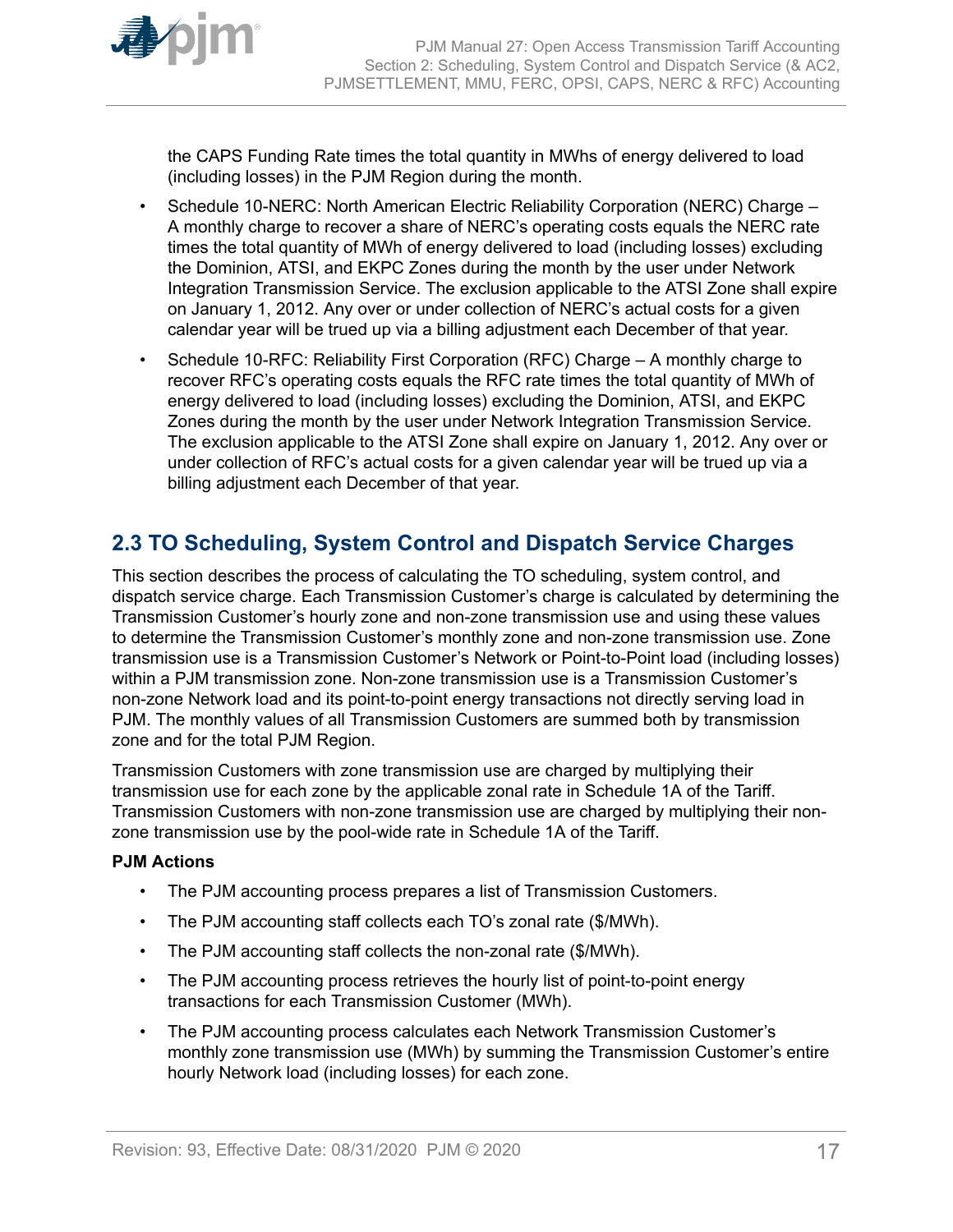<span id="page-17-0"></span>

- The PJM accounting process calculates each Transmission Customer's monthly nonzone transmission use (MWh) by summing all of the Transmission Customer's hourly point-to-point energy transactions and non-zone Network load.
- The PJM accounting process calculates each Transmission Customer's TO monthly charge for use in each zone as follows:

TO Monthly Charge for Zone Use = Transmission Customer's Zone Transmission Use \* Zonal Rate

• The PJM accounting process calculates each Transmission Customer's TO monthly charge for non-zone use as follows:

TO Monthly Charge for Non  $-Zone$  Use = Non  $-Zone$  Rate \*Total Non  $-Zone$  Transmission Use

• The PJM accounting process calculates each Transmission Customer's total monthly TO scheduling, system control and dispatch service charge by summing its monthly charges for all zone and non-zone use.

# **2.4 TO Scheduling, System Control and Dispatch Service Credits**

Each TO receives a monthly TO scheduling, system control, and dispatch service credit equal to charges collected from Transmission Customers serving load in that TOs zone plus the TOs share of the charges collected from Transmission Customers serving non-zone load (e.g., non-zone network and point-to-point transmission customers). The TOs share of the charges collected from Transmission Customers serving non-zone load is determined according to the share percentage filed in Schedule 1A of the PJM Open Access Transmission Tariff.

# **2.5 Reconciliation for PJM and TO Scheduling, System Control and Dispatch Service (and AC2, MMU, FERC, OPSI, CAPS, NERC, and RFC) Charges**

PJM will calculate reconciled Schedules 9, 1A, and 10 charges for EDCs and Retail Load Aggregators (a.k.a. Electric Generation Suppliers) for past months' billings that were based on load ratio shares. The reconciliation kWh data must be supplied to PJM by the EDCs, and represents the difference between the scheduled Retail Load Responsibility InSchedules (in MWh) and the "actual" usage based on metered data. This hourly kWh data must be reported separately for each applicable InSchedule contract. PJM calculates the Scheduling, System Control and Dispatch Service charge reconciliations by multiplying the kWh data (not de-rated for transmission losses) by the applicable Schedule 9, 1A, and 10 billing determinants for that month.

The reconciliation of the PJM Scheduling, System Control and Dispatch Service charge uses two billing determinants: the Control Area Administration Service billing determinant and the Transmission Customers' Market Support Service billing determinant. The Control Area Administration Service billing determinant is equal to the Monthly Control Area Administration Service Rate that was calculated in accordance with Schedule 9-1 of the PJM Open Access Transmission Tariff for the month being reconciled. The Transmission Customers' Market Support Service billing determinant is equal to the Market Support Service Rate for Transmission Customers that was calculated in accordance with Schedule 9-3 of the PJM Open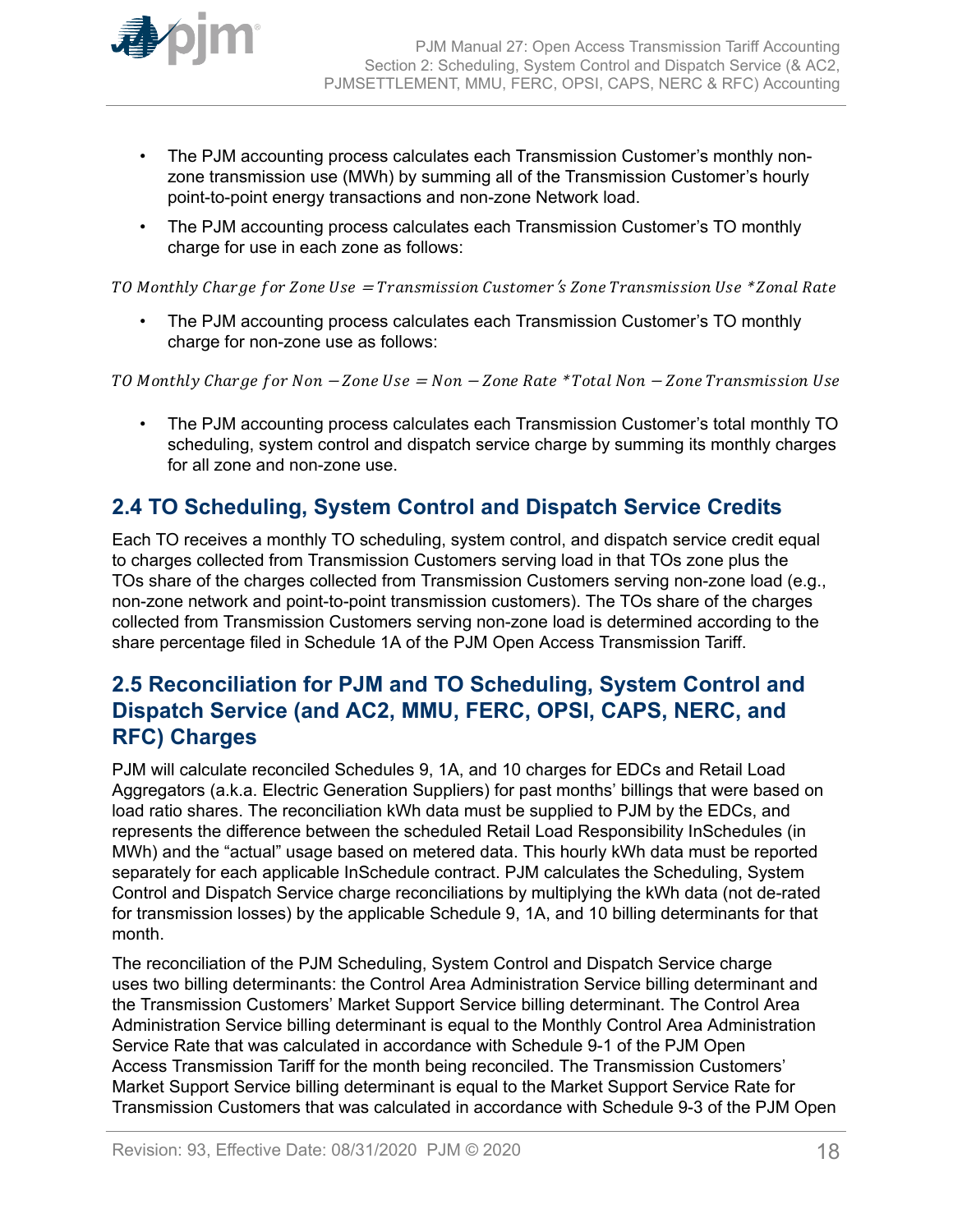

Access Transmission Tariff for the month being reconciled. Note that the reconciliation for PJM Scheduling, System Control and Dispatch Service charges for a month may be either a positive or a negative value. Schedule 9 refunds are also reconciled in the same manner as described above.

The monthly TO Scheduling, System Control and Dispatch Service billing determinant is the \$/MWh rate for each zone as filed in Schedule 1A of the PJM Open Access Transmission Tariff. Note that the reconciliation for TO Scheduling, System Control and Dispatch Service charges for a month may be either a positive or a negative value.

The monthly Schedule 9-6, 9-MMU, 9-FERC, 9-OPSI, 9-CAPS, 10-NERC, and 10-RFC billing determinants are the applicable \$/MWh rates for those services. Note that the reconciliation charges for a month may be either a positive or a negative value.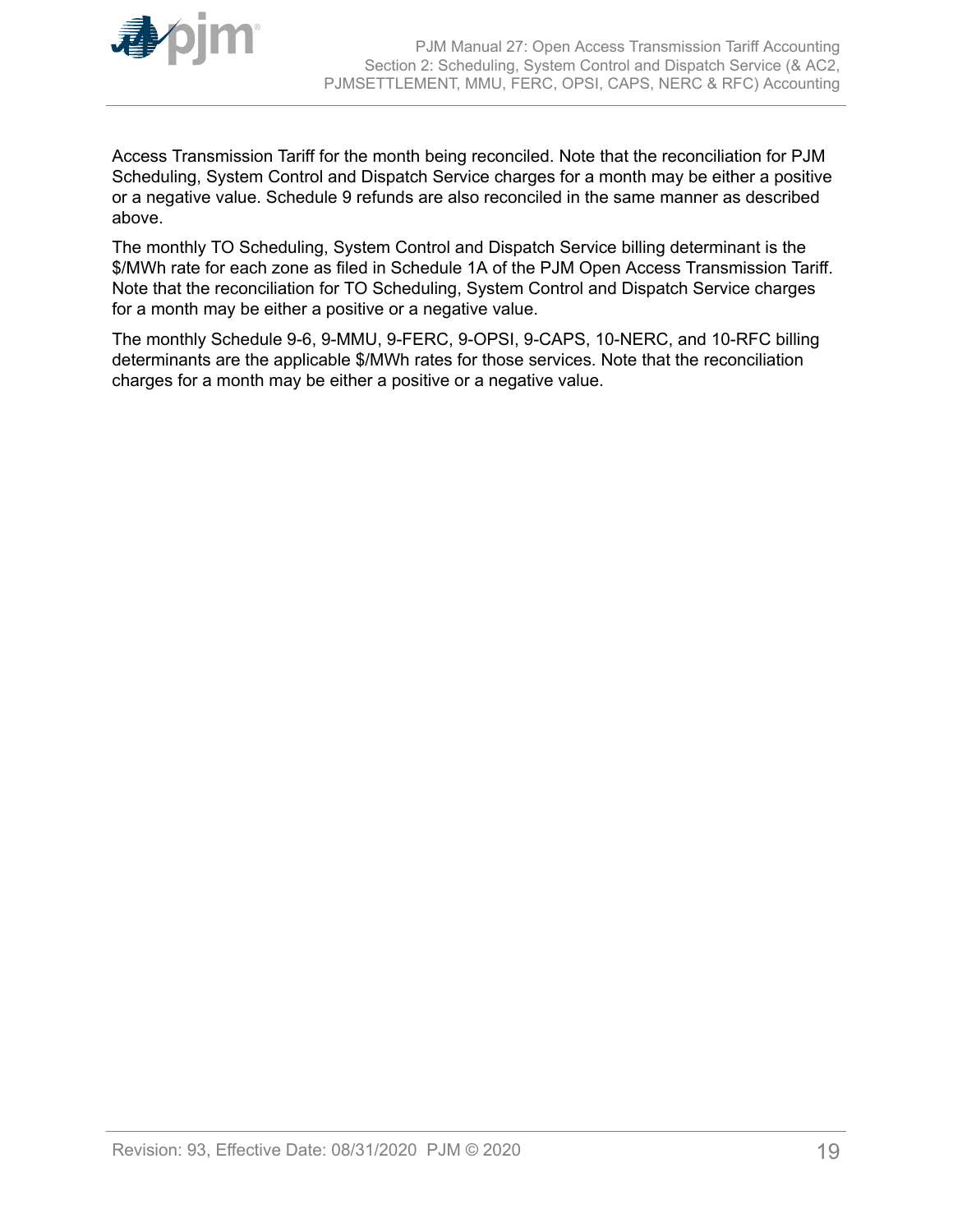<span id="page-19-0"></span>

# **Section 3: Reactive Supply and Voltage Control from Generation and Other Sources Service Accounting**

Welcome to the Reactive Supply and Voltage Control from Generation and Other Sources Service Accounting section of the *PJM Manual for Open Access Transmission Tariff Accounting.* In this section, you will find the following information:

- An overview of the reactive supply and voltage control from generation and other sources service accounting process (see "Reactive Supply and Voltage Control Service Accounting Overview").
- How credits for reactive supply and voltage control from generation and other sources service are calculated (see "Reactive Supply and Voltage Control Credits").
- How charges for reactive supply and voltage control from generation and other sources service are calculated for Network and Point-to-Point Transmission Customers (see "Reactive Supply and Voltage Control Charges").

# **3.1 Reactive Supply and Voltage Control Service Accounting Overview**

To maintain transmission voltages within acceptable limits, generation and other resources in PJM are operated to produce or absorb reactive power. Reactive supply and voltage control from generation sources service must be provided for each transaction on the Transmission Provider's transmission facilities. The amount that must be supplied is determined based on the reactive power support that is necessary to maintain voltages within established limits. (See the *[PJM Manual for Transmission Operations \(M-3\)](http://www.pjm.com/~/media/documents/manuals/m03.ashx)* for more details.)

Reactive supply and voltage control from generation and other sources service is provided by the Transmission Provider. Transmission Customers must purchase this service from the Transmission Provider. The charges for this service are based on a formula rate that allocates generation owners' reactive revenue requirements to Network and Point-to-Point Transmission Customers based on their monthly transmission use on a megawatt basis. Customers serving zonal Network and Point-to-point load are allocated a ratio share of the total revenue requirements in the applicable zone(s). Customers serving non-zone load and Point-to-Point Transmission Customers not directly serving PJM load are allocated a ratio share of the total revenue requirements for PJM.

# **3.2 Reactive Supply and Voltage Control Credits**

Each generation owner receives a monthly Reactive Supply and Voltage Control from Generation Sources Service credit equal to one-twelfth (1/12) of its annual reactive revenue requirement. The initial zonal revenue requirements based on existing settlement rates were approved by FERC on September 25, 2000 to be effective October 1, 2000 (Docket No. ER00-3327-000).

A zonal revenue requirement may be allocated or assigned to generation owners within that zone as agreed among those generation owners by informing the PJM Market Settlement Operations Department of any such agreement. Also, generation owners are free at any time to file for FERC approval of new reactive revenue requirements. The current zonal revenue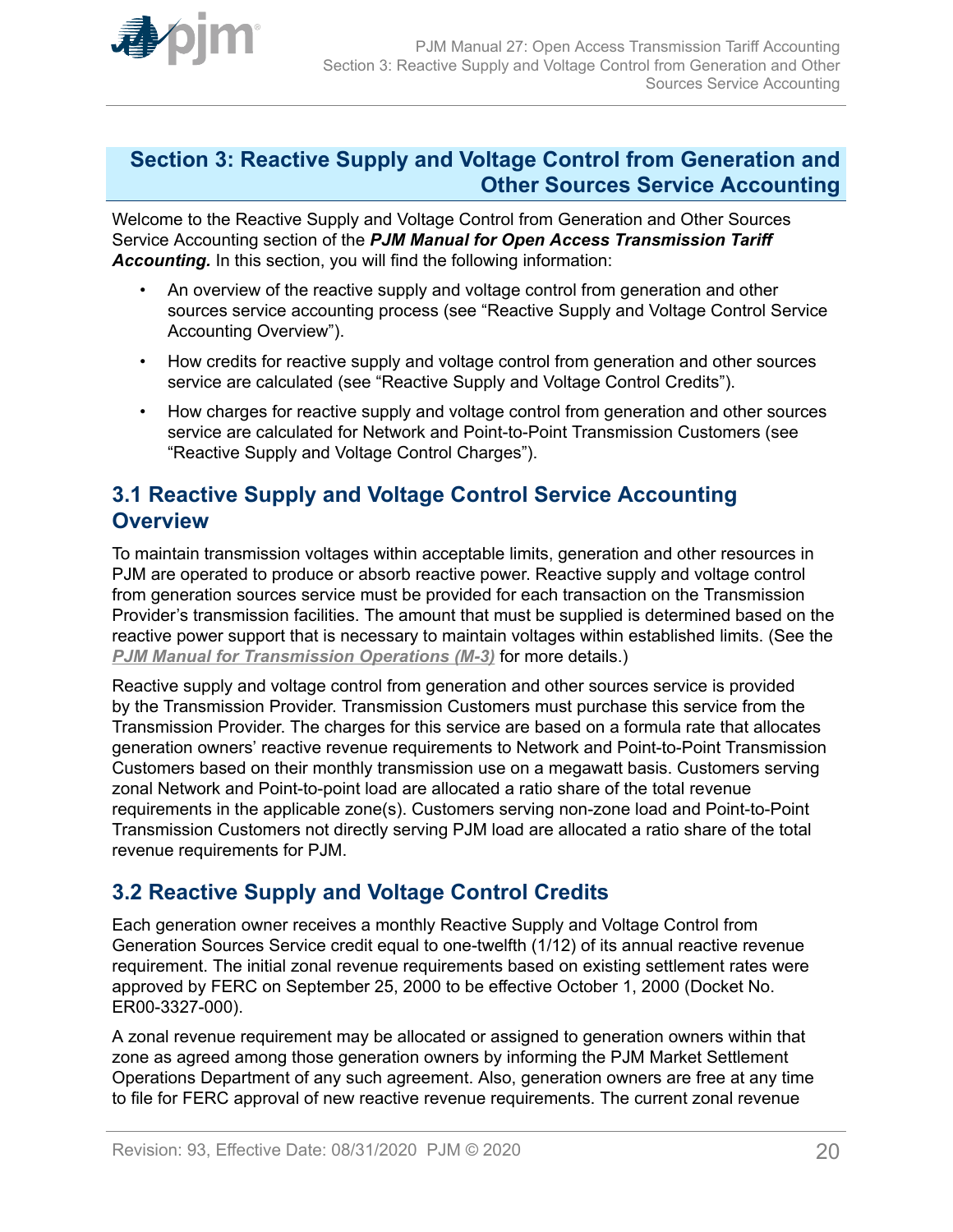<span id="page-20-0"></span>

requirements are posted on the PJM website at [http://www.pjm.com/markets-and-operations/](http://www.pjm.com/markets-and-operations/billing-settlements-and-credit.aspx) [billing-settlements-and-credit.aspx.](http://www.pjm.com/markets-and-operations/billing-settlements-and-credit.aspx)

# **3.3 Reactive Supply and Voltage Control Charges**

This section describes the process of calculating the Reactive Supply and Voltage Control from Generation Sources Service charges. Charges for reactive supply and voltage control service are calculated for zone (typically Network Customers) and for non-zone (typically Point-to-Point Transmission Customers and Network Transmission Customers in a zone with no reactive revenue requirement) load separately. The sum of all customers' monthly charges equal onetwelfth (1/12) of the total annual reactive revenue requirements that are credited to generation owners.

Each Transmission Customer's charge is calculated by determining the Transmission Customer's monthly zone and non-zone transmission use on a megawatt basis.

- Monthly zone transmission use is the sum of a Transmission Customer's Network daily peak load contributions to a PJM zone and daily average Point-to-Point energy reservations where the point of delivery is within a PJM zone.
- Monthly non-zone transmission use is the sum of a Transmission Customer's nonzone Network daily peak load contributions and daily average Point-to-Point energy reservations where the point of delivery is the border of PJM.

Transmission Customers with monthly non-zone transmission use are charged a share of the total PJM pool-wide reactive revenue requirement based on their portion of the total PJM monthly transmission use. Transmission Customers with monthly zone transmission use are charged a share of the applicable zonal reactive revenue requirements (less the total share of revenue requirements recovered from non-zone transmission use) based on their portion of monthly transmission use in that zone(s).

# **PJM Actions**

- The PJM accounting process collects each generation owner's annual reactive revenue requirement for each zone. Monthly reactive revenue requirements equal 1/12 of the annual revenue requirements.
- The PJM accounting process retrieves the point-to-point energy reservations for each Transmission Customer.
- The PJM accounting process calculates each Transmission Customer's monthly nonzone transmission use (MW) by summing for all hours in the month all of their point-topoint energy reservations (adjusted for PJM curtailments) and dividing that value by 24, plus their daily network peak load contributions for zones that have no reactive revenue requirement.
- The PJM accounting process calculates each Transmission Customer's monthly zone transmission use (MW) by summing for all days in the month all of their daily network integration transmission service peak load contributions for each zone (see *Network Integration Transmission Service Accounting* section of the *PJM Manual for Open Access Transmission Tariff Accounting*).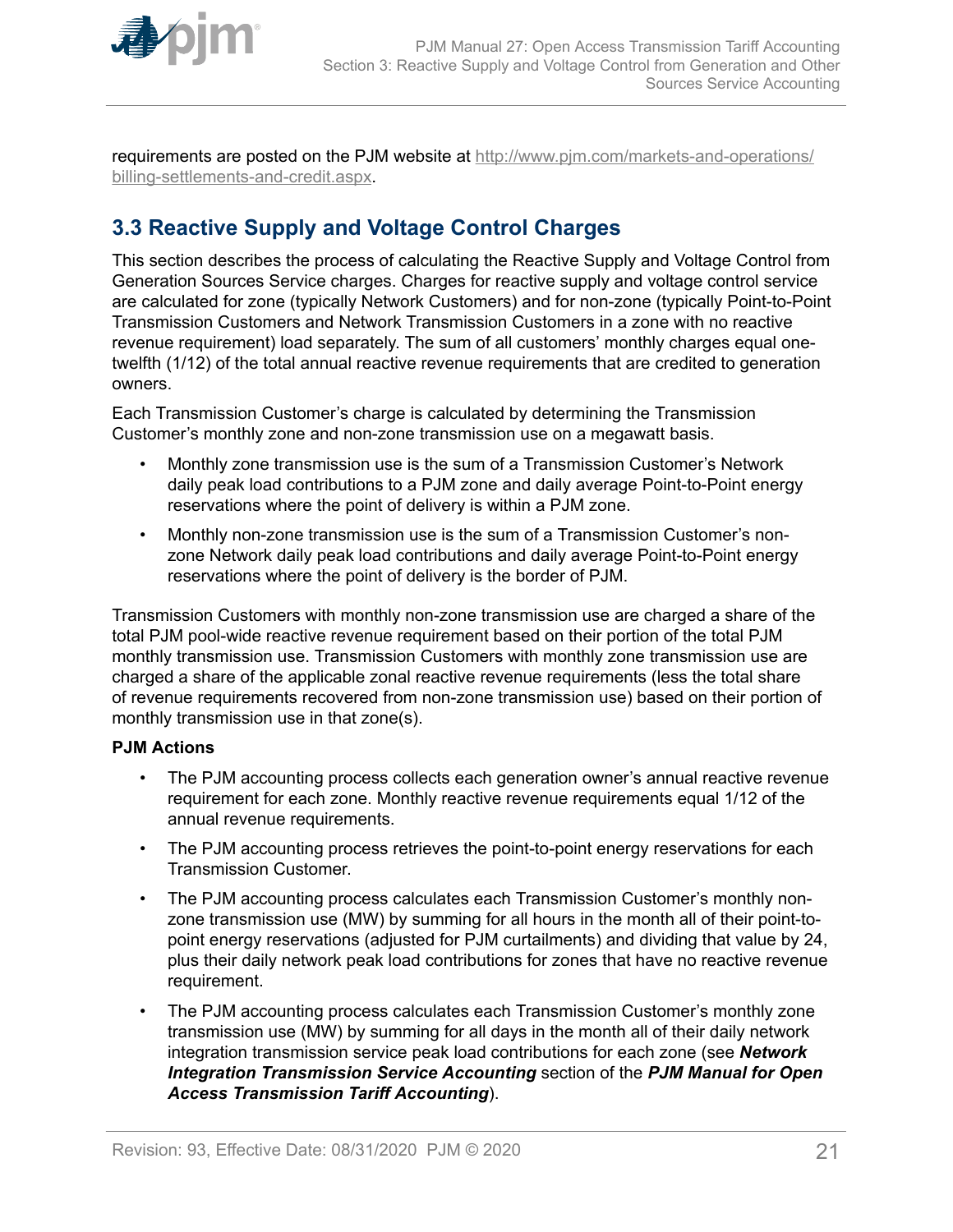

• The PJM accounting process calculates charge allocations for each Transmission Customer with monthly non-zone transmission use as follows:

 $\emph{Monthly Non}-\emph{Zone Charge}=\bar{\frac{\emph{Transmission Customer's Monthly Non}-\emph{Zone Transmission Use}}{\emph{PJM Total Transmission Use}}}\ \label{eq:1}$  $\times$  P JM Total Generation Owners  $'$ Monthly Reactive Revenue Requirements

• The PJM accounting process calculates an Adjustment Factor to be applied to all monthly zone charges as follows:

> $\emph{Adjus}$ tment  $Factor = \frac{Total\,Monthly\,Zone\,Transmission\,Use\,for\,all\,PJM\,Zones}{PJM\,Total\,Monthly\,Transmission\,Use}$ PJM Total Montℎly Transmission Use

• The PJM accounting process calculates charge allocations for each Transmission Customer with monthly zone transmission use as follows:

Monthly Zone Charge  $=$  ( $\frac{Transmission\ Customer\ 's\ Monthly\ Zone\ Transmission\ Use\ in\ Zone}$ ) <sup>×</sup> Total Generation Owners′ Montℎly Reactive Revenue Requirements in Zone × Adjustment Factor

• The PJM accounting process calculates each Transmission Customer's total monthly reactive support and voltage control service charge by summing its monthly charge allocations for all zone and non-zone transmission use.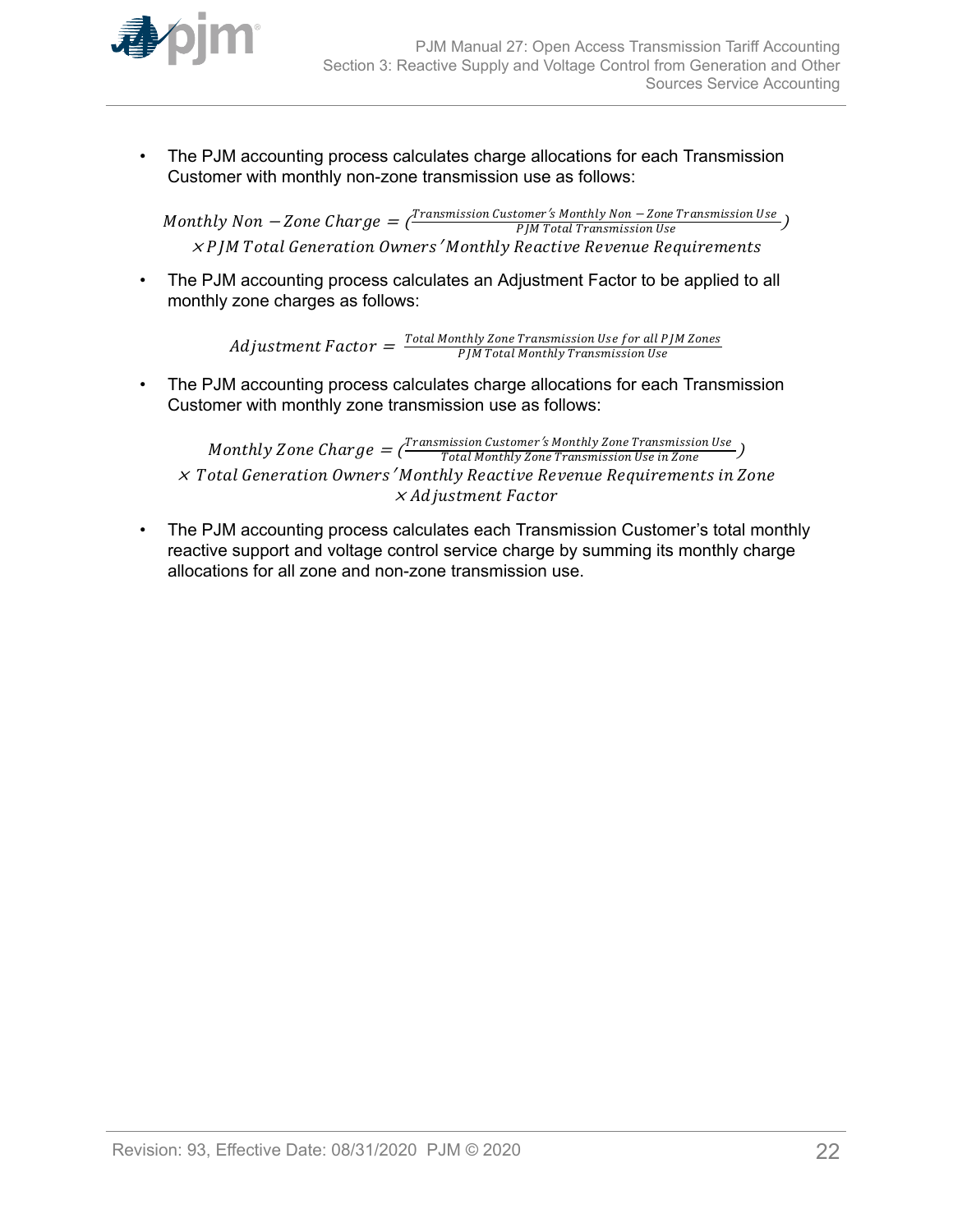<span id="page-22-0"></span>

# **Section 4: Energy Imbalance Service Accounting**

Welcome to the Energy Imbalance Service Accounting section of the **PJM Manual for Open Access Transmission Tariff Accounting**. In this section, you will find the following information:

• A description of the Energy Imbalance ancillary service accounting (see "Energy Imbalance Service Accounting Overview").

# **4.1 Energy Imbalance Service Accounting Overview**

Energy Imbalance service is provided when a difference occurs between the scheduled and the actual delivery of energy over a single hour to a load that is located within PJM. PJM must offer this service when Transmission Service is used to serve load located with PJM. Currently PJM has none of these types of transmission customers.

Each Transmission Customer must purchase Energy Imbalance service through PJM. For each Network Customer and Point-to-Point Transmission Customers. Energy Imbalance service is considered PJM Interchange and is therefore accounted for as Spot Market energy using real-time five minute Locational Marginal Prices (LMP), as described in the *[PJM Manual for](http://www.pjm.com/~/media/documents/manuals/m28.ashx) [Operating Agreement Accounting \(M-28\).](http://www.pjm.com/~/media/documents/manuals/m28.ashx)*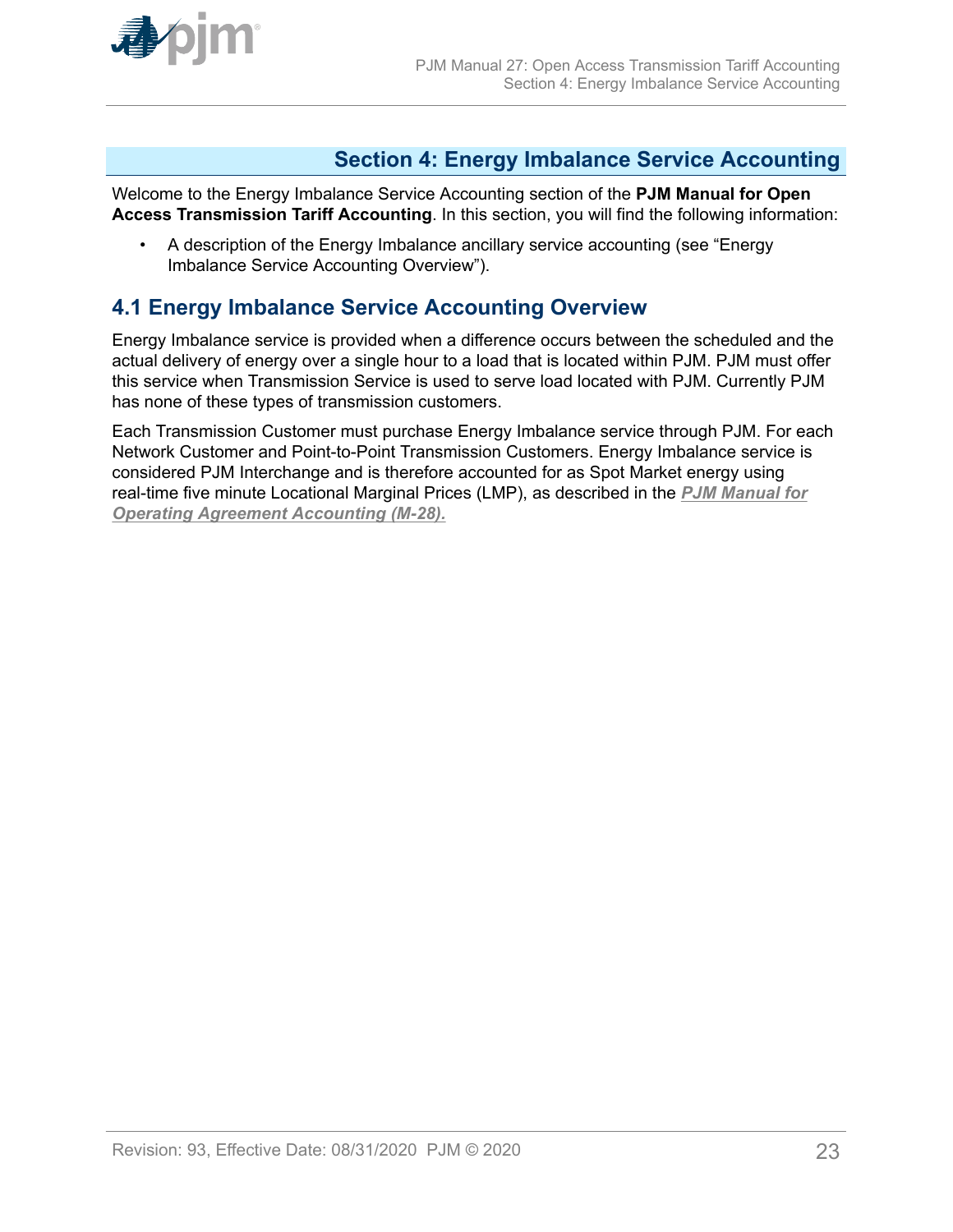<span id="page-23-0"></span>

# **Section 5: Network Integration Transmission Service Accounting**

Welcome to the *Network* Integration *Transmission Service Accounting* section of the *PJM Manual for Open Access Transmission Tariff Accounting*. In this section, you will find the following information:

- An overview of Network Integration Transmission Service Accounting (see "*Network Integration Transmission Service Accounting Overview*").
- How charges for Network Integration Transmission Service are calculated for Network Customers (see "*Network Integration Transmission Service Charges*").
- How credits for Network Integration Transmission Service are calculated TOs (see "*Network Integration Transmission Service Credits*").

# **5.1 Network Integration Transmission Service Accounting Overview**

The PJM provides accounting services for Network Integration Transmission Service. Network Integration Service allows Network Customers to integrate, economically dispatch, and regulate their current and planned Network Resources to serve their Network Load that is located in PJM and any additional load that is properly designated by the Network Customers. Network Customers taking Network Integration Service must obtain or provide Ancillary Services.

Network Customers pay the Transmission Provider for the following costs:

- Monthly demand charge
- Direct assignment facilities charge
- Other supporting facilities charge
- Ancillary Services

Each Network Customer pays a monthly demand charge that is based on its daily Network Service Peak Load contribution (including losses) located with the Zone and the Network Integration Transmission Service rate for the Zone in which the Network Load is located.

The Network Service demand charges are then allocated to the appropriate TO based on its Annual Transmission Revenue Requirement. The Annual Transmission Revenue Requirement is the total annual cost to support capital and O&M expenses for the Transmission System for the purpose of Network Integration Transmission Service.

The current Network Integration Transmission Service Rate and the Annual Transmission Revenue Requirement for each Zone in PJM is posted on the PJM website under Markets & Operations/Market Settlements at [http://www.pjm.com/markets-and-operations/](http://www.pjm.com/markets-and-operations/billing-settlements-and-credit.aspx) [billing-settlements-and-credit.aspx.](http://www.pjm.com/markets-and-operations/billing-settlements-and-credit.aspx) The PJM Non-Zone network rate is \$14,714/MW/year.

# **5.2 Network Integration Transmission Service Charges**

A daily demand charge for Network Integration Transmission Service is calculated by PJM for each Network Customer, including TOs, for the Zone(s) in which the Network Load of the Network Customer is located. It is based on the Network Customer's daily network service peak load contribution (including losses), coincident with the zonal peak for the 12 months ending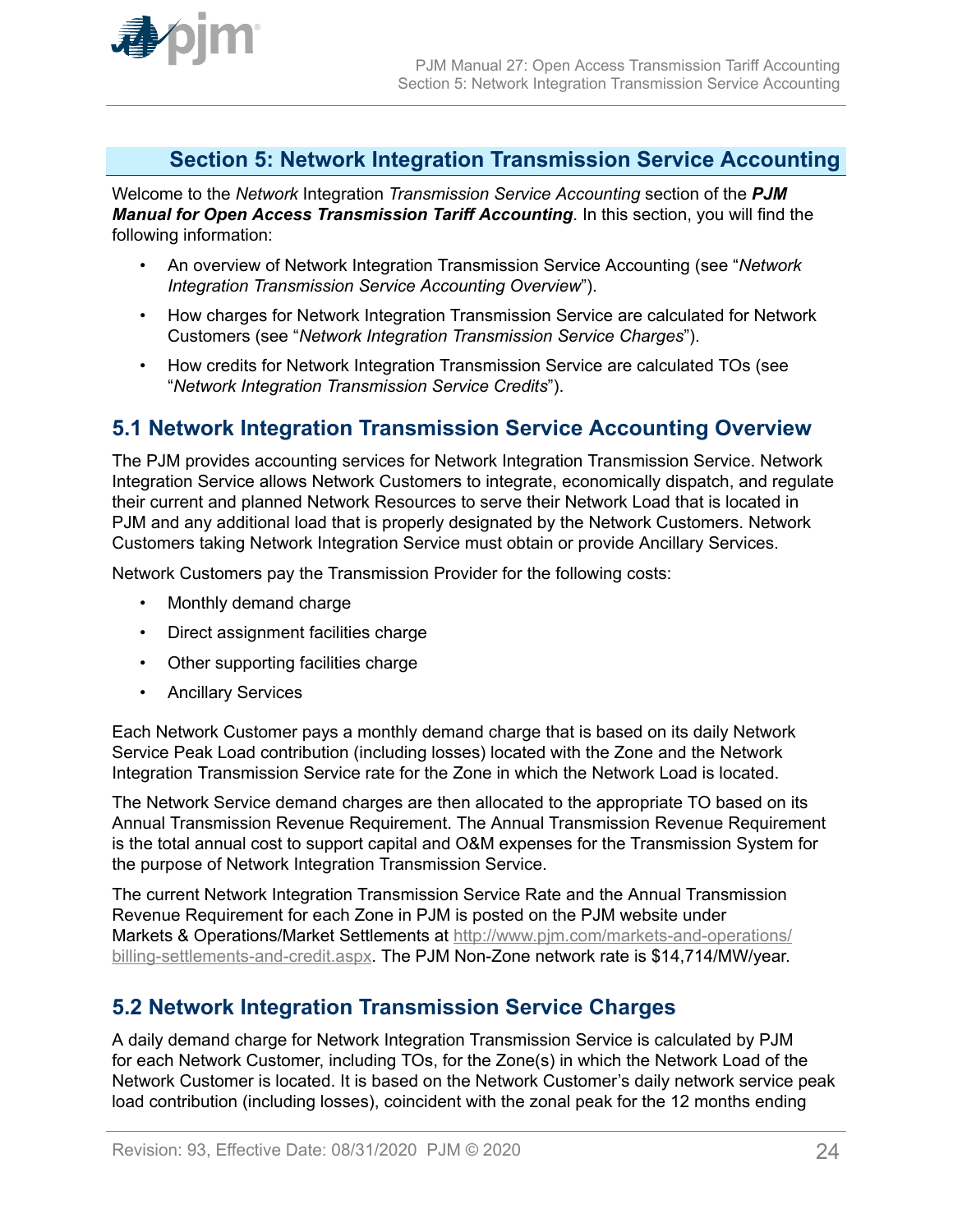

October 31 of the preceding year for each zone in which load is served. For non-zone network service, the customer pays the non-zone rate based on their load at the hour of the PJM regional peak for the 12 months ending October 31 of the preceding year. The preceding year's zonal peak load contributions are effective each January 1.

The zonal peak loads, effective January 1 of each year, are published on the PJM website no later than November 15 of the preceding year. Therefore, if a Transmission Owner wants to make any adjustments to the zonal peak loads that are to be effective as of January 1, they must provide the adjustments to PJM by November 10 of the preceding year. Any adjustments not provided to PJM by November 10 will not be reflected in the following year's zonal peak loads.

For Network Customers taking Network Integration Transmission Service under state required retail access programs, peak load contributions may change daily, and are expressed in tenths of a MW. These daily peak load contributions are submitted to PJM by the associated Electric Distribution Companies (EDCs) 36 hours prior to the day being billed, and may be corrected up to 12:00 PM Eastern Prevailing Time of the next business day following the Operating Day. These daily peak load contributions are then subtracted from the EDC's fixed peak load obligation to obtain the EDC's daily peak load contribution.

- The daily sum of all LSEs' Network Service Peak Load contributions including losses in a zone/area must equal the EDC's Network Service Peak Load allocation in the zone/area.
- A Network Service Peak Load Scaling Factor will be used to scale the uploaded LSE Network Service Peak Load values to the fixed Network Service Peak Load Allocation of the zone/area in the event that the Network Service Peak Load values uploaded by the EDC do not exactly sum to the Annual Network Service Peak Load Allocation for the zone/area.

# $Daily Network Service Peak$   $Loader = \frac{Annual\,Zone\,Area}$  Network Service Peak Load Scaling Factor  $= \frac{Annual\,Zone\,Area\,Network\,Service\,Peak\,Load\,Uboads}$

Network customers who are TOs do not actually pay themselves for use of their own transmission facilities. Network demand charges are shown on TOs' invoices only to identify their cost responsibility, as ordered by FERC, and they are offset by an equal amount of network service credits.

# **PJM Actions**

- The PJM accounting process prepares a list of Network Customers.
- The PJM accounting process retrieves the following information:
	- o Network Customer's daily peak load contribution (including losses) by zone
	- o Zonal network integration transmission service rates (\$/MW-year)
- The PJM accounting process calculates the daily demand charge for each Network Customer (\$) for each zone in which load is served as follows:

Sum of  $\left(\frac{Zonal$  Daily Peak Load Contribution \* Annual Zonal Network Integration Transmission Service Rate Number of days per year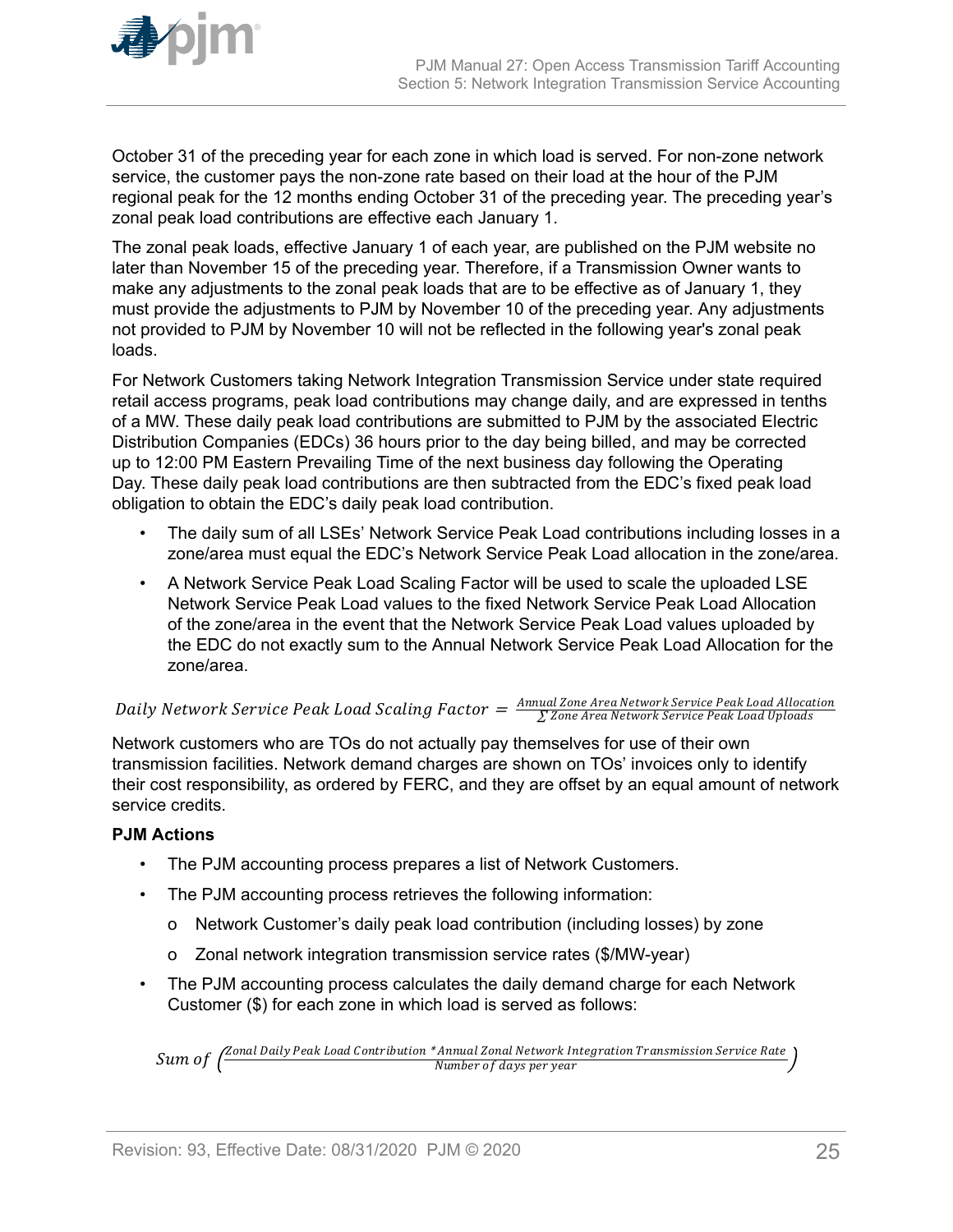<span id="page-25-0"></span>

- The PJM accounting process calculates the demand charge for each Network Customer (\$) by summing the daily charges.
- PJM calculates the negative charge offsets for the network customers in the Allegheny Power zone based on their peak load contribution and the applicable tariff rebate rate.
- PJM calculates the AEP RTO Startup Cost Recovery charges for the network and firm point-to-point transmission customers serving load in the AEP zone.

# **5.3 Network Integration Transmission Service Credits**

The monthly transmission service demand charges for Network Customers are then allocated to the appropriate TO. This allocation appears as a credit on the PJM Open Access Tariff portion of the bill.

TOs do not actually pay themselves for use of their own transmission facilities Network demand credits on TOs' invoices may include their own demand charges which are only shown to identify their cost responsibility.

# **PJM Actions**

- The PJM accounting process prepares a list of Network Customers and TOs for each zone.
- The PJM accounting process retrieves the following information for each zone:
	- o Annual Transmission Revenue Requirement for each TO (\$)
	- o Demand charge for each Network and Firm Point-to-point load-serving Customer (\$)
- The PJM accounting process calculates the total Zone charges (\$) for each Zone by summing the demand charges for each Network Customer within the Zone.
- The PJM accounting process calculates the Zone revenue requirement for each Zone by summing Transmission Revenue Requirements for all TOs within that Zone.
- The PJM accounting process calculates the TOs share of the Transmission Network Service charges (\$) as follows:

 $TO\,^\prime\!s$   $Network$   $Integration\,Service\, Credit = \frac{TO\,^\prime\!s\, Annual\,Transmission\,Revenue\,Regular\,Brenue\,Requirement} {Zone\,Chen}$ Zone Revenue Requirement

Non-zone network revenues are allocated to PJM transmission owners based on transmission revenue requirement ratio shares, with the ComEd, AEP, and Dominion shares further allocated to their respective load-serving network and firm point-to-point customers based on demand charge ratios.

# **5.4 Direct Assignment Facilities Charges**

If, based on a System Impact Study, the PJM determines that the Transmission System is not capable of providing Firm or Non-Firm Point-to-Point Transmission Service without: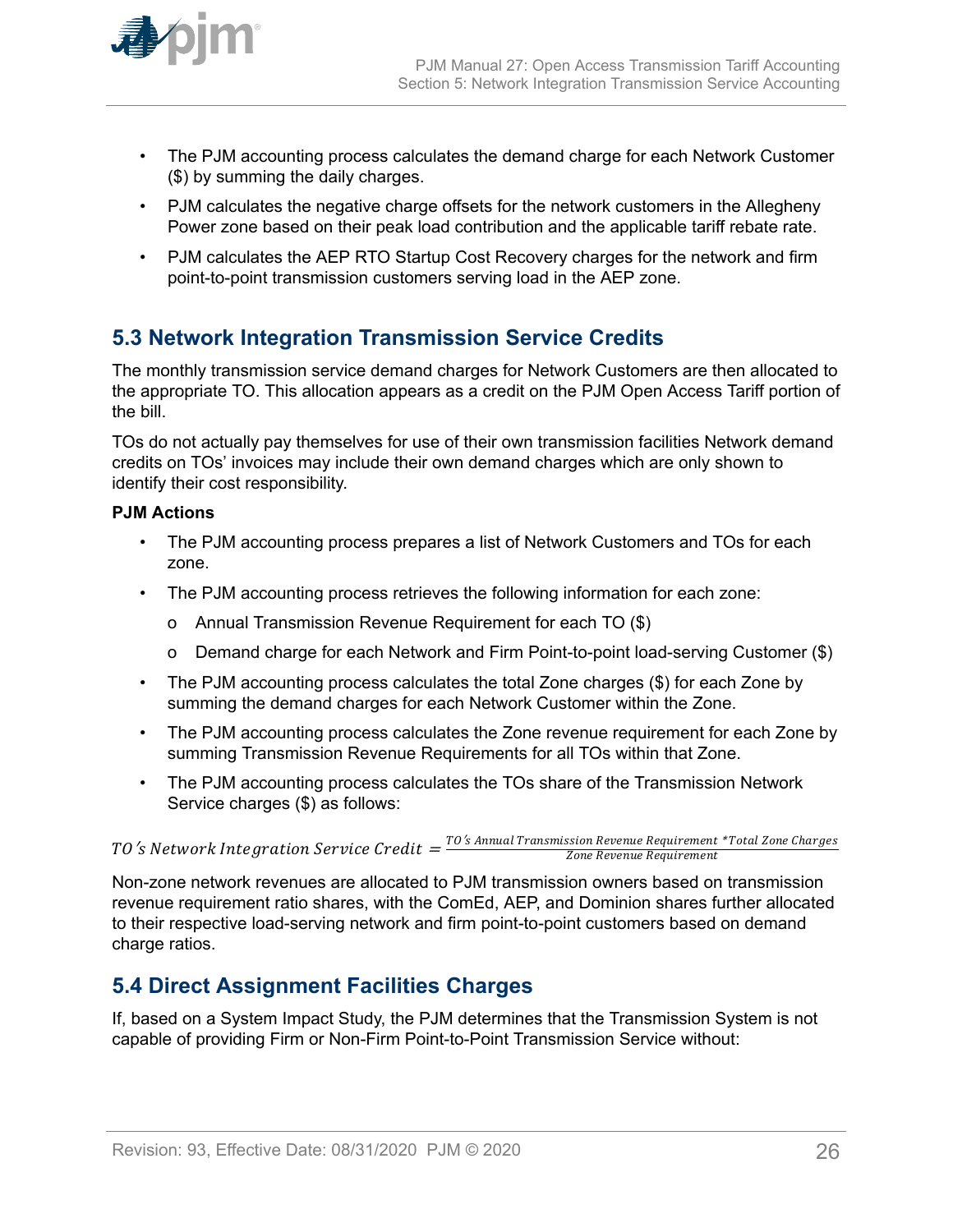- <span id="page-26-0"></span>• Degrading or impairing the reliability of service to Native Load Customers, Network Customers, and Transmission Customers taking Firm Point-to-Point Transmission Service or
- Interfering with PJM's ability to meet prior firm contractual commitments to others.

The TO is obligated to expand or upgrade the Transmission System. The Transmission Customer must agree to compensate the TO(s) for any necessary transmission facility additions, consistent with FERC policy.

The TO determines the costs and provides them to PJM. The PJM then bills the appropriate Transmission Customer. These charges may also apply to existing network customers based on specifications in their network service agreements.

# **5.5 Other Supporting Facilities Charges**

The Transmission Customer shall also pay charges based on a case-by-case basis for facilities necessary to provide Transmission Service at voltages lower than those shown in Attachment H of the PJM Open Access Transmission Tariff for the applicable Zone(s).

The Transmission Customer provides these billing quantities to PJM via their Network Integration Transmission Service agreement. PJM bills the appropriate Transmission Customer and provides the revenues to the appropriate Transmission Owner.

# **5.6 Business Rules for Nodal Pricing Settlement of Network Load**

The definition of eligibility for nodal settlement shall be:

- Any LSE taking network transmission service from PJM via Schedule F-1 of the PJM Tariff and serving retail load that is connected to a single identifiable bus or set of buses with hourly metering such that the customer's load can be clearly separated from other load on the bus or buses.
- Other than those eligible in the preceding bullet, PJM will address eligibility on a case by case basis based on whether a bus or buses can be identified, whether the load can be separated from other LSE load on the bus or buses, and that hourly metering is in place.

The effective date of moves to nodal price load settlement for ALL eligible loads is:

- The available date for moves to nodal price load settlement for all loads requesting such will be June 1 of each year to coincide with the PJM planning year.
- Requests for nodal price load settlement must be provided by the LSE of record for the given load to PJM and the zonal EDC including the proposed applicable bus distribution no later than January 15th or at least 30 days prior to the start of PJM's annual ARR/FTR allocation process, whichever is later. By January 25th, or 10 days after the initial notice from LSE whichever is later, the zonal EDC must specify the appropriate node definition in PJM InSchedule for this load. The LSE must confirm the InSchedule(s) by February 1st, or 15 days after the initial notice whichever is later.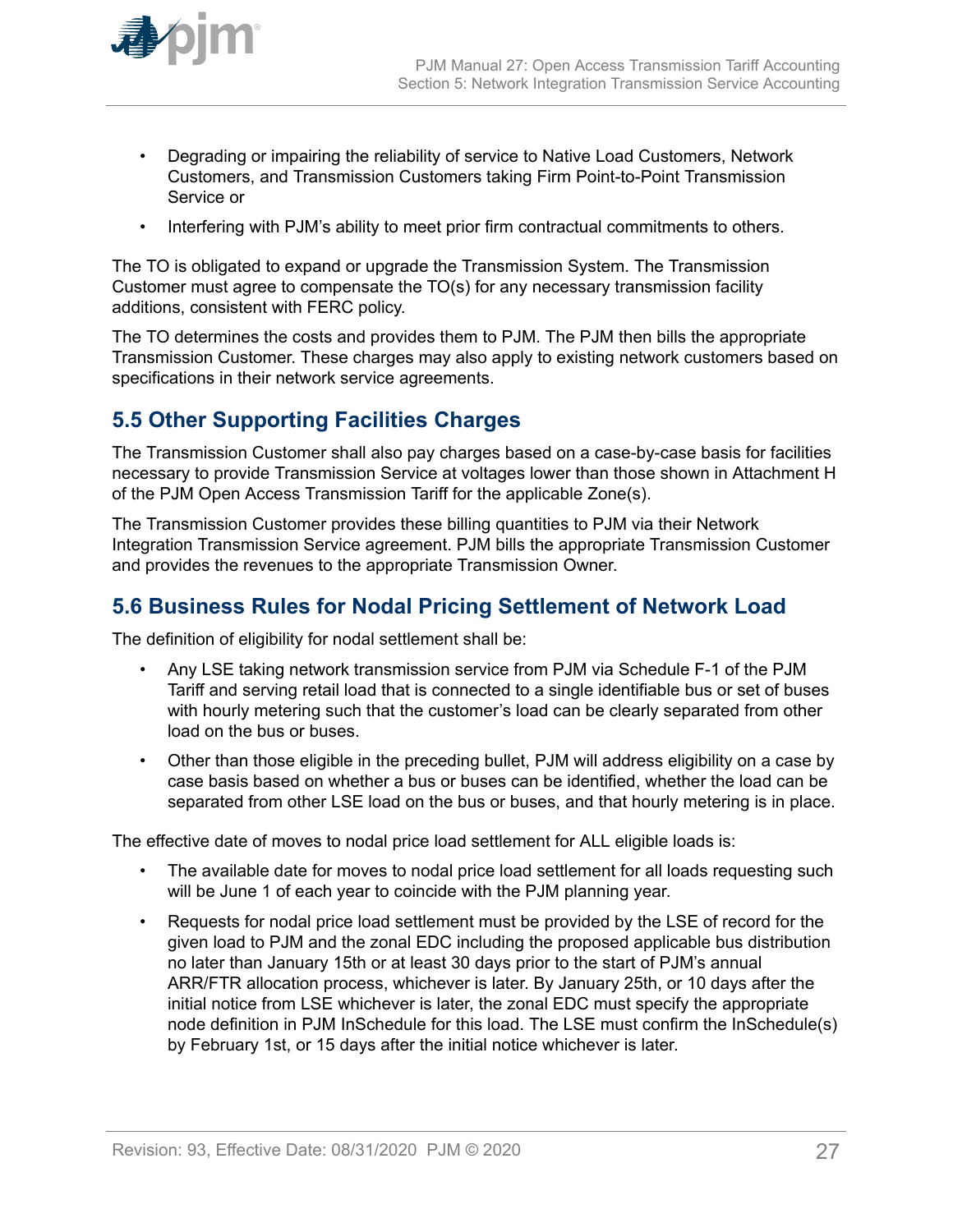<span id="page-27-0"></span>

Requests from the LSE of record to move their load to nodal price settlement must be submitted in writing to the PJM Market Settlement Operations Department, and they must include the following information:

• Name of nodal priced load; name of the PJM billing account in which this load is to be represented; name of the zonal EDC; the peak load at the time of the PJM annual peak from the previous year; and, the load bus identifier(s) with associated distribution percentages (totaling exactly 100%) in order for PJM to create the aggregate node definition.

All ARRs or FTRs granted in the annual direct allocation process must be configured to a nodal sink point for load that takes or has requested nodal settlement. This does not apply to any purchased FTRs.

Any network load receiving nodal settlement will be permanently settled at that node or nodes unless the physical interconnection infrastructure changes to require mapping the load to a different bus or group of busses. This rule shall be in force unless and until FERC approves any submitted tariff language changes by which a move from nodal to zonal settlement can occur.

Demand response offered into all of PJM's load response programs will be settled at the applicable load settlement aggregate point for the load that is reduced (zone, residual zone, or node bus or buses).

# **5.7 Business Rules for Changing Settlement Area Definitions of Network Load**

This section is only applicable to network load served under Attachment F of the PJM OATT.

- A change in the definition of an existing energy settlement area for purposes of setting energy settlement prices is defined as:
	- o Splitting an existing area into two or more areas
	- o Combining two or more existing areas into a single area
	- o Creating aggregates of groups of buses within an existing area
	- o Any other activity that changes the defined area for which energy prices are aggregated for settlement purposes.

# **Exceptions**

- A. Implementing nodal settlement for an individual customer served under Schedule F-1 of the PJM OATT.
- B. Changes due to addition, replacement or retirement of transmission system components or metering facilities.

### **Note:**

Rules in the PJM OATT require that each settlement area must be a subset of a single transmission zone.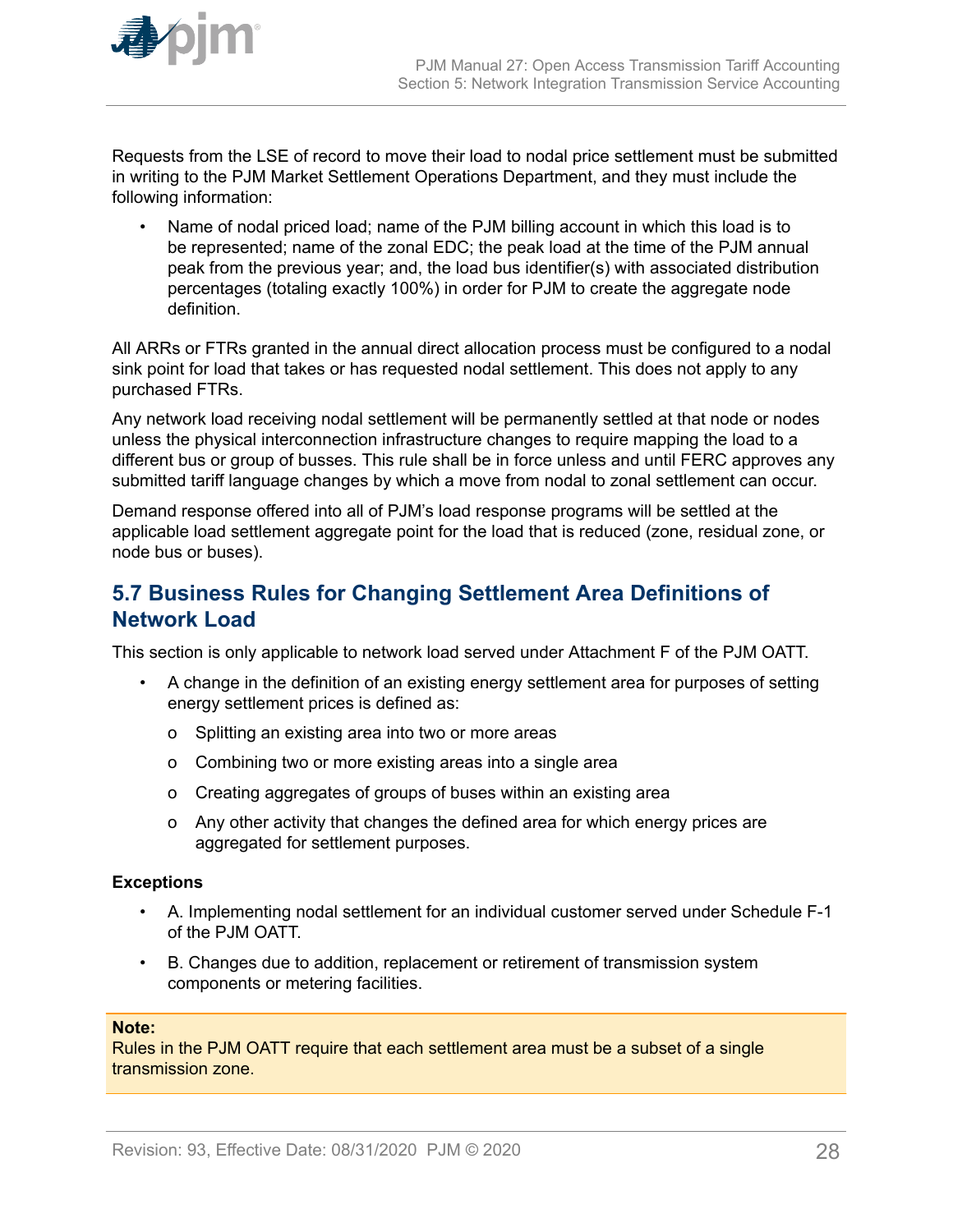

• PJM's policy is that once a more specific settlement area is defined for load settlement, that settlement area must remain in use unless subject to exception "B" as stated above. When implementing exception "B," PJM will require the most specific bus definition available after any physical change to be used in place of the previously used definition.

# **Notifications**

- At any time following the receipt of a request regarding a potential change to settlement area definitions, PJM may enter into informal discussions with member companies. PJM will make a confidential notification of any such discussions to the ex officio members representing regulatory authorities (as defined in Section 8.2.2 of the PJM Operating Agreement) and State offices of the Consumer Advocate (as defined in Section 8.2.3 of the PJM Operating Agreement) of the PJM Members Committee.
- Formal notification by a PJM Member of intent to change energy settlement area compositions will be given to PJM no later than October 1 of the year before the new area composition is to become effective. PJM shall promptly notify all other Members of planned changes in energy settlement area definitions through notices to members of the Members Committee, Electricity Markets Committee and Market Implementation Committee and to the ex officio members representing regulatory authorities (as defined in Section 8.2.2 of the PJM Operating Agreement) and State offices of the Consumer Advocate (as defined in Section 8.2.3 of the PJM Operating Agreement) of these three standing Committees.
- No later than December 1, the affected EDC and Network Customer will fully identify the composition of the new area. PJM will promptly transmit this information to members of the Members Committee, Markets and Reliability Committee and Market Implementation Committee and to the ex officio members representing regulatory authorities (as defined in Section 8.2.2 of the PJM Operating Agreement) and State offices of the Consumer Advocate (as defined in Section 8.2.3 of the PJM Operating Agreement) of these three standing Committees.
- The LSE nodal peak load at the time of the PJM annual peak from the previous year must be submitted by January 15<sup>th</sup> or at least 30 days prior to the start of PJM's annual FTR/ARR allocation process, whichever is later.

# **Technical requirements**

- All changes in the definition of PJM energy settlement areas will become effective on the first day of a planning period --- June 1 of each year.
- Changes to metering, data transmission, settlement or other systems may be required to be made by PJM, the EDC(s) in the affected transmission zone, other Network Customers and the PJM member(s) requesting the change in settlement area definitions. Each involved party must commit to making needed additions, changes or upgrades in time to meet the June 1 implementation date for the new settlement area definitions. Accordingly, each party must either certify that it can make all necessary infrastructure changes in time to meet the June 1 implementation date for the new settlement area definitions, or must identify activities that cannot be implemented in time. Such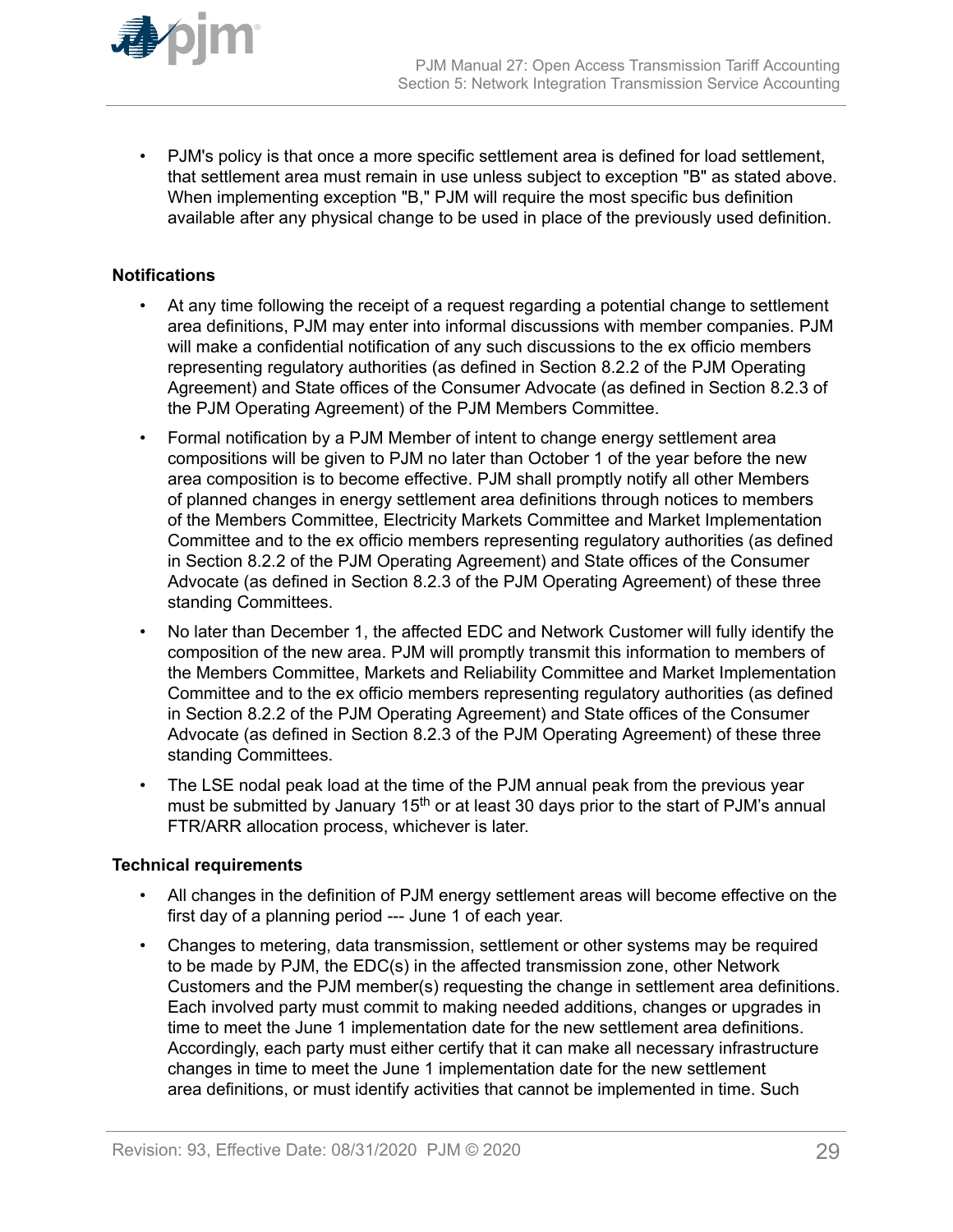

declaration must be made to PJM for distribution to all parties by December 1 of the year before the expected June 1 implementation date. Certifications shall not be unreasonably withheld.

• Implementation will be delayed one year to the following June 1 if all notifications and technical certifications have not been received according to the above business rules.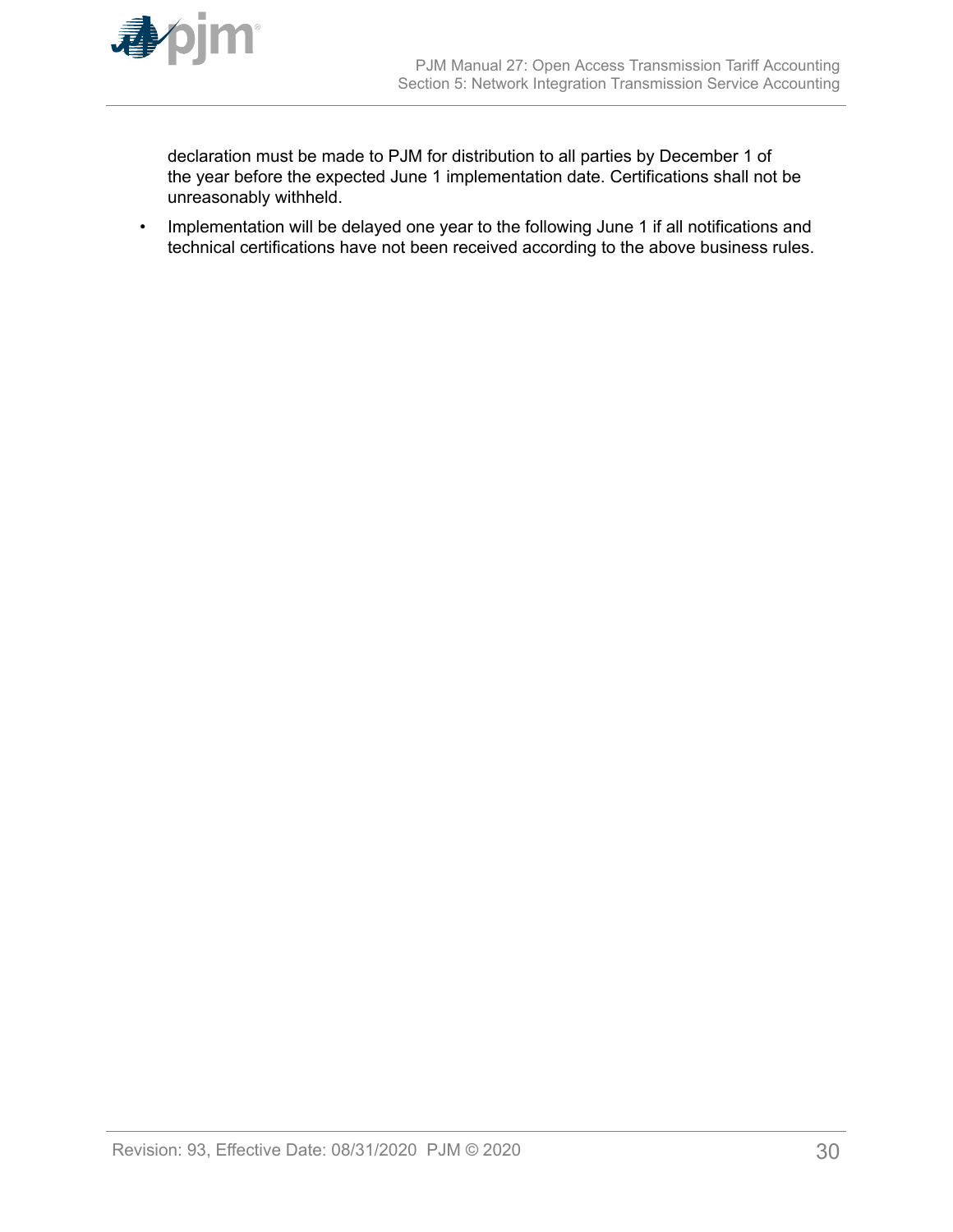<span id="page-30-0"></span>

# **Section 6: Point-to-Point Transmission Service Accounting**

Welcome to the Point-to-Point Transmission Service Accounting section of the **PJM Manual for Open Access Transmission Tariff Accounting**. In this section, you will find the following information:

- An overview of Point-to-Point Transmission service accounting (see "Point-to-Point Transmission Service Accounting Overview").
- How service charges are calculated for Firm and Non-Firm Transmission Customers (see "Point-to-Point Transmission Service Charges").
- How service credits are calculated for Firm and Non-Firm Transmission Customers (see "Point-to-Point Transmission Service Credits").

# **6.1 Point-to-Point Transmission Service Accounting Overview**

Transmission Providers provide Firm and Non-Firm Point-to-Point Transmission Service according to the terms in the PJM Open Access Transmission Tariff. Point-to-Point Transmission Service is necessary for transmission of capacity and energy from designated Point(s) of Receipt to designated Point(s) of Delivery.

The PJM accounting process calculates each Transmission Customer's Firm and Non-Firm Point-to-Point Transmission service charge. Weekly adjustments to Point-to-Point service charges are made so that the total daily demand charge in any week does not exceed the weekly rate. The collected Point-to-Point transmission charges are then allocated as credits.

# **6.1.1 Firm Point-to-Point Transmission Service**

- Each Firm Point-to-Point Transmission Customer is billed each month for its Reserved Capacity.
- Firm Point-to-Point Transmission Service requested with a Point of Delivery (POD) at a MISO interface is not charged.

The demand charge border rates for Firm Point to Point Transmission Service are defined in accordance with the PJM Open Access Transmission Tariff, Schedule 7.

The current demand charge border rates are also posted on the PJM website at [https://](https://www.pjm.com/markets-and-operations/billing-settlements-and-credit.aspx) [www.pjm.com/markets-and-operations/billing-settlements-and-credit.aspx](https://www.pjm.com/markets-and-operations/billing-settlements-and-credit.aspx).

The total daily demand charge in any week shall not exceed the rate for weekly service times the highest amount of Reserved Capacity in any day during the week. A week is defined as Monday through Sunday.

# **6.1.2 Non-Firm Point-to-Point Transmission Service**

Each Non-Firm Point-to-Point Transmission Customer is billed each month for its Reserved Capacity. Non-firm Point-to-Point Transmission Service requested with a Point of Delivery at a MISO interface is not charged. The current demand charge border rate is discounted to \$0.67/MWh for all Reserved Capacity for Non-Firm Point-to-Point Transmission Service with a point of delivery equal to the PJM Border.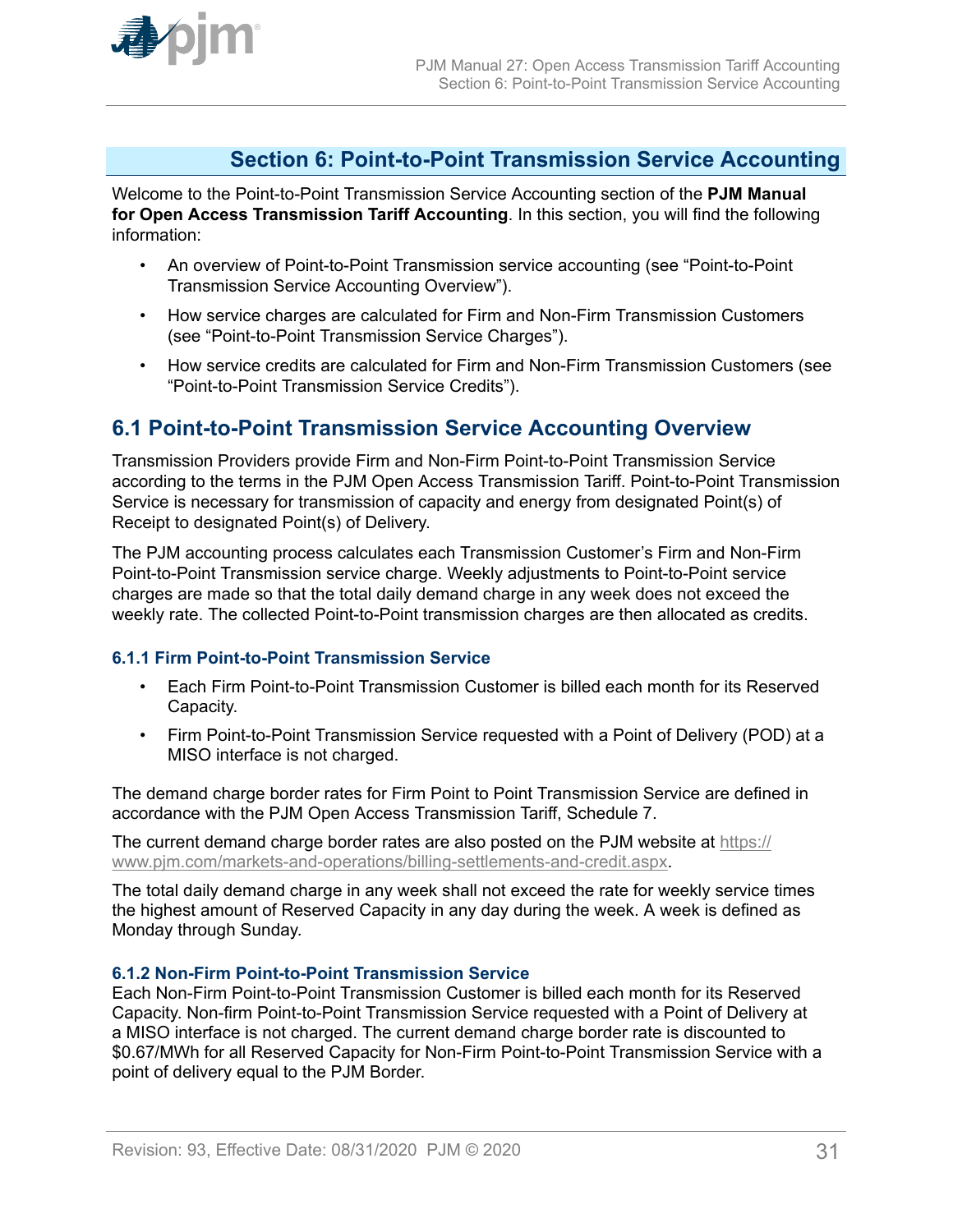<span id="page-31-0"></span>

# **6.2 Point-to-Point Transmission Service Charges**

The PJM accounting process calculates each Point-to-Point Transmission Customer's Transmission Service demand charge.

# **6.2.1 Firm Point-to-Point Transmission Service Charges**

Firm Point-to-Point demand charges are calculated for each Point-to-Point Transmission Customer taking firm service.

### **PJM Actions**

- The PJM accounting process prepares a list of the Transmission Customers.
- The PJM accounting process retrieves the following information:
	- o List of Transmission Customer's Firm Point-to-Point Transmission Service contracts
	- o Charge rates for Firm Point-to-Point transactions
- The PJM accounting process calculates the transmission service charge (\$) for each transaction as follows:

Transmission Service Cℎarge <sup>=</sup> Applicable Firm Point <sup>−</sup> to <sup>−</sup> Point Transaction Cℎarge Rate \* Service Contract MW

• The PJM accounting process calculates each Transmission Customer's Firm Pointto-Point Transmission service charge for the month by summing the individual Transmission Service charges for each hour.

### **6.2.2 Adjustment to Firm Daily Point-to-Point Transmission Service Charges**

A Point-to-Point Transmission Customer's daily Firm Point-to-Point demand charge needs to be adjusted if the total demand charge in the week exceeds the weekly rate times the highest amount of Reserve Capacity in any day during that week. A week is defined as Monday through Sunday.

### **PJM Actions**

- The PJM accounting process prepares a list of Transmission Customers.
- The PJM accounting process retrieves the following data:
	- o Weekly charge rate for Firm Point-to-Point transactions (\$/MW-wk)
	- o Each Firm Transmission Customer's maximum daily reserved transmission capacity (MWh)
	- o Each Transmission Customer's total demand charges (\$) for Daily Firm Point-to-Point reservations during the week.
- The PJM accounting process calculates each Point-to-Point Transmission Customer's total daily demand charges by summing all daily Firm Point-to-Point transmission service charges during the week.
- The PJM accounting process sets the comparable weekly transmission capacity for each Transmission Customer to the maximum value of the customer's Firm daily reservations for any day during the week.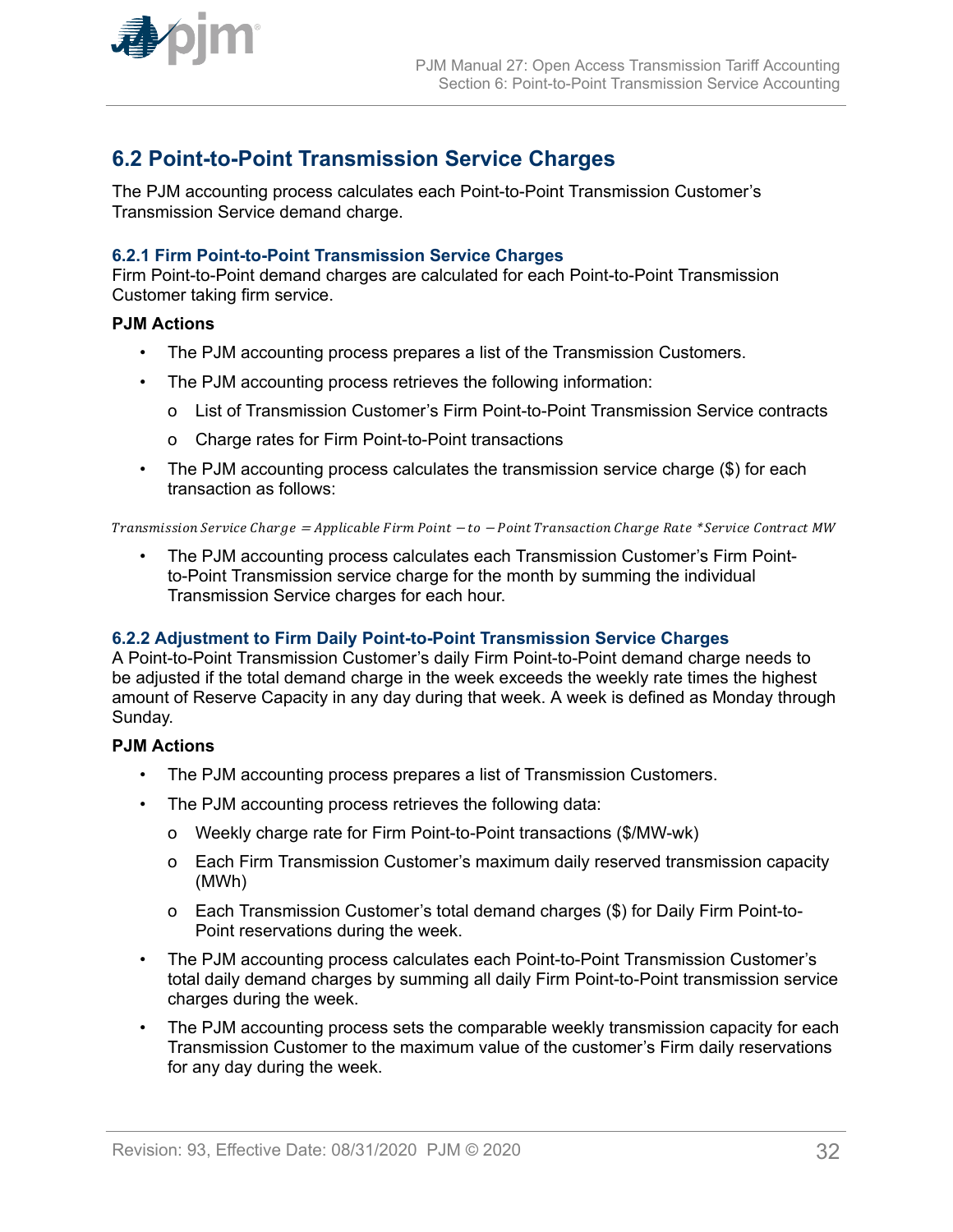<span id="page-32-0"></span>

• The PJM accounting process calculates the comparable weekly demand charge for each Point-to-Point Transmission Customer (\$) as follows:

Comparable Weekly Demand Charge = Weekly Demand Charge \* Comparable Weekly Transmission Capacity

If the Comparable Weekly Demand charge is less than the sum of the actual Daily demand charges for the week then:

Weekly Adjustment to Daily Charges  $=$ 

Weekly Sum of Actual Daily Demand Charges - Comparable Weekly Demand Charge

• The Transmission Customer's total Firm Daily Demand charge for the month is reduced by the amount of the weekly adjustment to Daily charges, for any week that ended during that billing month.

### **6.2.3 Non-Firm Transmission Service Charges**

Non-Firm Point-to-Point service charges are calculated for each Non-Firm Point-to-Point Transmission Customer taking non-firm service. The charges are based on the discounted hourly demand charge for non-firm point-to-point transactions.

### **PJM Actions**

- The PJM accounting process prepares a list of Point-to-Point Transmission Customers.
- The PJM accounting process retrieves the following information:
	- o List of Transmission Customer's Non-Firm Point-to-Point Transmission Service contracts
	- o Hourly demand charge rate for Non-Firm Point-to-Point transactions (\$/MWh)
	- o Hourly amount of each reservation curtailed by PJM (MW)
	- o Hourly congestion charges associated with each reservation
- The PJM accounting process calculates the non-firm demand charge for each hour for each reservation (\$) as follows:

 $Hourly Non-Firm Transmission Service Charge =$ 

Hourly Demand Cℎarge Rate\* MWs Reserved <sup>−</sup> MWs Curtailed <sup>−</sup>

Hourly Congestion Charge (if congestion charge is  $> 0$ )

- If the result of this calculation is a negative value, Hourly Non-Firm Transmission Service Charge = \$0.00.
- The PJM accounting process calculates each Transmission Customer's Non-Firm Pointto-Point Transmission service charges by summing the individual hourly transmission service charges.

### **6.2.4 Monthly Adjustment to Firm Point to Point Transmission Service Charges**

A Transmission Customer taking Firm Point-to-Point Transmission Service at the PJM border with a Point of Delivery at a Merchant Transmission Facility holding Firm Transmission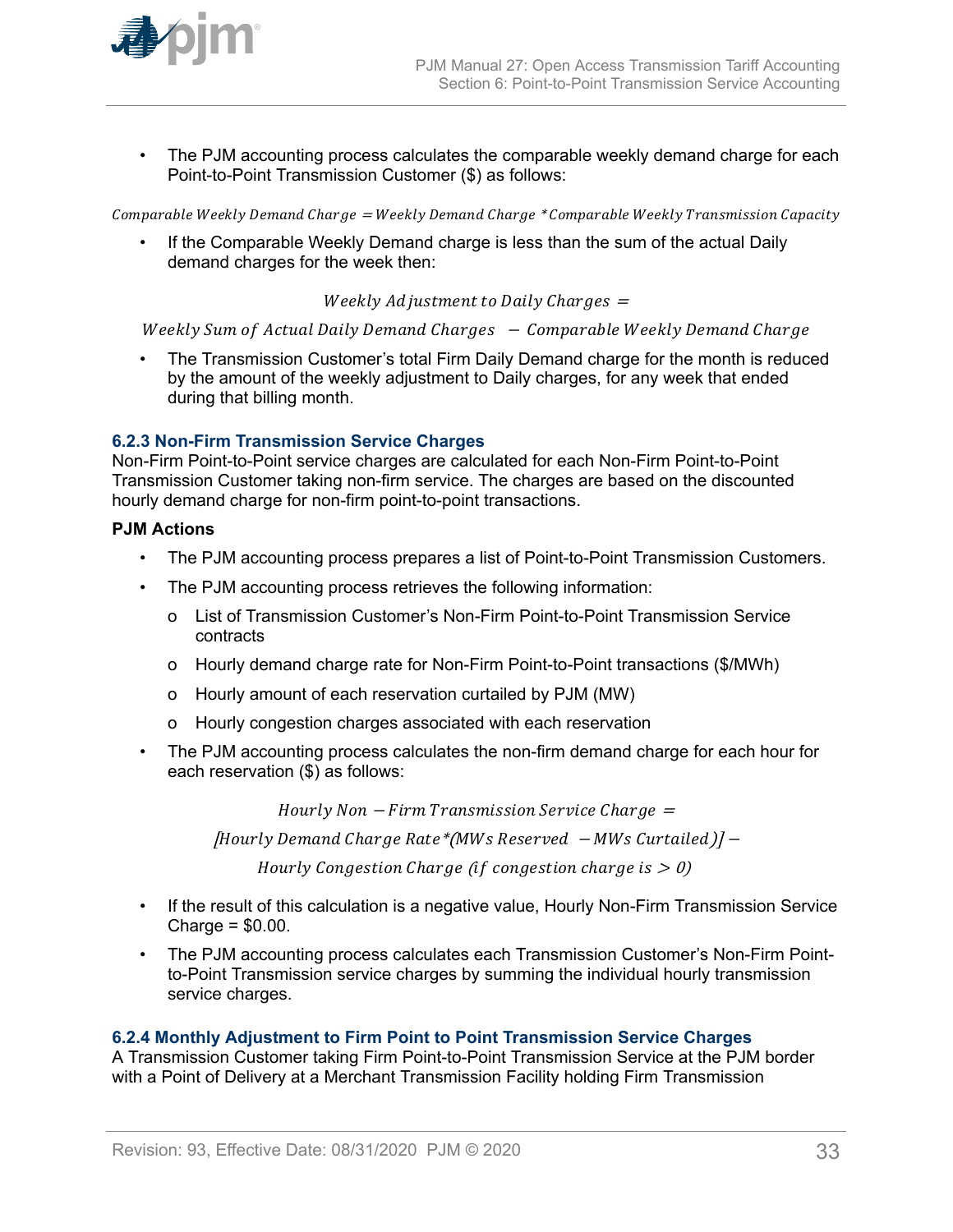<span id="page-33-0"></span>

Withdrawal Rights during a month will receive a discount to the monthly demand charge through a reduction to the applicable charge rate.

# **PJM Actions**

- The PJM accounting process prepares a list of applicable Transmission Customers.
- The PJM accounting process retrieves the following data:
	- o Charge rates for firm point-to-point transactions
	- o The monthly transmission enhancement charges specific to the Merchant Transmission Facility where the Transmission Customer is taking Firm Point-to-Point Transmission Service
	- o The annual sum of the Revenue Requirements for Transmission Customers as defined in the PJM Open Access Transmission Tariff, Schedule 7 Section 11 (A)

A monthly rate adjustment for each applicable Transmission Customer is calculated as follows:

Monthly Rate Adjustment  $=\frac{Border\,Year}$ Charge Rate\*Monthly Transmission Enhancement Charges<br>Annual Sum of Revenue Requirements Annual Sum of Revenue Requirements

PJM converts the monthly rate adjustment to a daily discount rate that is then subtracted from the applicable firm point-to-point transaction charge rate and applied to the calculation of the Firm Point-to-Point Transmission Service charge as described in section 6.2.1.

# **6.3 Point-to-Point Transmission Service Credits**

The monthly demand charges for Point-to-Point Transmission Customers are then allocated as credits. This allocation appears as a credit on the PJM Open Access Transmission Tariff portion of the bill.

# **6.3.1 Firm Transmission Service Credits**

The monthly sum charges for Firm Point-to-Point Transmission Customers are allocated to PJM transmission owners based on transmission revenue requirement ratio shares, with the ComEd, AEP, and Dominion shares further allocated to their network and firm point-to-point load-serving customers based on demand charge ratios.

# **PJM Actions**

- The PJM accounting process prepares a list of the Transmission Owners and a list of network customers in the ComEd, AEP, and Dominion zones.
- The PJM accounting process retrieves the following information:
	- o Each TOs Revenue Requirement based on Attachment H (\$)
	- o Each ComEd network customer's network service charges (\$)
	- o Each Dominion network customer's network service charges (\$)
	- o Each AEP network customer's network service charges and firm point-to-point charges for serving load in the AEP zone (\$)
	- o Each Transmission Customer's Firm Point-to-Point transmission service charge (\$)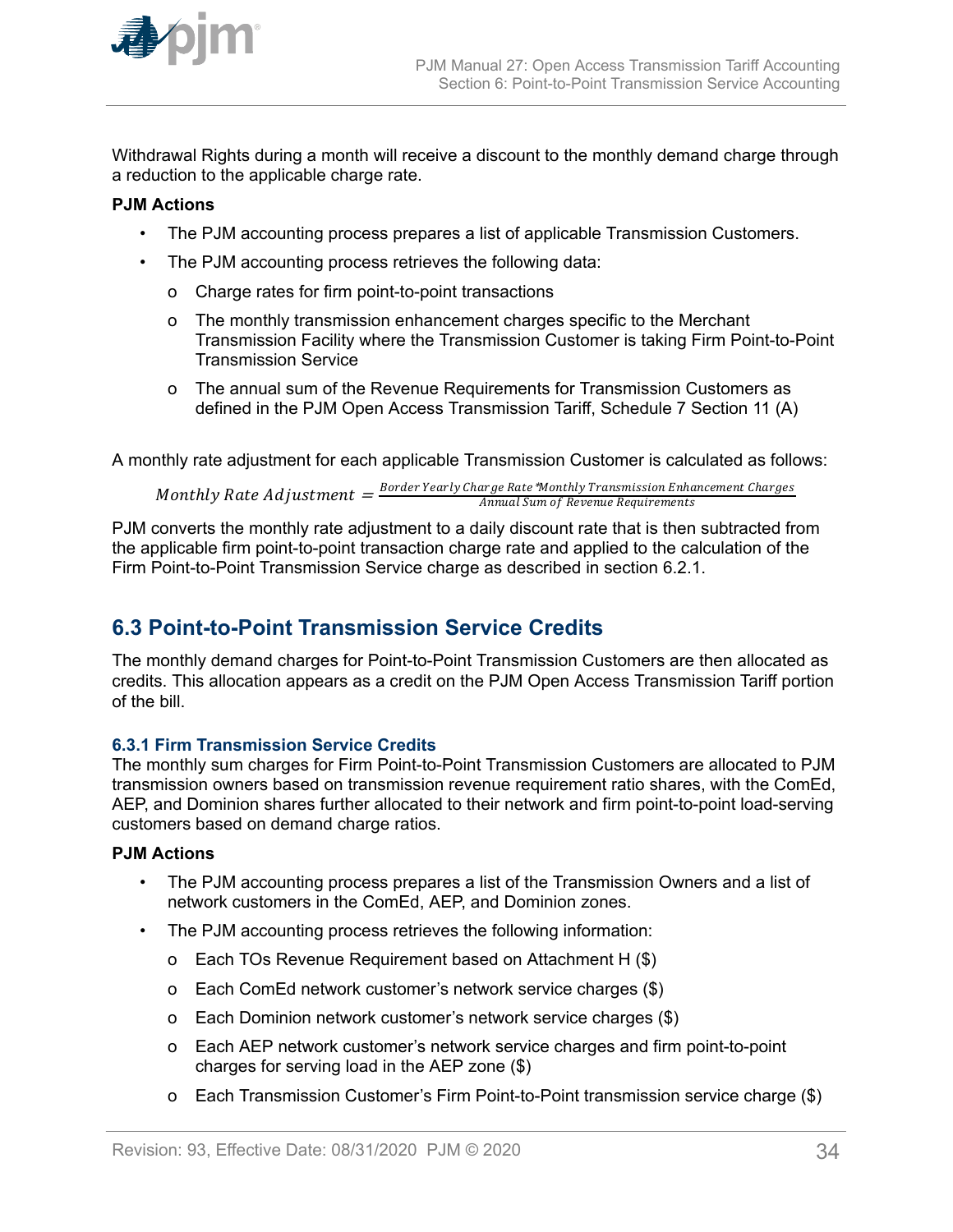<span id="page-34-0"></span>

- The PJM accounting process calculates the total PJM Transmission Revenue Requirement by summing the TO Transmission Revenue Requirements.
- The PJM accounting process calculates the total Firm Point-to-Point Transmission service charge by summing the Firm Point-to-Point transmission service customers' charges (\$).
- The PJM accounting process calculates the allocation of Firm Point-to-Point Transmission Service charges (\$) to PJM TOs based on transmission revenue requirement percentage shares.
- The PJM accounting process further allocates the respective Dominion and ComEd zone revenue share to all network customers in the Dominion and ComEd zones based on their network service peak load contributions for the month, and further allocates the AEP zone revenue share to all network and firm point-to-point customers in the AEP zone based on their network service peak load and firm point-to-point peak usage contributions for the month.

### **6.3.2 Non-Firm Transmission Service Credits**

Transmission revenues from Non-Firm Point-to-Point Transmission Service (other than revenues for congestion charges) are allocated to PJM Network Customers and PJM Firm Point-to-point Customers based on monthly demand charge ratios in accordance with Section 27A of the PJM Open Access Transmission Tariff.

Transmission revenues from Non-Firm Point-to-Point Transmission Service (other than revenues for congestion charges) are allocated in accordance with Section 27A of the PJM Open Access Transmission Tariff.

# **PJM Actions**

- The PJM accounting process prepares a list of the Transmission Owners.
- The PJM accounting process retrieves the following information:
	- o Each Transmission Customer's Non-firm Point-to-Point transmission service charge (\$)
	- o Each Transmission Customer's Firm Point-to-Point transmission service charge (\$)
	- o Each PJM network customer's demand charge (\$)
- The PJM accounting process calculates the total PJM Transmission Revenue Requirement by summing the TO Transmission Revenue Requirements.
- The PJM accounting process calculates the total Non-Firm Point-to-Point Transmission service charge by summing the Non-Firm Point-to-Point transmission service customers' charges (\$).
- The PJM accounting process calculates the allocation of Non-Firm Point-to-Point Transmission Service charges (\$) to all Firm Point-to-Point and Network transmission customers based on percentage shares of their Firm and Network demand charges.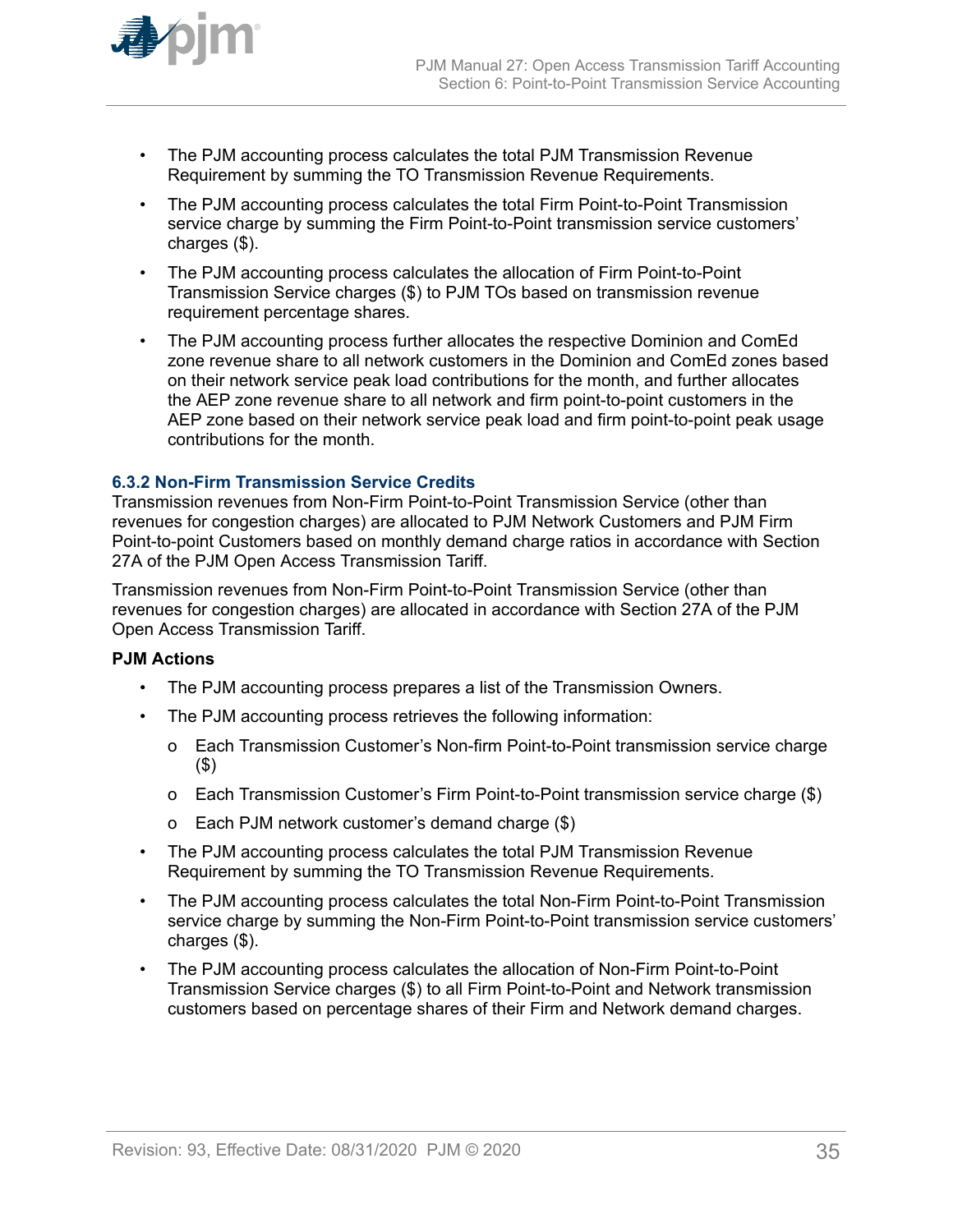<span id="page-35-0"></span>

# **Section 7: Black Start Service Accounting**

Welcome to the *Black Start Service Accounting* section of the *PJM Manual for Open Access Transmission Tariff Accounting*. In this section, you will find the following information:

- An overview of the black start service accounting process (see "Black Start Service Accounting Overview").
- How credits for black start service are calculated (see "Black Start Service Credits").
- How charges for black start service are calculated for Network and Point-to-Point Transmission Customers (see "Black Start Service Charges").

# **7.1 Black Start Service Accounting Overview**

To ensure the reliable restoration following a shutdown of the PJM Transmission System, black start service is necessary to facilitate the goal of complete system restoration. Black Start Service is the capability of generating units to start without an outside electrical supply or the demonstrated ability of a generating unit with a high operating factor to automatically remain operating at reduced levels when disconnected from the grid. Black Start Service enables the Transmission Provider in collaboration with Transmission Owners to designate specific generators (Black Start Units) whose location and capabilities are required to re-energize the transmission system following a system-wide blackout (see the *[PJM Manual for Balancing](http://www.pjm.com/~/media/documents/manuals/m12.ashx) [Operations \(M-12\)](http://www.pjm.com/~/media/documents/manuals/m12.ashx)*for more details and eligibility).

Black Start Service is provided by the Transmission Provider, and all Transmission Customers must purchase this service from the Transmission Provider, pursuant to the PJM Open Access Transmission Tariff Schedule 6A. The charges for this service are based on a formula rate that allocates generation owners' black start revenue requirements and applicable Day-ahead and Balancing Operating Reserve Credits to Network and Point-to-Point Transmission Customers based on their monthly transmission use on a megawatt basis. Customers serving zonal Network and Point-to-point load are allocated a ratio share of the total revenue requirements and applicable Day-ahead and Balancing Operating Reserve Credits in the applicable zone(s). Customers serving non-zone load (including Point-to-Point Transmission Customers not serving PJM load) are allocated a ratio share of the total revenue requirements and applicable Dayahead and Balancing Operating Reserve Credits for PJM. Effective December 1, 2012, the applicable Day-ahead and Balancing Operating Reserve Credits are those credits associated with the scheduling of units for Black Start service or testing of Black Start units.

# **7.2 Black Start Service Credits**

Each generation owner of Black Start Units that meet the PJM and NERC criteria, receives a monthly Black Start Service credit equal to one-twelfth (1/12) of its annual black start revenue requirement. Revenue requirements for Black Start Service may include the following, where applicable: NERC CIP Capital Costs, fixed black start unit costs, variable black start costs, training expenses, fuel storage costs for liquefied natural gas, propane or oil and an incentive factor. Revenue requirements for units with the ability to disconnect from the grid automatically and remain operating at reduced levels (ALR) may only recover training costs, NERC compliance costs, and an incentive factor. For more information on Black start unit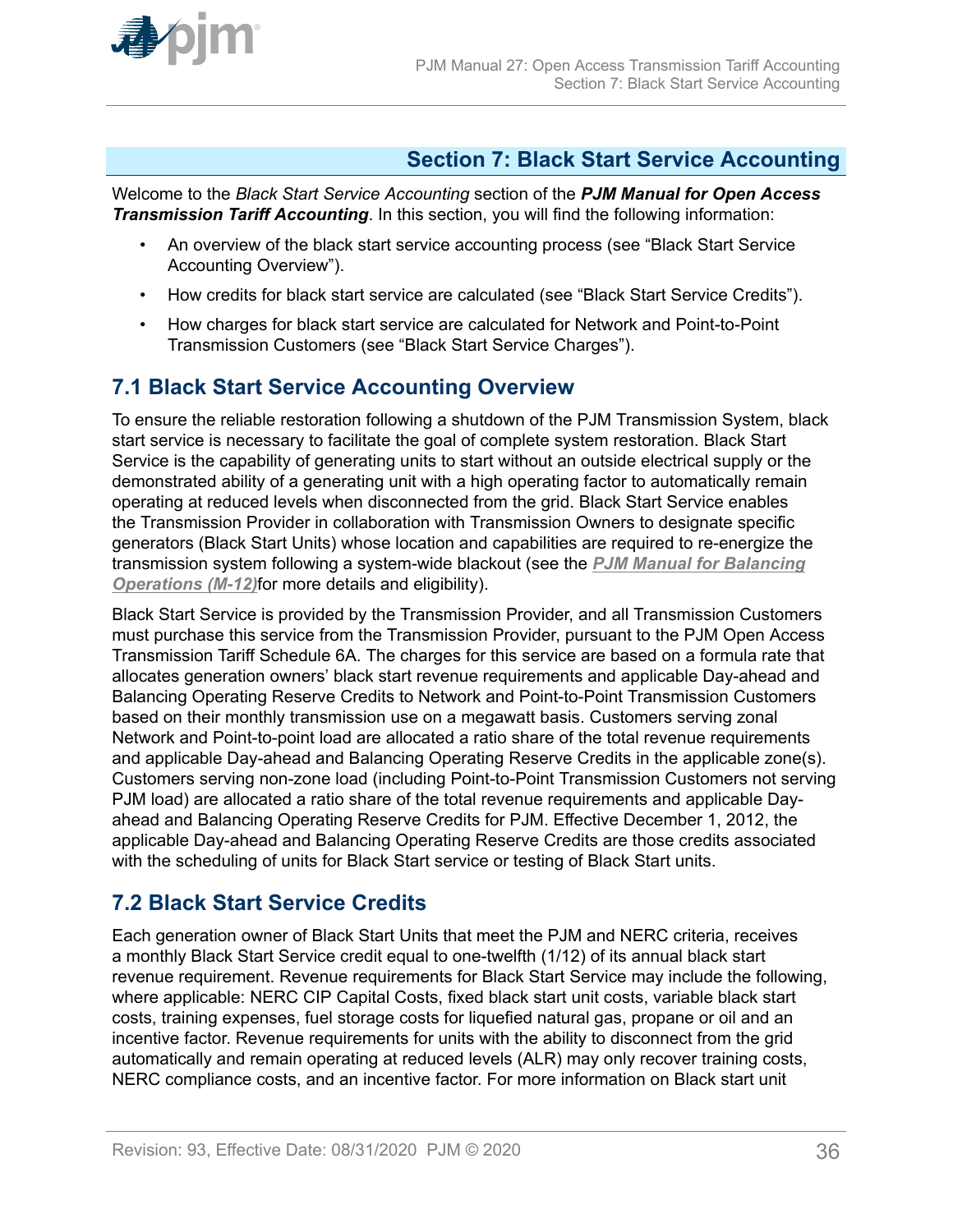<span id="page-36-0"></span>

revenue requirements, please see **Schedule 6A, PJM's Open Access Transmission Tariff (OATT).**

A new Black Start Unit owner's monthly credits will be held by PJM in a non-interest bearing account until PJM's acceptance of the owner's annual revenue requirement pursuant to section 17 of the Open Access Transmission Tariff Schedule 6A. New Black Start Unit owners will begin to receive monthly credits, including any monthly credits held by PJM, back to its in-service date and any required estimated annual revenue requirement true up in the monthly bill after PJM's acceptance of the new Black Start Unit owner's annual revenue requirement.

Monthly black start service revenues are forfeited for: units that fail a black start test and do not successfully pass a test within a ten day grace period immediately following a failed test; and, for units without a successful black start test on record with PJM within the last thirteen months.

Revenue requirements for joint-owned black start units are allocated to the owners based on their ownership shares. Zonal revenue requirements equal the total revenue requirements of all black start units nominated as critical by the Transmission Provider in that zone regardless of zonal location and the share of annual revenue requirements of black start units designated as critical across multiple zones (cross-zonal coordination).

The current zonal revenue requirements are posted on the PJM website under Markets & Operations/Billing, Settlements & Credit.

# **7.3 Black Start Service Charges**

This section describes the process of calculating the Black Start Service charges. Charges for black start service are calculated for zone (Network Customers and customers serving load with Point-to-Point Transmission Service) and for non-zone (Non-Zone Network Customers and Point-to-Point Transmission Customers) load separately. The sum of all customers' monthly charges equal one-twelfth (1/12) of the total annual black start revenue requirements that are credited to generation owners of black start units as well as a share of the applicable Day-ahead and Balancing Operating Reserve Credits that are credited to generation owners of black start units for the month. Effective December 1, 2012, the applicable Day-ahead and Balancing Operating Reserve Credits are those credits associated with the scheduling of units for Black Start service or testing of Black Start units.

Total annual black start revenue requirements will include estimated annual revenue requirements for new Black Start Units from the date the units enter Black Start Service to the last day of the month preceding PJM's acceptance of the unit's annual revenue requirement. The estimated annual revenue requirement will be based on the Black Start Unit owner's best estimate at the time the unit enters Black Start Service. Any estimated annual revenue requirement true up will be included in the monthly bill after PJM accepts the new Black Start unit's annual revenue requirement.

Each Transmission Customer's charge is calculated by determining the Transmission Customer's monthly zone and non-zone transmission use on a megawatt basis.

• Monthly zone transmission use is the sum of a Transmission Customer's Network daily peak load contributions to a PJM zone and daily average Point-to-Point energy reservations where the point of delivery is within a PJM zone.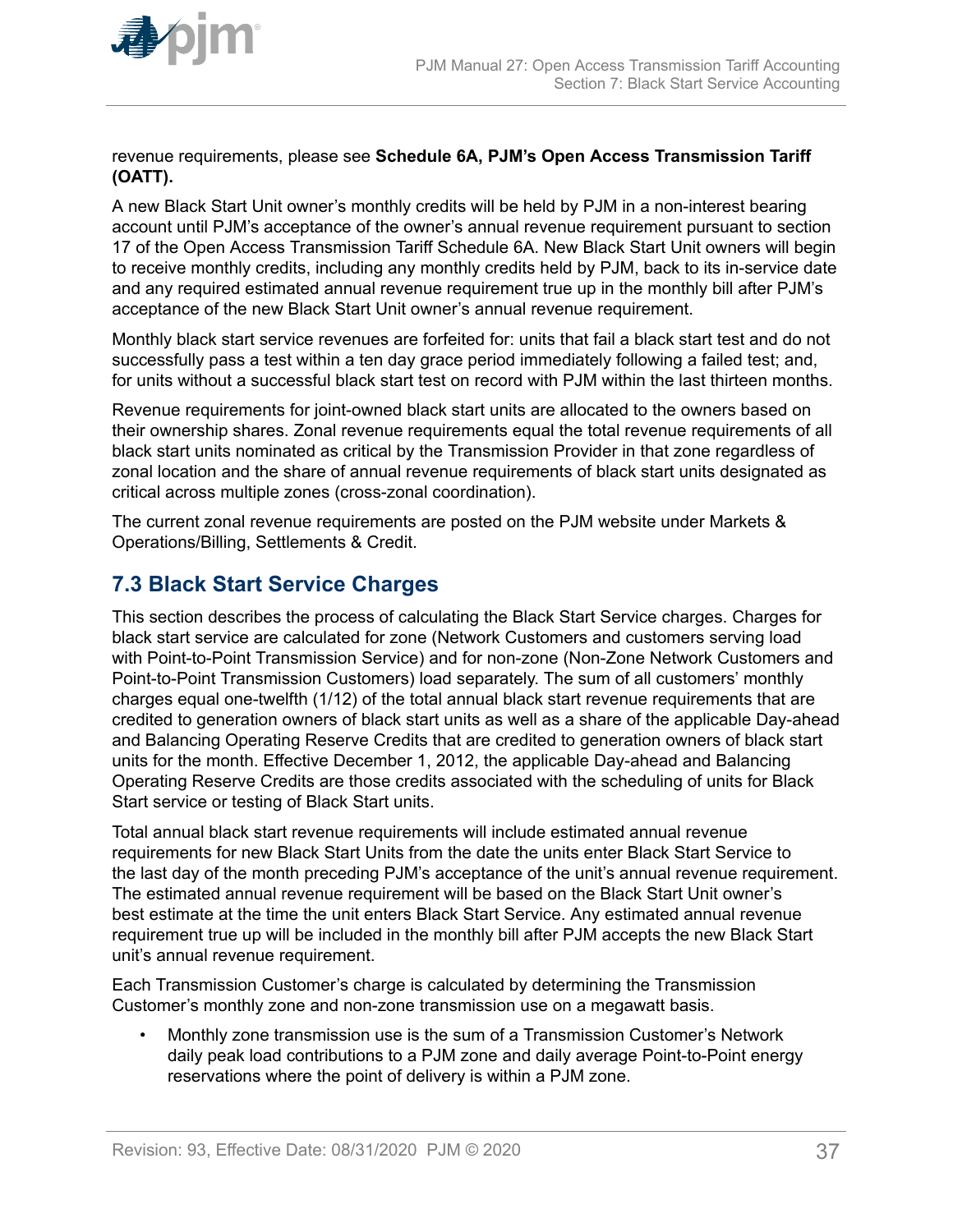

• Monthly non-zone transmission use is the sum of a Transmission Customer's nonzone Network daily peak load contributions and daily average Point-to-Point energy reservations where the point of delivery is the border of PJM.

Transmission Customers with monthly non-zone transmission use are charged a share of the total PJM pool-wide black start revenue requirement and applicable Day-ahead and Balancing Operating Reserve Credits based on their portion of the total PJM monthly transmission use. Transmission Customers with monthly zone transmission use are charged a share of the applicable zonal black start revenue requirements and applicable Day-ahead and Balancing Operating Reserve Credits (less the total share of revenue requirements recovered from nonzone transmission use) based on their portion of monthly transmission use in that zone(s).

# **PJM Actions**

- The PJM accounting process collects each generation owner's annual black start revenue requirement for each zone. Monthly black start revenue requirements equal 1/12 of the annual revenue requirements. Annual revenue requirements for black start units that are shared and designated to serve multiple zones will be allocated by Transmission Owner designated critical load percentage to determine the amount applicable for each zone.
- The PJM accounting process collects each generation owner's day-ahead operating reserve credits and balancing operating reserve credits that are associated with the scheduling of units for black start service or black start testing for each zone. Additional details on testing of units for Black Start service can be found in PJM's Manual 12, Balancing Operations. The PJM accounting process retrieves the point-to-point energy reservations for each Transmission Customer.
- The PJM accounting process calculates each Transmission Customer's monthly nonzone transmission use (MW) by summing for all hours in the month all of their point-topoint energy reservations (adjusted for PJM curtailments) and dividing that value by 24.
- The PJM accounting process calculates each Transmission Customer's monthly zone transmission use (MW) by summing for all days in the month all of their daily network integration transmission service peak load contributions for each zone (see *Network Integration Transmission Service Accounting* section of the *PJM Manual for Open Access Transmission Tariff Accounting*).
- The PJM accounting process calculates charge allocations for each Transmission Customer with monthly non-zone transmission use as follows:

 $\emph{Monthly Non}-\emph{Zone Charge}=\frac{\emph{Transmission Customer's Monthly Non}-\emph{Zone Transmission Use}}{\emph{PIM Total Transmission Use}}$ PJM Total Transmission Use

 $\times$  (PJM Total Generation Owners' Monthly Black Start Revenue Requirements

<sup>+</sup>PJM Total Montℎly Day <sup>−</sup> aℎead and Balancing Operating Reserves Credits associated witℎ Black Start)

• The PJM accounting process calculates an Adjustment Factor to be applied to all monthly zone charges as follows:

> $\emph{Adjustument Factor} = \frac{\emph{Total Monthly} \emph{Zone} \emph{Transmission Use} \emph{for all PJM} \emph{Zones}}{\emph{PJM Total Monthly} \emph{Transmission Use}}$ PJM Total Montℎly Transmission Use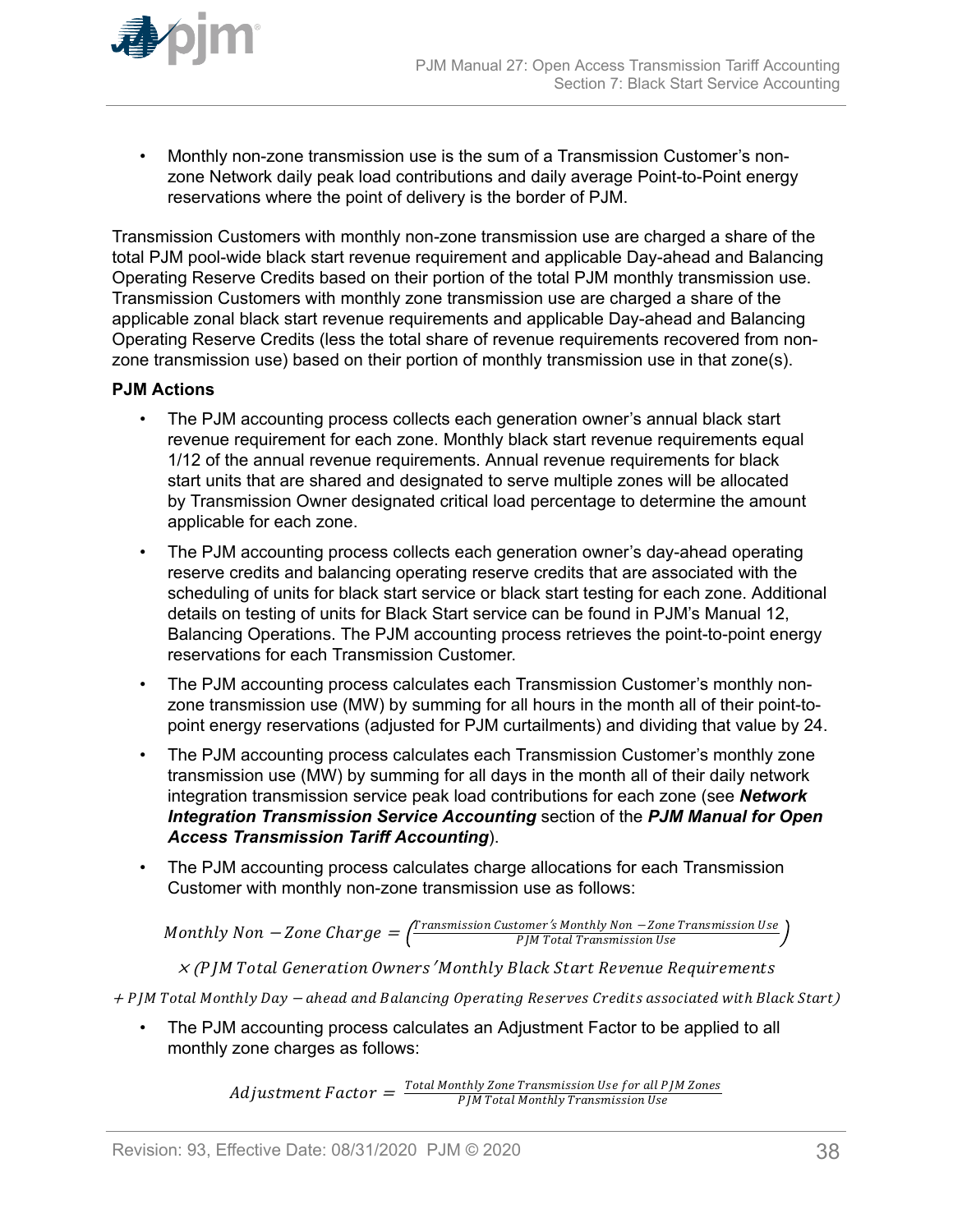

• The PJM accounting process calculates charge allocations for each Transmission Customer with monthly zone transmission use as follows:

> $\emph{Monthly}$   $\emph{Zone}$   $\emph{Charge} = \frac{\emph{Transmission Customer's Monthly} }{\emph{Total Monthly} }$   $\emph{Zone}$   $\emph{Transmission Use in}$   $\emph{Zone}$ Total Montℎly Zone Transmission Use in Zone

<sup>×</sup> (Total Generation Owners′ Montℎly Black Start Revenue Requirements in Zone

<sup>+</sup>Total Generation Owners′ Montℎly Day <sup>−</sup> aℎead and Balancing Operating Reserves Credits associated witℎ

Black Start in Zone)  $\times$  Ad justment Factor

• The PJM accounting process calculates each Transmission Customer's total monthly black start service charge by summing its monthly charge allocations for all zone and non-zone transmission use.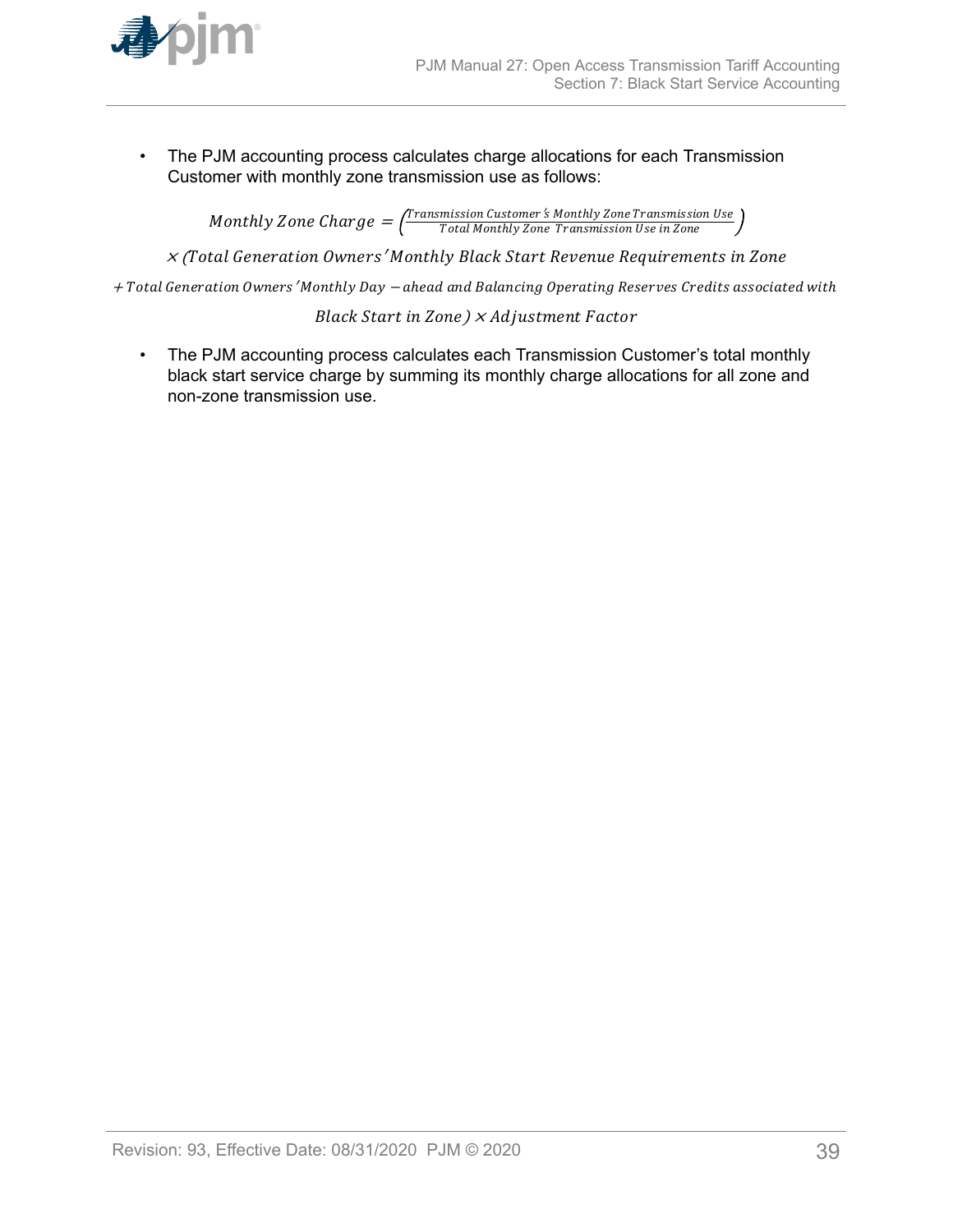<span id="page-39-0"></span>

# **Section 8: Energy Storage Resource Charging Energy**

Welcome to the Energy Storage Resource Charging Energy section of the PJM Manual for Manual for Open Access Transmission Tariff Accounting. In this section, you will find the following information:

• A description of the accounting procedures for Energy Storage Resource Charging Energy.

# **8.1 Overview of Energy Storage Resource Charging Energy**

An Energy Storage Resource is a resource capable of receiving electric energy from the grid and storing it for later injection to the grid that participates in the PJM Energy, Capacity and/or Ancillary Services markets as a Market Participant. Examples of Energy Storage Resource technologies include but are not limited to pumped storage hydroelectric plants, batteries, and flywheels. Charging energy that is purchased for storing in an Energy Storage Resource for later resale is always billed at the applicable Locational Marginal Price. However, different categories of charging energy accrue different sets of charges according to use. These categories are summarized as follows (formal definitions are in the PJM Tariff):

- "Direct Charging Energy" shall mean the energy that an Energy Storage Resource purchases from the PJM Interchange Energy Market and (i) later resells to the PJM Interchange Energy Market; or (ii) is lost to conversion inefficiencies, provided that such inefficiencies are an unavoidable component of the conversion, storage, and discharge process that is used to resell energy back to the PJM Interchange Energy Market. Note that Direct Charging Energy is purchased by Energy Storage Resource Model Participants and is divided into two subcategories:
	- o "Dispatched Charging Energy" shall mean Direct Charging Energy that an Energy Storage Resource Model Participant receives from the electric grid pursuant to PJM dispatch while providing a service in the PJM markets.
	- o "Non-Dispatched Charging Energy" shall mean all Direct Charging Energy that an Energy Storage Resource Model Participant receives from the electric grid that is not otherwise Dispatched Charging Energy. An example of Non-Dispatched Charging Energy is charging energy at an ESR that is self-scheduled and not dispatchable.
- "Load Serving Charging Energy" shall mean energy that is purchased from the PJM Interchange Energy Market and stored in an Energy Storage Resource for later resale to end-use load. Note that only Load Serving Entities may purchase Load Serving Charging Energy. Load Serving Charging Energy is comparable to ordinary load.

Non-Dispatched Charging Energy must pay applicable transmission charges as a Network Service User. By contrast, Dispatched Charging Energy does not pay such charges. Charging energy qualifies as Dispatched Charging Energy when the Energy Storage Resource follows PJM dispatch within 10% of the desired output and meets one of the following conditions:

• Provides Energy Imbalance Service under Schedule 4 of the PJM Tariff. Energy Storage Resource Model Participants shall be considered to be providing Energy Imbalance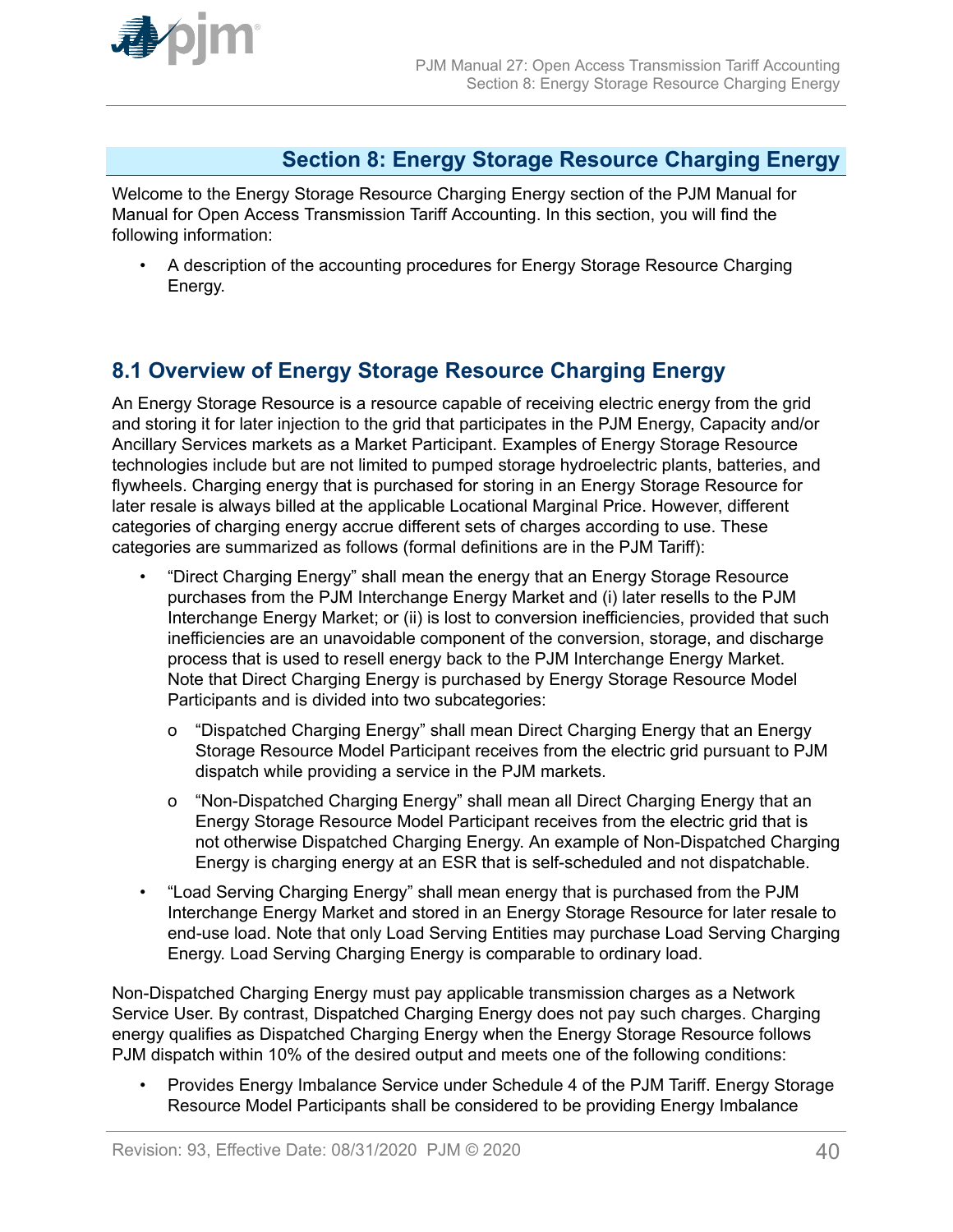<span id="page-40-0"></span>

Service when they are dispatchable by PJM in real time. An Energy Storage Resource shall be considered dispatchable when the fixed generation flag is set to "no" and the dispatchable range exceeds 10% of the absolute value of the relevant economic limit.

- Assigned to Regulation, Tier II Synchronous Reserves, or Reactive Service;
- Being manually dispatched for reliability

# **8.2 Charges for Direct Charging Energy**

As described above, Direct Charging Energy purchases by Energy Storage Resource Model Participants fall into two categories: Dispatched Charging Energy and Non-Dispatched Charging Energy. Dispatched Charging Energy does not pay transmission charges; however Non-Dispatched Charging Energy does pay transmission charges, and must arrange for Network Transmission Service. Non-Dispatched Charging Energy uses the transmission system, and an Energy Storage Resource Model Participant purchasing Non-Dispatched Charging Energy is a Network Service User. As a result, certain Transmission Customer charges apply to Non-Dispatched Charging Energy that do not apply to generation output. However, the PJM Tariff states that Direct Charging Energy (which includes Non-Dispatched Charging Energy) is exempt from other Transmission Customer charges. Further, because Direct Charging Energy (including Non-Dispatched Charging Energy) is not end-use load, charges that are applicable to Load Serving Entities and to end-use load are not applicable to Direct Charging Energy. Therefore, Non-Dispatched Charging Energy is eligible for allocation of the following non-LMP charges and credits:

- Schedule 1A Transmission Owner Scheduling, System Control and Dispatch Service
- Schedule 9-3, 9-FERC, 9-OPSI, 9-CAPS, 9-FINCON, 9-MMU, and 9-PJM Settlement
- Schedule 10-NERC and 10-RFC
- Network Integration Transmission Service
- Network Transmission Service Offset
- Network Integration Transmission Service (ATSI Low Voltage)
- MTEP Project Cost Recovery
- Transmission Enhancement
- Other Supporting Facilities
- Non-Firm Point-to-Point Transmission Service
- RTO Start-up Cost Recovery
- Black Start Service
- Unscheduled Transmission Service
- Reactive Supply and Voltage Control from Generation and Other Sources Service

An Energy Storage Resource shall be considered charging when the Revenue Data for Settlements for a Real Time Settlement Interval corresponds to a withdrawal. The determination of Non-Dispatched Charging Energy vs. Dispatched Charging Energy shall be made for each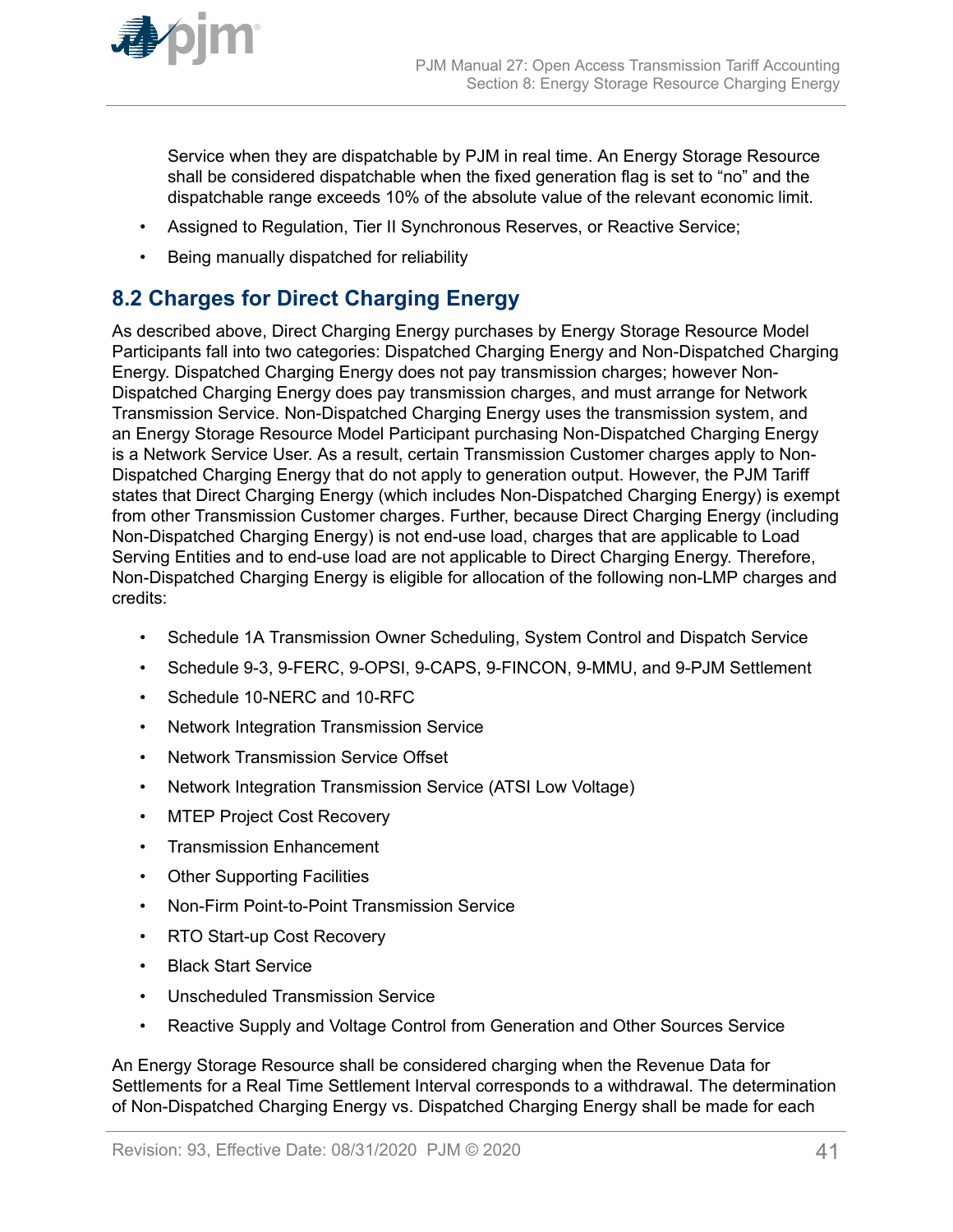<span id="page-41-0"></span>

Real Time Settlement Interval. Hourly Non-Dispatched Charging Energy is the sum of Revenue Data for Settlements for the Real Time Settlement Intervals which are determined to be Non-Dispatched Charging Energy over the hour divided by 12.

The PJM Tariff exempts Direct Charging Energy (which includes Non-Dispatched Charging Energy) from the following Transmission Customer charges:

- Schedule 9-1 Control Area Administration
- Allocations of Operating Reserve costs to scheduled day-ahead load and to real-time load pursuant to Tariff Attachment K Appendix Section 3.2.3 – Operating Reserves;
- Allocations of Reactive Service costs pursuant to Tariff Attachment K Appendix Section 3.2.3B – Reactive Services;
- Allocations of Synchronous Condensing costs pursuant to Tariff Attachment K Appendix Section 3.2.3C – Synchronous Condensing for Post-Contingency Operation;
- 500 kV Meter Errors
- **Meter Correction Between Control Areas**
- Inadvertent Interchange
- Allocation of Balancing Congestion Charges
- Distribution of Total Transmission Loss Charges
- Allocation of Auction Revenue Rights

The following non-LMP charges that apply to Load Serving Entities are not applicable to Direct Charging Energy (which includes Non-Dispatched Charging Energy):

- Synchronized Reserves
- Regulation
- Capacity Market charges
- Economic Demand Response charges in Day-ahead and Real-Time; and
- Emergency Demand Response charges

FERC directed that Dispatched Charging Energy shall be exempt from paying transmission charges, and therefore charges that are applicable to Transmission Customer use of the transmission system are not applicable to Dispatched Charging Energy. Dispatched Charging Energy therefore pays the same non-LMP charges as generation output, namely:

• Schedule 9-3, 9-MMU, 9-PJM Settlements

# **8.3 Charges for Load Serving Charging Energy**

Load Serving Charging Energy is PJM load that is purchased from PJM by a Load Serving Entity and stored in an Energy Storage Resource for later end-use consumption. Load Serving Charging Energy is purchased at the aggregate nodal LMP that is applicable to the corresponding Load Serving Entity load. Load Serving Charging Energy is eligible for the same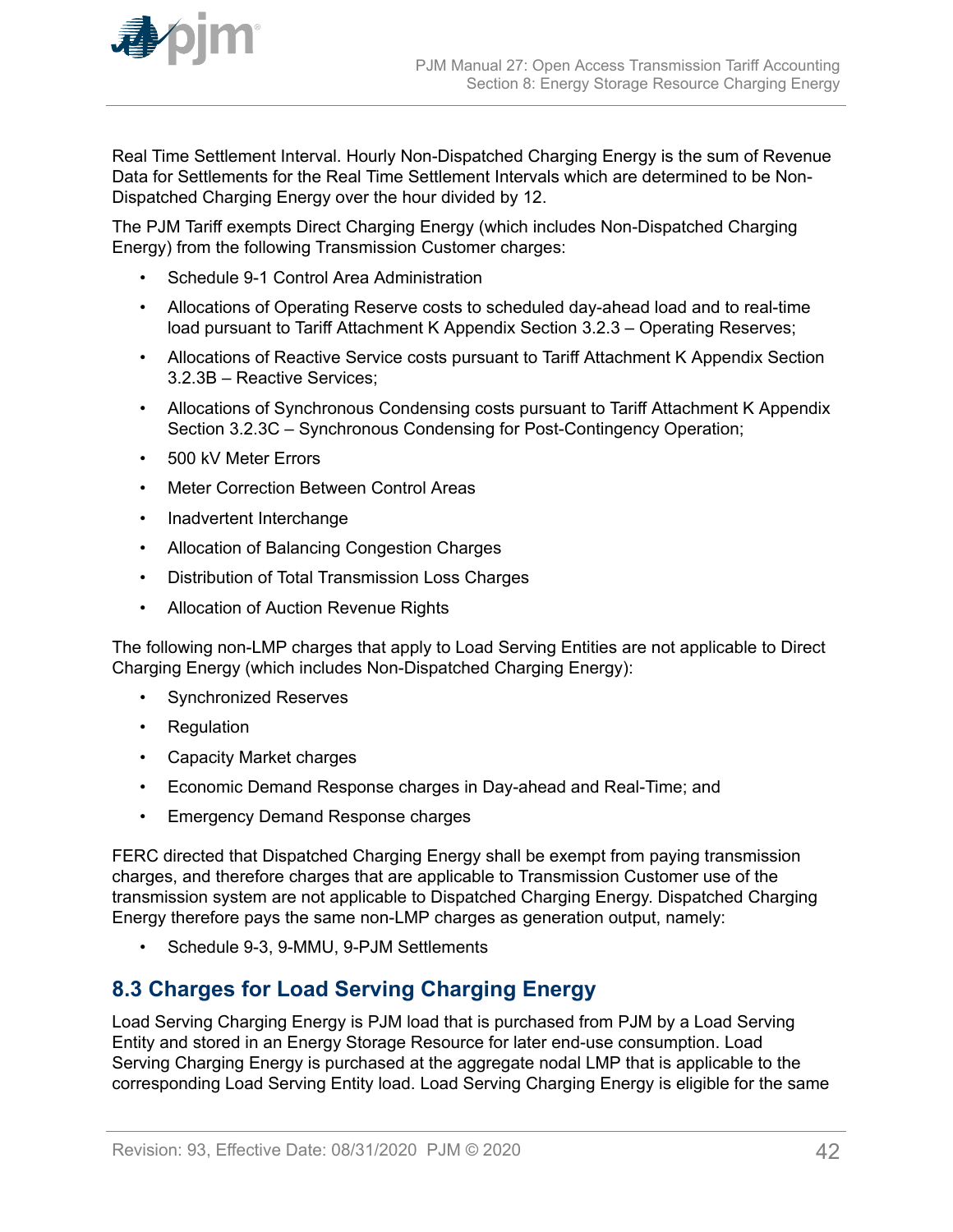<span id="page-42-0"></span>

charges as ordinary load, including all Load Serving Entity charges, end-use load charges, and Transmission Customer charges.

# **8.4 Calculating Charges for Non-Dispatched Charging Energy**

PJM will report to Electric Distribution Companies all hourly Energy Storage Resource Model Participant purchases of Non-Dispatched Charging Energy in order to facilitate calculation of Network Service Peak Loads corresponding to those purchases. Non-Dispatched Charging Energy is not end-use load, and therefore the Electric Distribution Company shall not allocate any Peak Load Contribution value to any purchases of Non-Dispatched Charging Energy.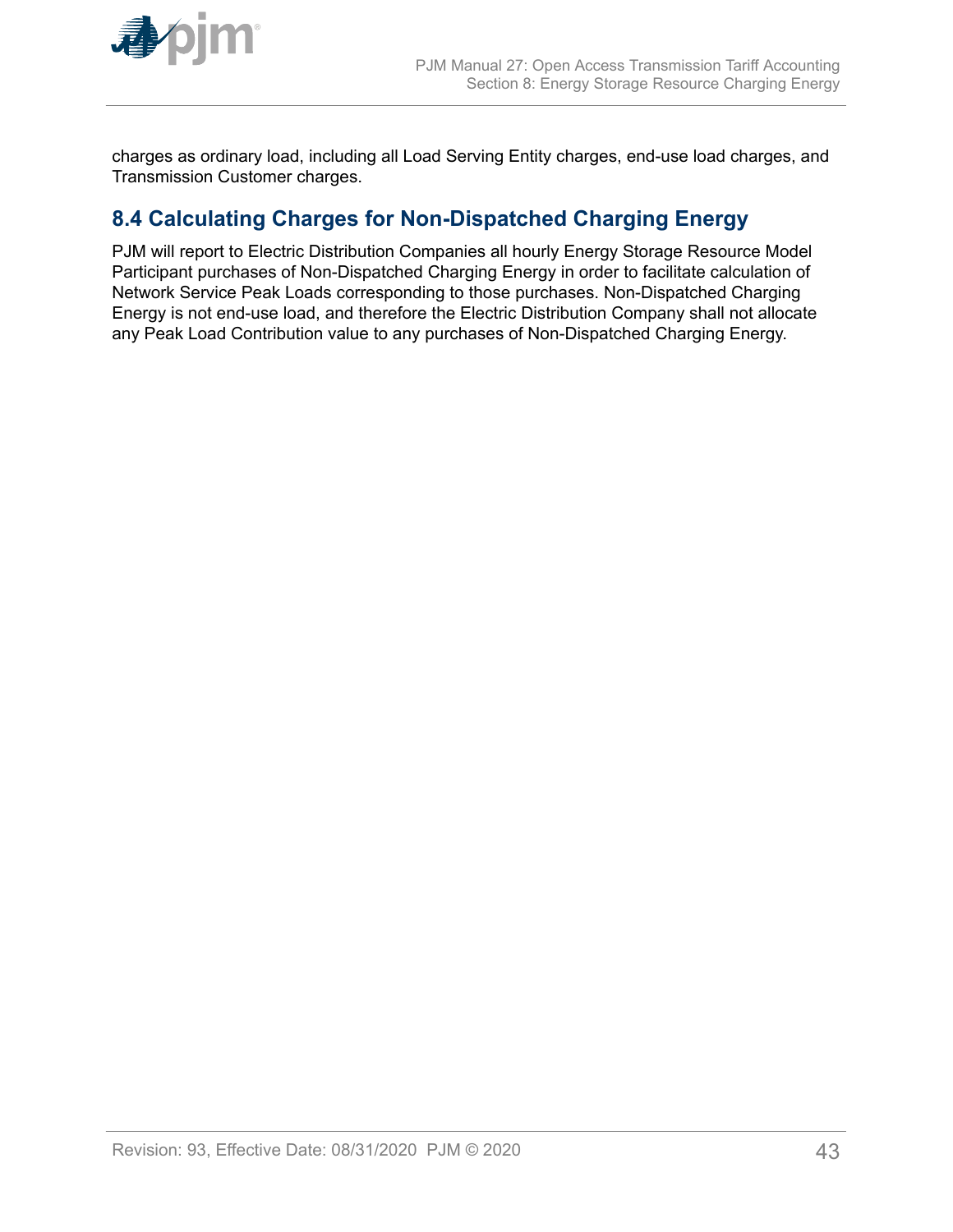<span id="page-43-0"></span>

# **Section 9: Billing**

Welcome to the *Billing* section of the *PJM Manual for Open Access Transmission Tariff Accounting*. In this section, you will find the following information:

• A summary of the billing process for the PJM Open Access Transmission Tariff (see "Billing Process Overview").

# **9.1 Billing Process Overview**

A single billing statement is issued monthly by the PJM to each PJM customer account. The bill details all charges and credits under the PJM Operating Agreement and the PJM Open Access Transmission Tariff for the month, as they apply to that customer account. The billing statement presents a net amount due from or due to the customer. Weekly billing statements are also issued for certain line items. The **[PJM Manual for Billing \(M-29\)](http://www.pjm.com/~/media/documents/manuals/m29.ashx)** describes the billing process in detail.

The PJM Open Access Transmission Tariff related billing statement line items that are described in this manual are as follows:

- PJM Scheduling, System Control and Dispatch Service (charges, and load reconciliation charges)
- TO Scheduling, System Control and Dispatch Service (charges/credits, and load reconciliation charges)
- Reactive Supply and Voltage Control from Generation and Other Sources Service (charges/credits)
- Energy Imbalance Service (charges/credits)
- Network Integration Transmission Service (charges/credits)
- Network Integration Transmission Service Offset (charges/credits)
- Direct Assignment Facilities (charges/credits)
- Other Supporting Facilities (charges/credits)
- Firm Point-to-Point Transmission Service (charges/credits)
- Non-Firm Point-to-Point Transmission Service (charges/credits)
- Black Start Service (charges/credits)
- Expansion Cost Recovery (charges/credits)
- RTO Start-up Cost Recovery (charges/credits)
- Generation Deactivation (charges/credits)
- PJM Settlement, Inc. (charges)
- MMU (charges, and load reconciliation charges)
- FERC (charges, and load reconciliation charges)
- OPSI (charges, and load reconciliation charges)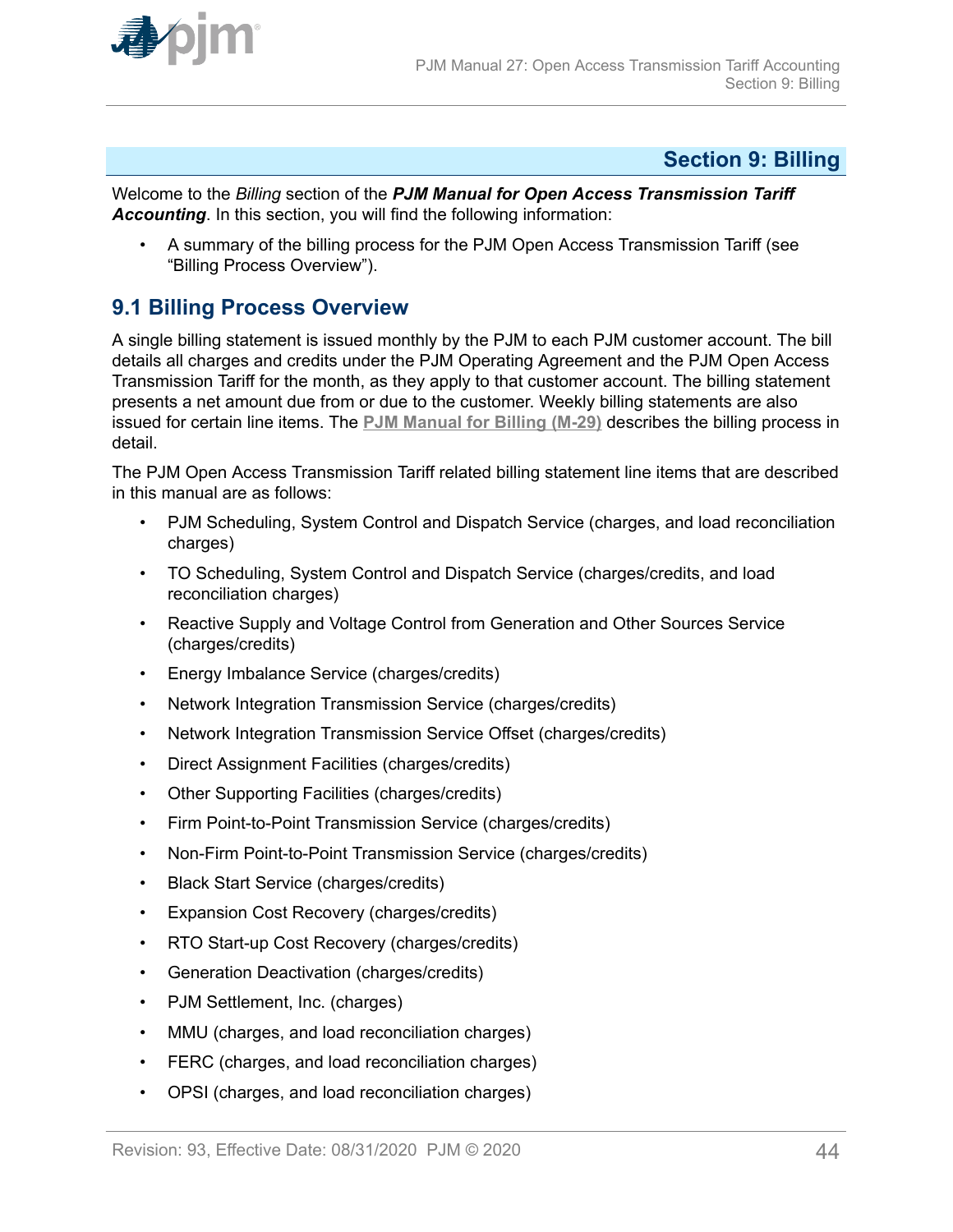

- CAPS (charges, and load reconciliation charges)
- NERC (charges, and load reconciliation charges)
- RFC (charges, and load reconciliation charges)
- RPM Auction (charges/credits)
- Locational Reliability (charges)
- Interruptible Load for Reliability (charges)
- Capacity Transfer Rights (credits)
- Incremental Capacity Transfer Rights (credits)
- Non-Unit Specific Capacity Transaction (charges/credits)
- Generation Resource Rating Test Failure (charges/credits)
- Capacity Resource Deficiency (charges/credits)
- Peak Season Maintenance Compliance Penalty (charges/credits)
- Peak-Hour Period Availability (charges/credits)
- Demand Resource and ILR Compliance Penalty (charges/credits)
- Qualifying Transmission Upgrade Compliance Penalty (charges/credits)
- Load Management Test Failure (charges/credits)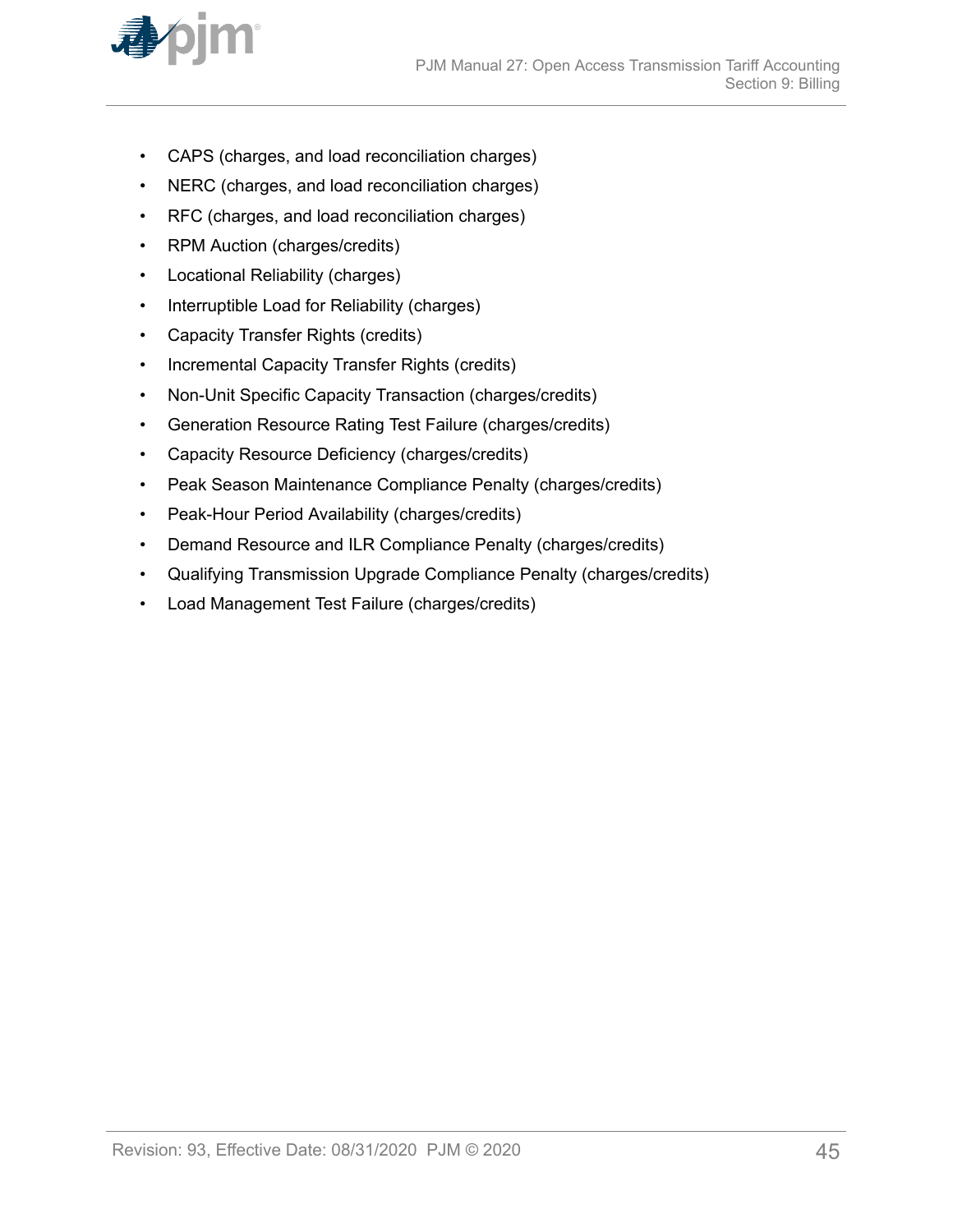<span id="page-45-0"></span>

# **Revision History**

### **Revision 92 (01/01/2020):**

- Updated Section 6.1.1 to reflect an annual calculation of the demand charge border rates for Firm Point-to-Point Transmission Service
- Added Section 6.2.4 to describe an adjustment to the monthly demand border charge rate for a transmission customer taking firm point-to-point transmission service at the border with a point of delivery at a Merchant Transmission Facility

### **Revision 91 (12/03/2019):**

- Updates for compliance with FERC Order 841, Electric Storage Participation in Markets Operated by RTOs and ISOs, Docket No. RM 16-23-000
	- o Added new Section 8: Energy Storage Resource Charging Energy
		- − Section 8.1: Describe different categories of Energy Storage Resource charging energy
		- − Section 8.2: List billing items that apply to Non-Dispatched Charging Energy
		- − Section 8.3: Description of billing treatment for Load Serving Charging Energy
		- − Section 8.4: Treatment of Network Service Peak Load and Obligation Peak Load/ Peak Load Contribution for Direct Charging Energy

### **Revision 90 (12/06/2018):**

- **Biennial Cover to Cover Review** 
	- o Section 2.2
		- − Replace "eRPM" with "Capacity Exchange"
	- o Section 5.2
		- − Remove specific TOs as being network customers
		- − Remove ComEd from RTO Startup Recovery Charges
	- o Section 5.3
		- − Remove specific TOs as being network customers
	- o Section 6.3
		- − Provided clarification on AEP and Dominion point-to-point transmission service credits
	- o Section 8
		- − Marked Expansion Cost Recovery Accounting Overview as deleted since these charges and credits are no longer applicable.

# **Revision 89 (04/01/2018):**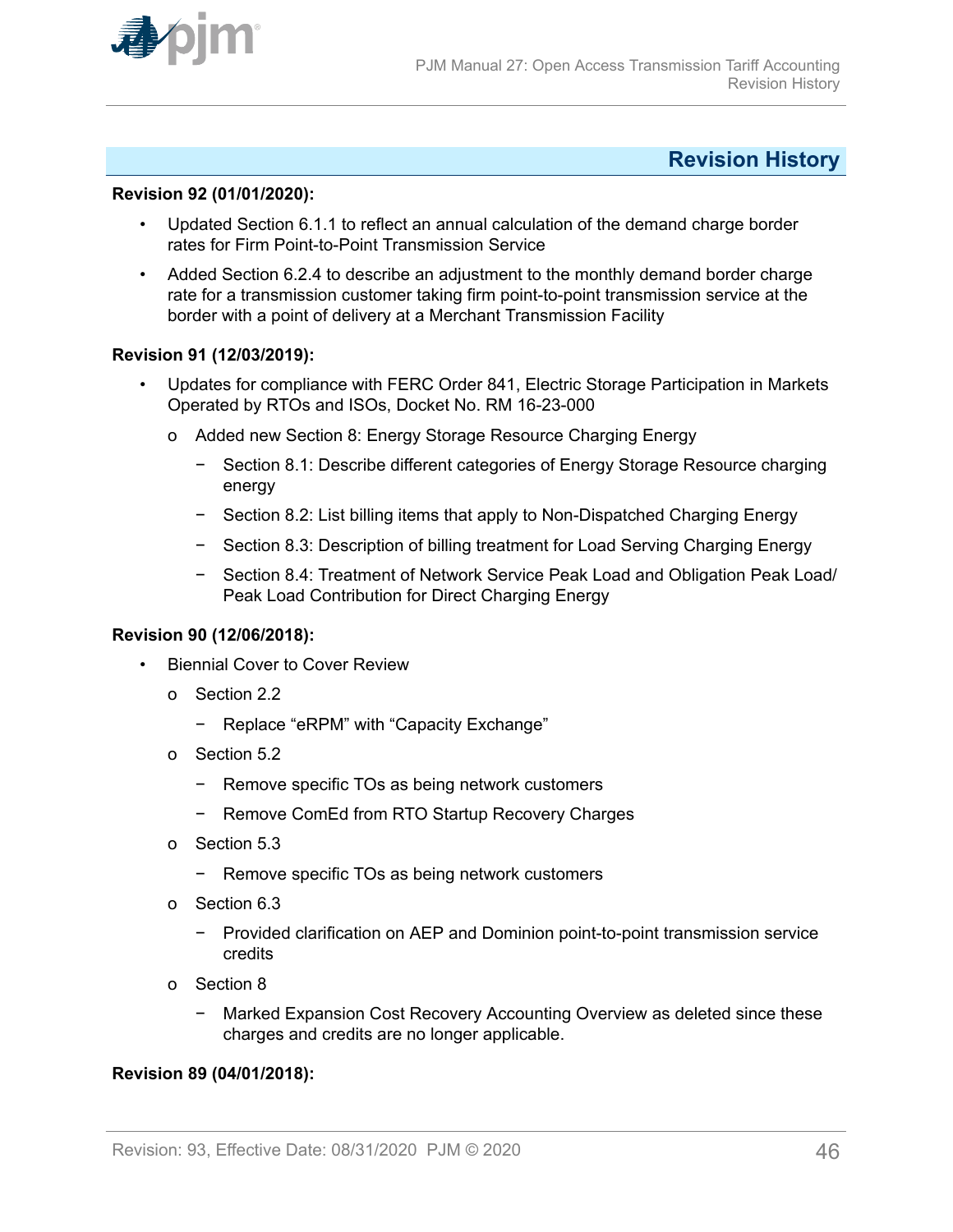

• Updated Section 4 for Five Minute Settlements (FERC Order 825) to replace references to "hourly" with "five minute".

# **Revision 88 (11/16/2017):**

• In Section 7, Black Start Service Accounting, added a description of how charges and credits are handled for a new Black Start unit.

## **Revision 87 (2/1/2017):**

- Section 5.3 Network Integration Transmission Service Credits:
	- o Removed MetEd and Penelec from TO list and added MAIT to reflect new consolidated MAIT TO entity as approved by 1/26/2017 FERC Order (ER17-214-001).

# **Revision 86 (01/26/2017):**

- Cover to Cover Periodic Review
- Added language in Section 5.2 to allow for Network Service Peak Load values submitted by Electric Distribution Companies to be scaled if the values do not sum to the Annual Network Service Peak Load for the zone.
- Updated Sections 2 and 9 to include language on funding and charges for Consumer Advocates of PJM (CAPS)
- Updated the web link in Section 7 for the Black Start Revenue Requirements posting on pjm.com.
- Removed references to Manual 35 as this manual was retired on November 17, 2016.

### **Revision 85 (07/15/2015):**

• In Section 5.2, remove a reference to a specific number of days in a year in the equation to calculate a customer's daily demand charge for network transmission service.

# **Revision 84 (01/01/2015):**

• Remove references to ATSI Low Voltage Network Integration Service Charges. Effective 1/1/2015, ATSI no longer requires dual voltage billing.

### **Revision 83 (01/01/2015):**

• Revise submission timing for peak load contributions in Section 5.2 per Docket ER15-134.

# **Revision 82 (12/01/2014):**

• Revise applicable Black Start revenue requirements in Section 7 per Docket ER14-2883.

### **Revision 81 (09/09/2013):**

• Conforming changes in Section 7, Black Start Service Accounting, for cost allocations to support the provision of cross-zonal black start support per Docket ER13-1911.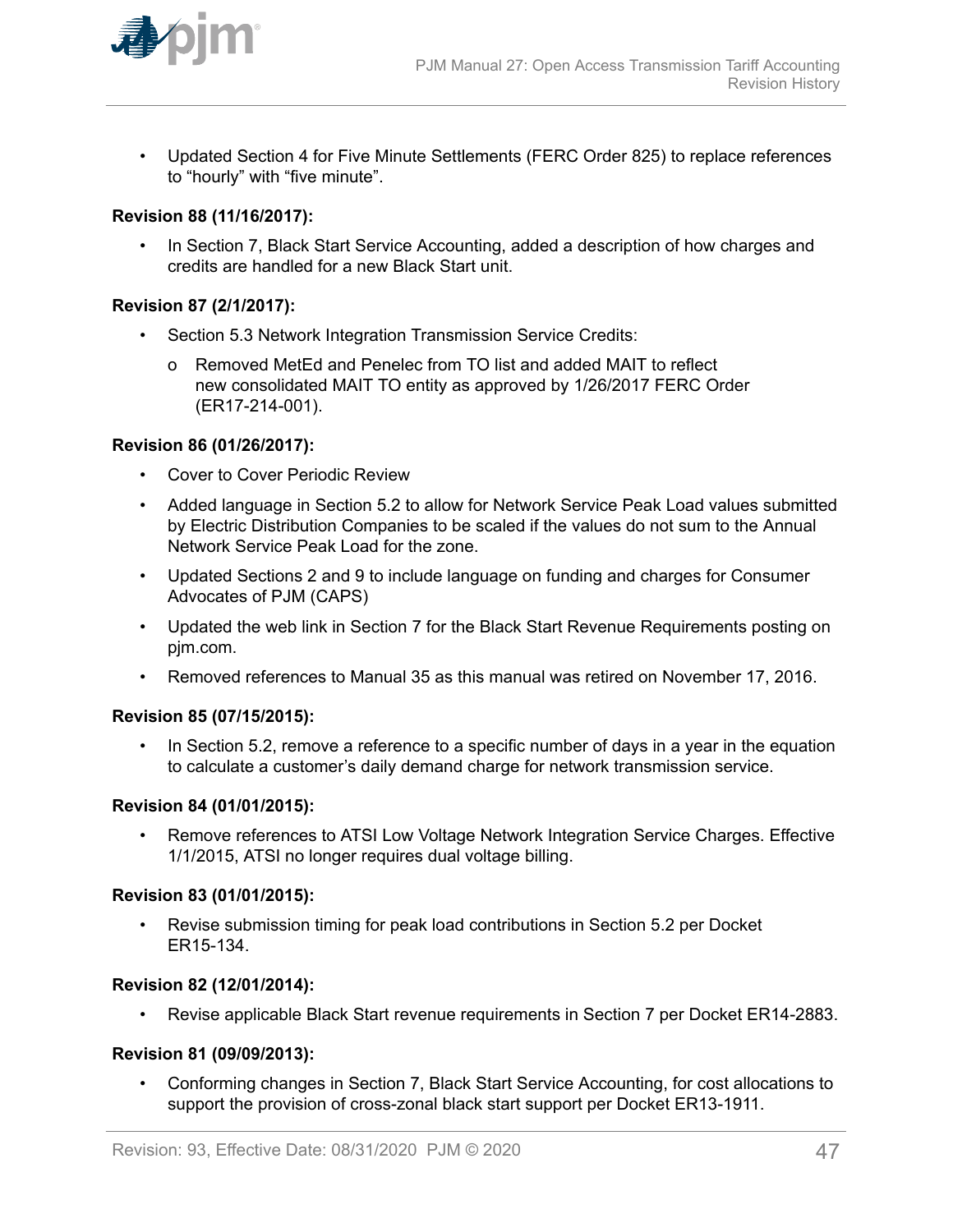

### **Revision 80 (06/01/2013):**

- Conforming changes in Sections 3, 8, 9, and 11 to incorporate rules for Residual Zone Pricing as approved by FERC in Docket(s) ER13-347. Residual metered load pricing is effective 6/1/2015.
- Changes to incorporate EKPC integration effective 06/01/2013. Section 2.2: Update to Schedule 10 charges, Section 5.3: Added EKPC to list of zones who do not pay themselves for use of their own transmission facilities, Section 8.1 and 8.1.1: Added EKPC to zones exempt from Expansion Cost Recovery Charges

### **Revision 79 (12/01/2012):**

- Black Start Service Charges Changes to Section 7 outlining the allocation of Operating Reserve Credits for the scheduling of units for Black Start service and testing of Black Start units.
- References to the eSchedules application were updated to InSchedule to reflect the recent upgrade and renaming of this PJM application

### **Revision 78 (05/22/2012)**

Section 7.2 Black Start Service Credits, updated section to comply with current version of Schedule 6A of the Tariff. The effective date for the language was November 1, 2011. The change was endorsed May 22, 2012.

### **Revision 77 (01/01/2012)**

• Updates to reflect the integration of the DEOK zone

### **Revision 76 (09/15/2011)**

• Section 4.1 Energy Imbalance Service Accounting Overview: Updated section to comply with current version of Schedule 4 of the Tariff.

### **Revision 75 (06/01/2011)**

• Updates to reflect the integration of the ATSI zone and creation of PJM Settlement, Inc.

### **Revision 74 (03/17/2010)**

• Replaced the Expansion Cost Recovery rates with a link to the PJM Guide to Billing on the pjm.com website and added the new RPM billing line items called Load Management Test Failure Charge/Credit.

### **Revision 73 (06/01/2009)**

• Removed the Network Transmission Service rate/revenue requirement table and the Black Start revenue requirement table to avoid periodic manual updates and instead reference the applicable PJM.com website addresses.

### **Revision 72 (3/1/2009)**

• Revised transmission revenue requirement and rate for the AEP zone (Exhibit 1).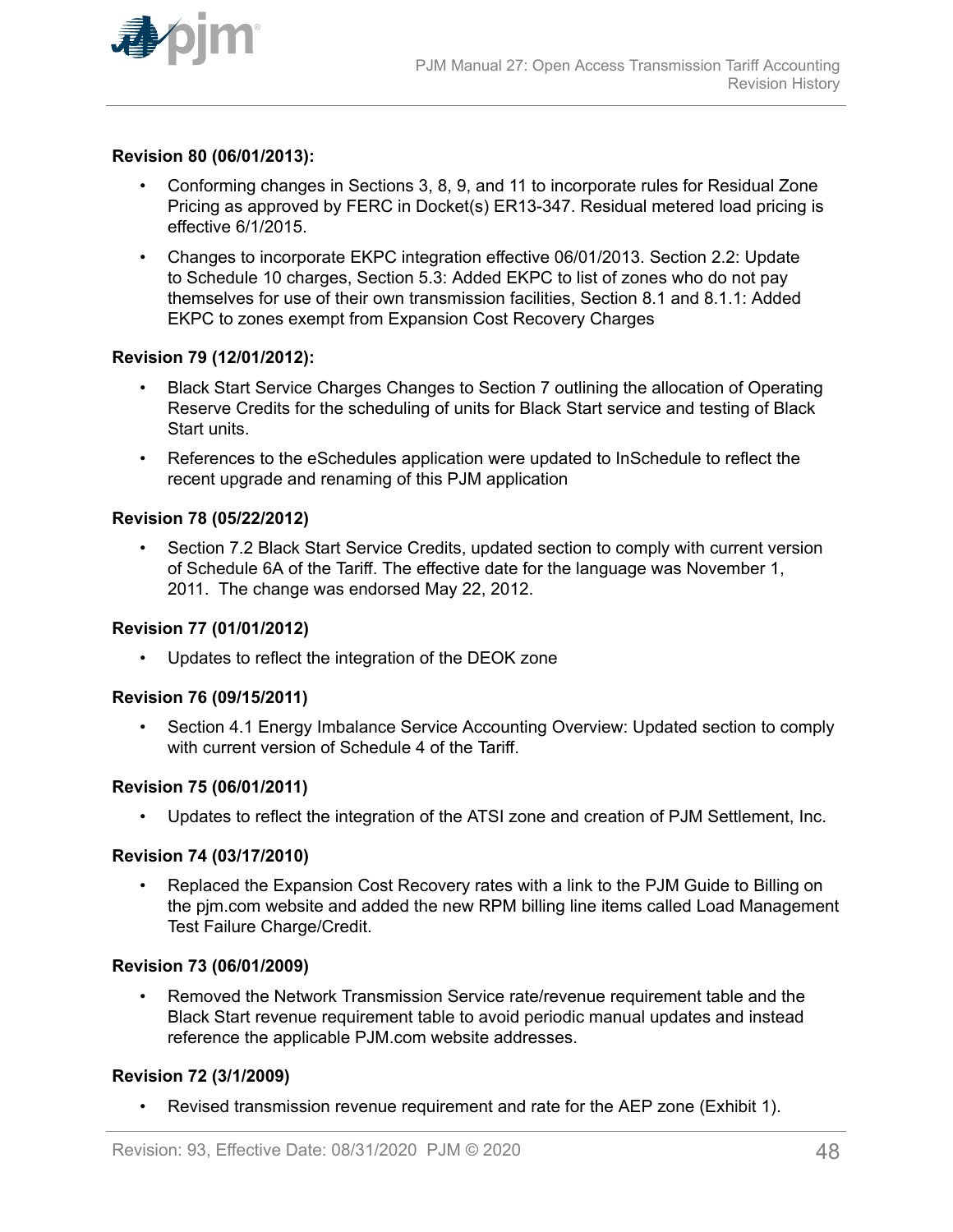

## **Revision 71 (1/01/2009)**

- Revised transmission revenue requirements and rates for PSEG and Dominion zones (Exhibit 1).
- Revised black start revenue requirements table (Exhibit 3).
- Clarified how Schedule 9 refunds apply to all quarters of the year (Section 2).
- Added descriptions of several new load reconciliation items recently implemented.

### **Revision 70 (11/01/2008)**

- Revised transmission revenue requirements and rates for PSEG and PPL (Exhibit 1).
- Revised black start revenue requirements table (Exhibit 3).

#### **Revision 69 (08/01/2008)**

- Revised black start revenue requirements table (Exhibit 3).
- Added description for the collection of Schedule 9-MMU monthly costs to Section 2 that start in August 2008.

#### **Revision 68 (06/01/2008)**

- Revised Dominion network transmission revenue requirements and rates in Exhibit 1 to reflect their formula rate approved by FERC retroactively to 1/1/2008, and added the TrAILCo revenue requirement.
- Revised Network Transmission Service Credits and Firm Point-to-Point Transmission Service Credits sections to reflect the fact that the Dominion zonal share of these credits are further allocated to Dominion's network customers effective 1/1/2008.
- Revised black start revenue requirements table (Exhibit 3).
- Added description for the collection of Schedule 9-6 AC<sup>2</sup> monthly costs to Section 2 that start in June 2008.

#### **Revision 67 (06/01/2008)**

• Revised network transmission revenue requirements and rates table (Exhibit 1) to reflect revised formula rates.

### **Revision 66 (5/1/2008)**

• Revised black start revenue requirements table (Exhibit 3).

### **Revision 65 (4/1/2008)**

- Revised transmission revenue requirements for ComEd (Exhibit 1).
- Revised black start revenue requirements table (Exhibit 3).

### **Revision 64 (2/1/2008)**

• Removed reactive revenue requirements table (Exhibit 1) per FERC order ER08-339.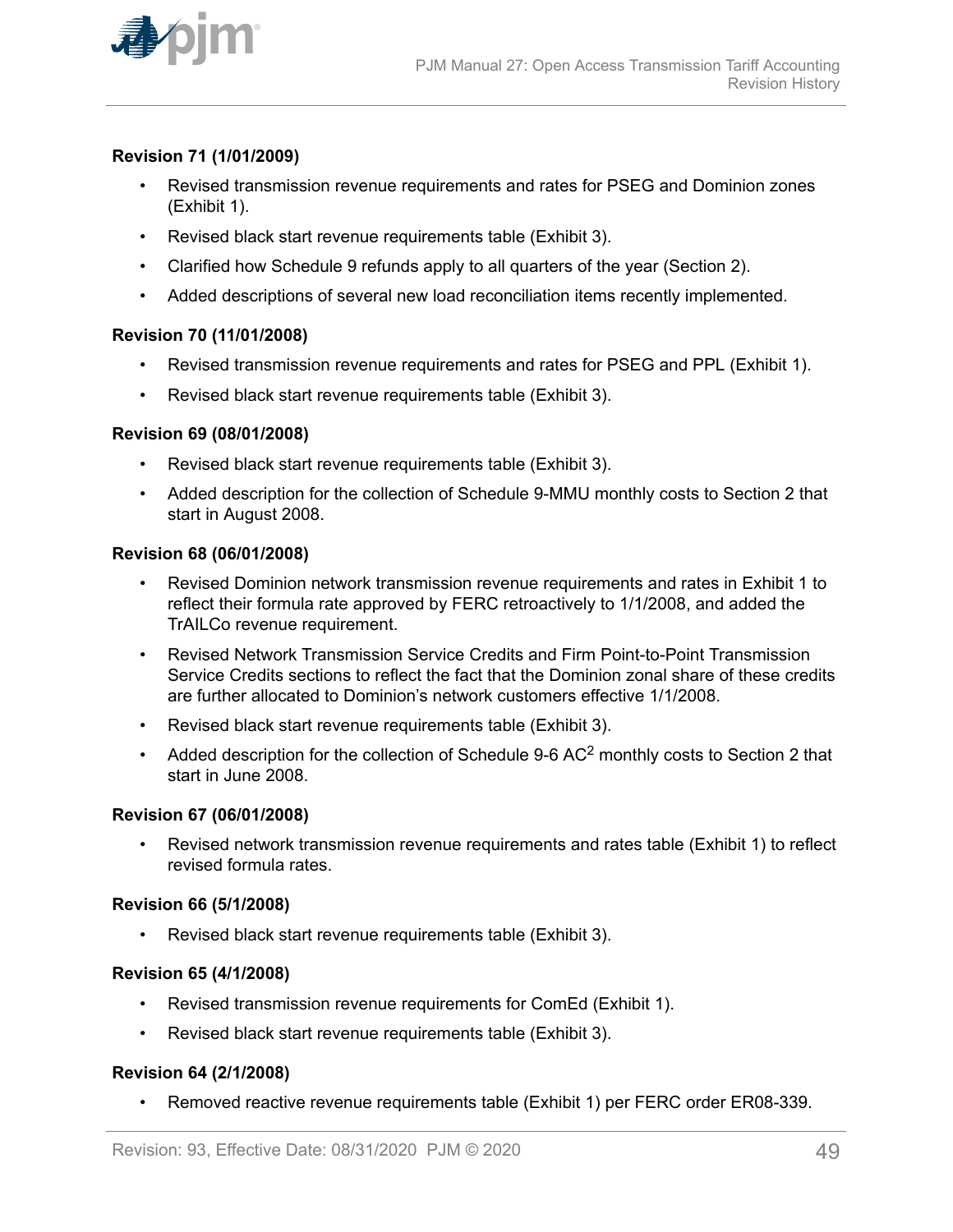

• Revised black start revenue requirements table (Exhibit 3).

### **Revision 63 (1/01/2008)**

- Revised black start revenue requirements table (Exhibit 1).
- Added ODEC as a Delmarva zonal transmission owner in Exhibit 2.
- Revised Expansion Cost Recovery Charge rates for 2008.

### **Revision 62 (1/01/2008)**

- Revised reactive revenue requirements table (Exhibit 1).
- Revised black start revenue requirements table (Exhibit 4).

### **Revision 61 (9/01/2007)**

- Revised reactive revenue requirements table (Exhibit 1).
- Revised black start revenue requirements table (Exhibit 4).

### **Revision 60 (07/01/2007)**

- Revisions were made to reflect the implementation of Marginal Losses and for general clean-up.
- Revised reactive revenue requirements table (Exhibit 1).
- Revised black start revenue requirements table (Exhibit 4).
- Revised Section 2 to reflect Schedule 9 refunds.

### **Revision 59 (06/01/2007)**

• Revisions moved to revision 60

### **Revision 58 (01/01/2007)**

- Revised black start revenue requirements table (Exhibit 4).
- Revised rates in Expansion Cost Recovery Charges (Section 8).
- Revised Duquesne's network service rate and revenue requirement (Exhibit 2).
- Revised Section 2 to include new Schedules 10-NERC and 10 RFC
- Introduction trimmed to eliminate redundant information.
- List of PJM Manuals exhibit removed, with directions given to PJM Web site where all the manuals can be found.
- Revision History permanently moved to the end of the manual

### **Revision 57 (10/01/2006)**

- Revised reactive revenue requirements table (Exhibit 2).
- Revised network transmission revenue requirements table (Exhibit 3).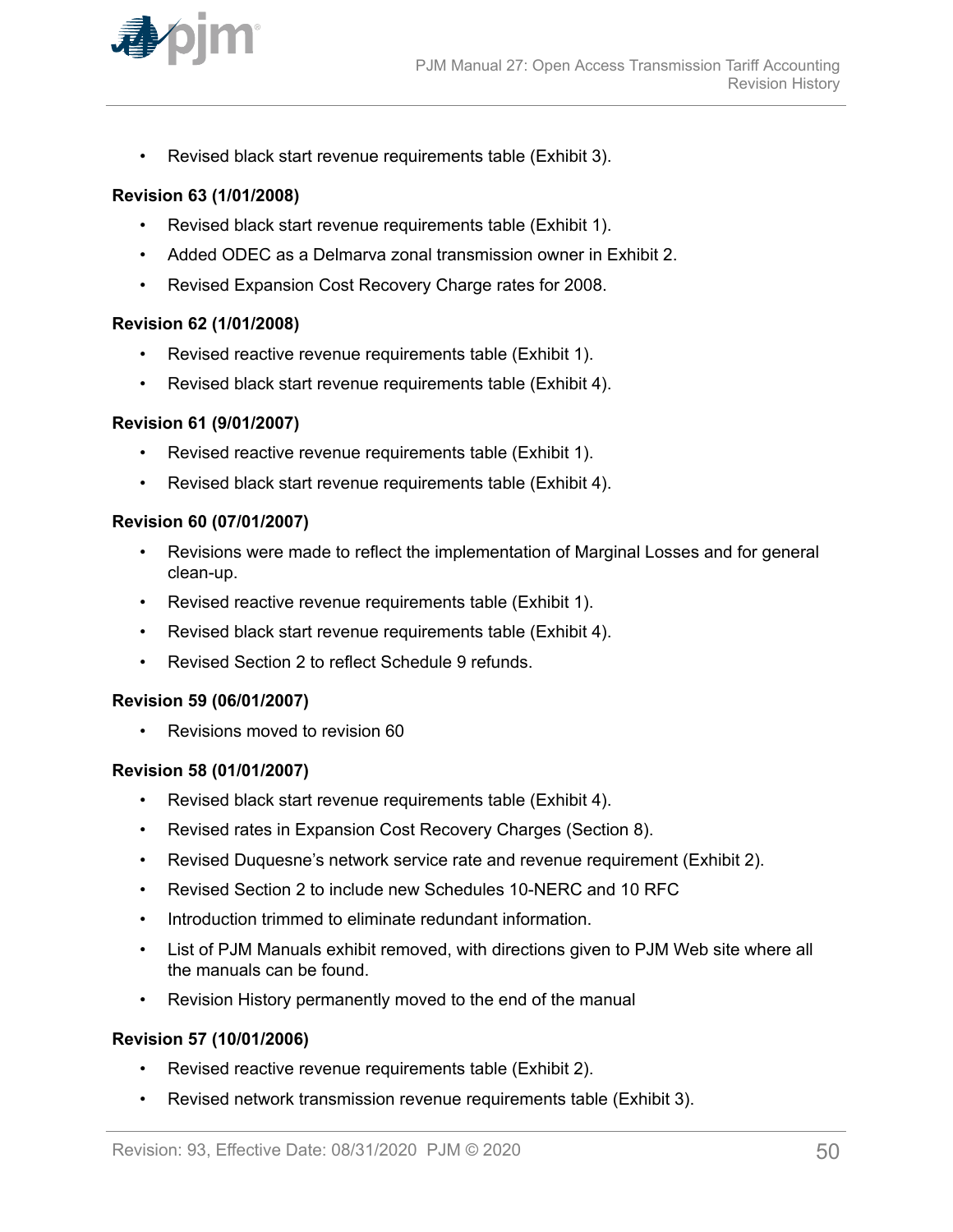

• Revised black start revenue requirements table (Exhibit 5).

### **Revision 56 (09/01/2006)**

- Revised reactive revenue requirements table (Exhibit 2).
- Revised black start revenue requirements table (Exhibit 5).

#### **Revision 55 (8/1/06)**

• Revise reactive revenue requirements table (Exhibit 2), revise network transmission revenue requirements table (Exhibit 3), and revise black start revenue requirements table (Exhibit 5).

### **Revision 54 (6/1/06)**

• Revise reactive revenue requirements table (Exhibit 2), revise network transmission revenue requirements table (Exhibit 3), revise black start revenue requirements table (Exhibit 5), revise PJM Scheduling, System Control and Dispatch Service Accounting section to reflect PJM's stated rate implementation, and revise Expansion Cost Recovery Accounting section to reflect retroactive FERC order.

### **Revision 53 (4/1/06)**

- Revise network transmission revenue requirements table (Exhibit 3), revise black start revenue requirements table (Exhibit 5), remove SECA references since the original SECA period has terminated (Section 8: Seams Elimination Cost Assignment Accounting), and remove MAAC charge references since this charge has terminated (Section 7: Mid-Atlantic Area Council Charge Accounting). Since Sections 7 and 8 were deleted, Sections 9 through 11 were renumbered accordingly.
- Revisions were made on the following pages: 29, 35, 36 and 40-45.

### **Revision 52 (3/1/06)**

- Revise reactive revenue requirements table.
- Revisions were made on the following page: 23.

### **Revision 51 (2/1/06)**

- Add new subsection to Network Service Accounting for business rules regarding the changing of settlement area definitions.
- Revisions were made on the following pages: 33 and 34.

### **Revision 50 (1/1/06)**

- Revise reactive and black start revenue requirements tables.
- Revisions were made on the following pages: 23 and 44.

### **Revision 49 (1/1/06)**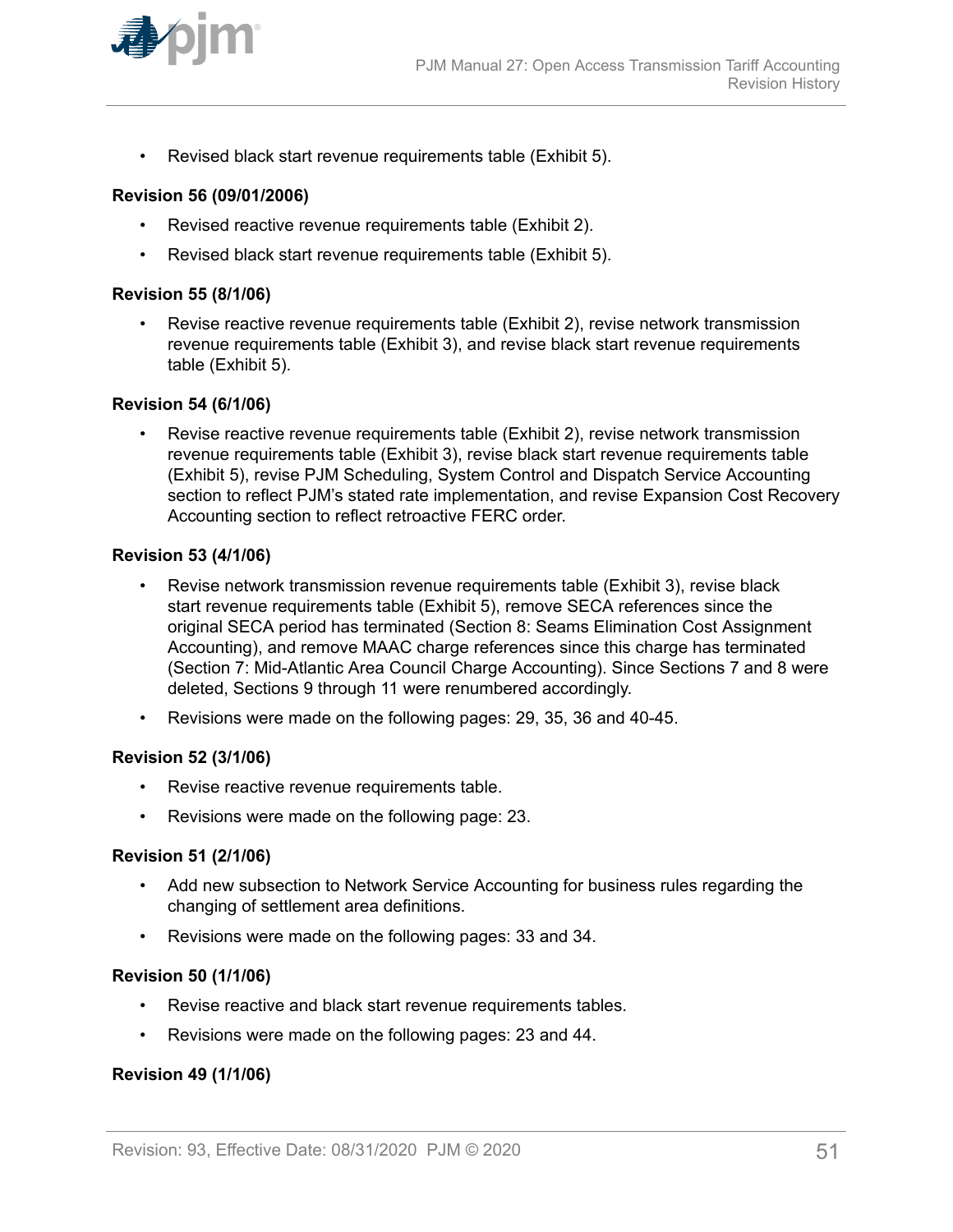

- Revise reactive and black start revenue requirements tables, add Schedule 9-OPSI billing description, and add new subsection to Network Service Accounting for nodal pricing business rules.
- Revisions were made on the following pages: 16, 19, 23, 30, 32, 33 and 44.

### **Revision 48 (11/1/05)**

• Revise reactive and black start revenue requirements tables; AEP Network Service rate, revenue requirement, and pass-through credit allocations; and, Schedule 13 (Expansion Cost Recovery) billing description.

### **Revision 47 (7/1/05)**

• Revise reactive and black start revenue requirements table, revise AECO, BGE, DPL, and PEPCO Network Service rates and revenue requirements, and add Schedule 13 (Expansion Cost Recovery) billing description.

### **Revision 46 (5/1/05)**

Revise reactive and black start revenue requirements table, clarify SECA settlements, and make changes to include Dominion.

### **Revision 45 (2/16/05)**

• Revise reactive revenue requirements table.

### **Revision 44 (1/1/05)**

• Revise reactive and black start revenue requirements tables.

### **Revision 43 (1/1/05)**

• Revise reactive and black start revenue requirements tables and the AEP network integration transmission service rate. Add Duquesne's network integration transmission service revenue requirement and rate. Remove AP revenue neutrality and transitional market expansion charge sections.

### **Revision 42 (12/22/04)**

• Revise to reflect FERC Regional Through and Out Rate (RTOR) elimination between PJM and MISO and the new SECA billing.

### **Revision 41 (11/01/04)**

• Revise reactive and black start revenue requirements tables.

### **Revision 40 (10/01/04)**

- Revise to reflect the AEP/Dayton market integration.
- Updated Exhibit 1: List of PJM Manuals to reflect new manuals

# **Revision 39 (07/31/04)**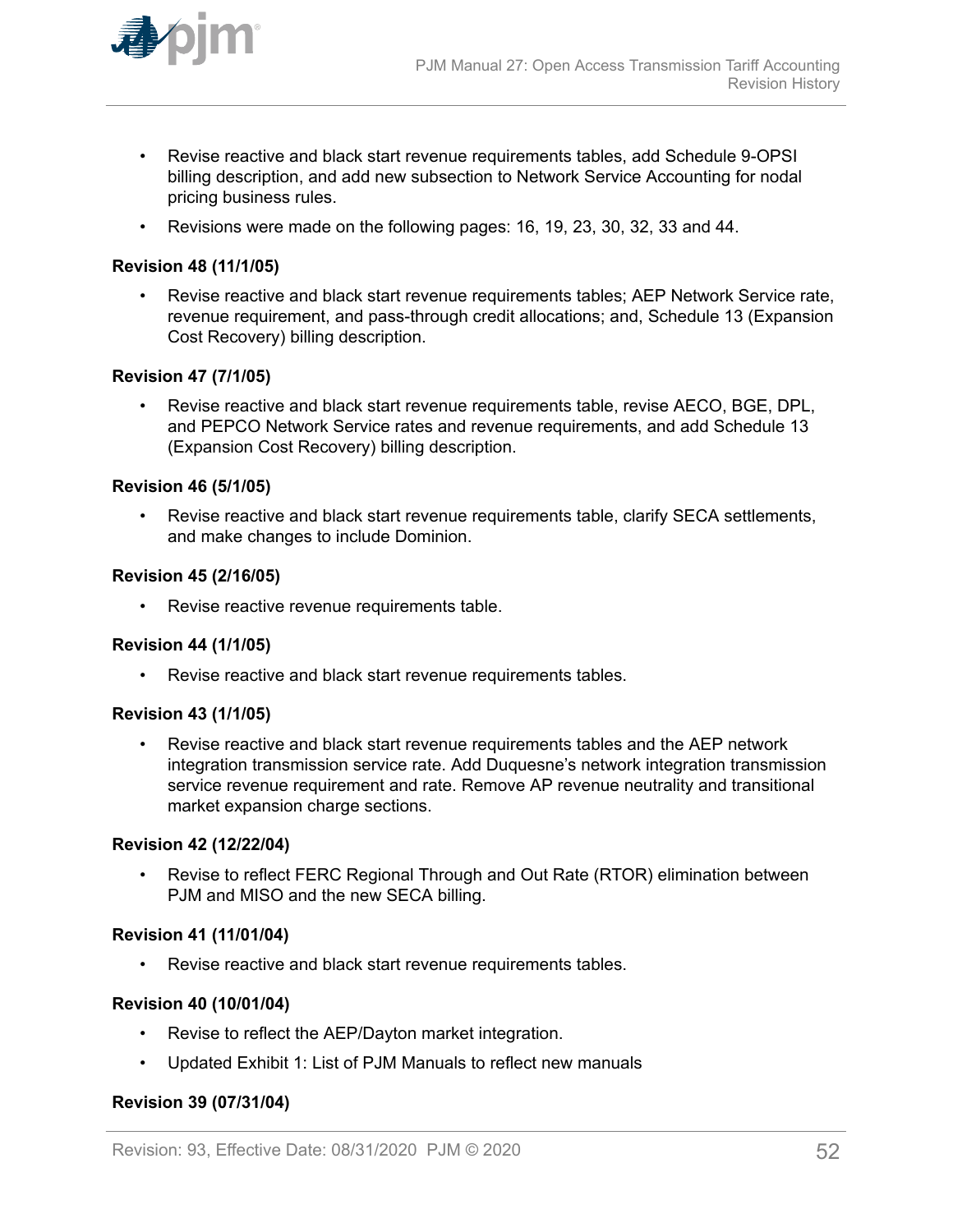

• Revised reactive revenue requirements listed in Exhibit 2 of Section 3: Reactive Supply & Voltage Control from Generation Sources Service Accounting.

### **Revision 38 (06/30/04)**

• Revised reactive revenue requirements listed in Exhibit 2 of Section 3: Reactive Supply & Voltage Control from Generation Sources Service Accounting.

### **Revision 37 (06/01/04)**

• Revised annual black start revenue requirements listed in Exhibit 5 of Section 11: Black Start Service Accounting.

### **Revision 36 (05/01/04)**

- Globally changed all references from "*PJM Control Area*" to "*PJM Region*"
- Revised Section 2: Scheduling, System Control & Dispatch Service Accounting to incorporate the changes to PJM Service Category; Capacity Resource and Obligation Management Service (Schedule 9-5).
- Revised annual reactive revenue requirements listed in Exhibit 2 of Section 3: Reactive Supply & Voltage Control from Generation Sources Service Accounting.
- Revised annual transmission owner revenue requirements listed in Exhibit 3 of Section 5: Network Integration Transmission Service Accounting.
- Revised firm point-to-point transmission service rates listed in Exhibit 4 of Section 6: Point-to-Point Transmission Service Accounting.
- Revised Section 6: Point-to-Point Transmission Service Accounting to incorporate the changes to the Point-to-Point Transmission Service credit allocations.
- Revised Section 9: Transitional Market Expansion Accounting to incorporate the change that these charges do not apply to energy either delivered to load or input into the Transmission System in the PJM zone comprised of Commonwealth Edison.
- Added Section 10: Expansion Integration Accounting and re-numbered other sections accordingly.
- Updated PJM List of Manuals to reflect new manuals

### **Revision 35 (05/01/04)**

• Revised Section 2: Scheduling, System Control & Dispatch Service Accounting to incorporate the changes to PJM Service Categories; FTR Administration (Schedule 9-2) and Market Support Services (Schedule 9-3).

### **Revision 34 (04/01/04)**

• Revised annual reactive revenue requirements listed in Exhibit 2 of Section 3: Reactive Supply & Voltage Control from Generation Sources Service Accounting.

# **Revision 33 (01/01/04)**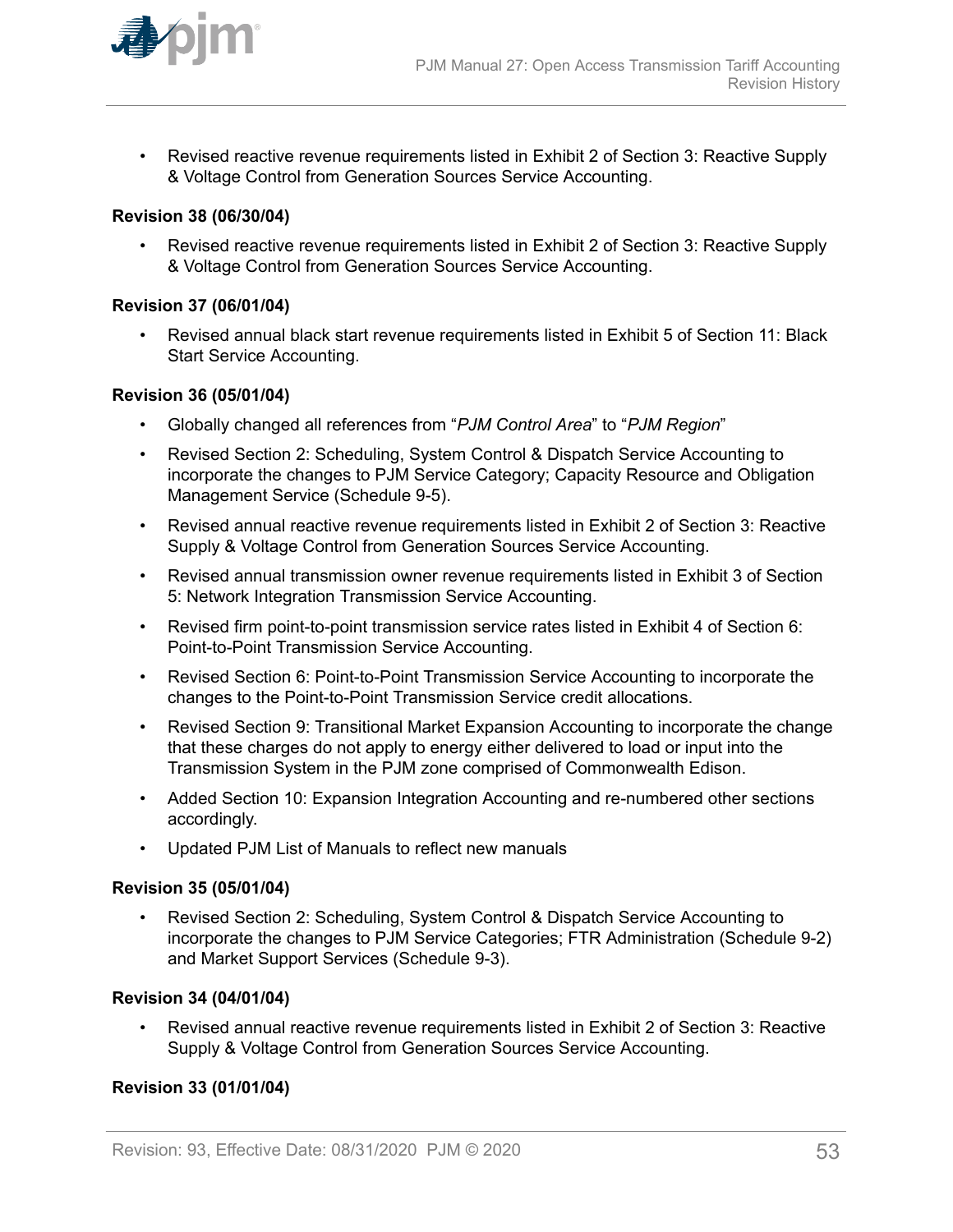

- Revised annual reactive revenue requirements listed in Exhibit 2 of Section 3: Reactive Supply & Voltage Control from Generation Sources Service Accounting.
- Revised Exhibit 1: List of PJM Manuals to reflect two new eFuel manuals

### **Revision 32 (10/01/03)**

• Revised annual reactive revenue requirements listed in Exhibit 2 of Section 3: Reactive Supply & Voltage Control from Generation Sources Service Accounting.

### **Revision 31 (09/01/03)**

- Revised annual reactive revenue requirements listed in Exhibit 2 of Section 3: Reactive Supply & Voltage Control from Generation Sources Service Accounting.
- Revised annual black start revenue requirements listed in Exhibit 5 of Section 10: Black Start Service Accounting.

### **Revision 30 (07/01/03)**

- Revised annual reactive revenue requirements listed in Exhibit 2 of Section 3: Reactive Supply & Voltage Control from Generation Sources Service Accounting.
- Revised annual black start revenue requirements listed in Exhibit 5 of Section 10: Black Start Service Accounting.

### **Revision 29 (06/01/03)**

- Revised Section 5: Network Integration Transmission Service Accounting to reflect the revised procedures to calculate the Network Customer's daily peak load contribution in accordance with FERC's order requiring the use of Network Service Peak Load (NSPL) contributions based on metered peaks instead of unrestricted peaks (Docket EL02-121).
- Changed references to "Fixed Transmission Rights" to "Financial Transmission Rights."
- Schedule 9-5. Revised the sentence "Usage of this service is defined as the sum of the Load-Serving Entity's daily Accounted-For Obligations and Available Capacity Obligations during the month without any reduction for ALM Credit, plus the Capacity Resource Owner's Unforced Capacity and Available Capacity, both measured in MWd" to "Usage of this service is defined as the sum of the Load-Serving Entity's daily Accounted-For Obligations during the month without any reduction for ALM Credit, plus the Capacity Resource Owner's Unforced Capacity, measured in MWd."
- Removed the sentence. "In addition, PJM will charge a one-time sign-on fee of \$5,000 for each new PJM eCapacity account."
- Changed all references from "*PJM Interconnection, L.L.C.*" to "*PJM*."
- Renamed Exhibits I.1 through 10.1 to Exhibit 1 through Exhibit 5.
- Reformatted to new PJM formatting standard.
- Renumbered pages to consecutive numbering.

### **Revision 28 (04/01/03)**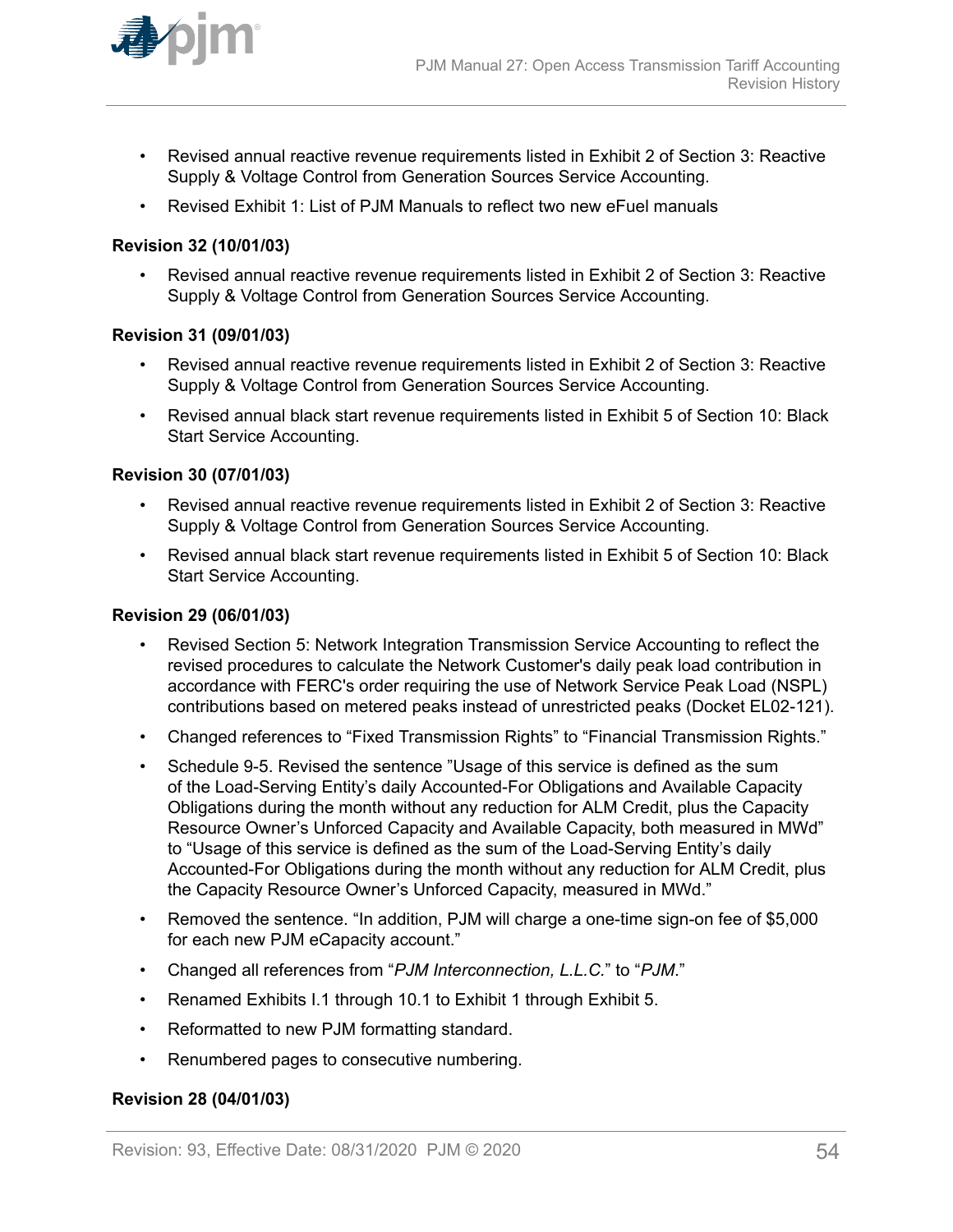

• Revised annual reactive revenue requirements listed in Exhibit 2 of Section 3: Reactive Supply & Voltage Control from Generation Sources Service Accounting.

# **Revision 27 (04/01/03)**

• Revised annual reactive revenue requirements listed in Exhibit 2 of Section 3: Reactive Supply & Voltage Control from Generation Sources Service Accounting.

### **Revision 26 (02/01/03)**

• Revised annual reactive revenue requirements listed in Exhibit 2 of Section 3: Reactive Supply & Voltage Control from Generation Sources Service Accounting.

### **Revision 25 (02/01/03)**

• Revised annual reactive revenue requirements listed in Exhibit 2 of Section 3: Reactive Supply & Voltage Control from Generation Sources Service Accounting.

### **Revision 24 (01/01/03)**

• Revised annual reactive revenue requirements listed in Exhibit 2 of Section 3: Reactive Supply & Voltage Control from Generation Sources Service Accounting.

# **Revision 23 (01/01/03)**

• Revised Annual Black Start Revenue Requirements in Exhibit 5 of Section 10: Black Start Service Accounting.

### **Revision 22 (01/01/03)**

- Revised annual reactive revenue requirements listed in Exhibit 2 of Section 3: Reactive Supply & Voltage Control from Generation Sources Service Accounting. The addition of Commonwealth Chesapeake, L.L.C. was effective 11/01/02.
- Revised Section 2: Scheduling, System Control & Dispatch Service Accounting.

# **Revision 21 (12/01/02)**

• Added new Section 10: Black Start Service Accounting. Re-numbered existing Section 10: Billing as new Section 11.

### **Revision 20 (09/01/02)**

• Revised annual reactive revenue requirements listed in Exhibit 2 of Section 3: Reactive Supply & Voltage Control from Generation Sources Service Accounting.

### **Revision 19 (07/01/02)**

• Revised annual reactive revenue requirements listed in Exhibit 2 of Section 3: Reactive Supply & Voltage Control from Generation Sources Service Accounting.

# **Revision 18 (04/01/02)**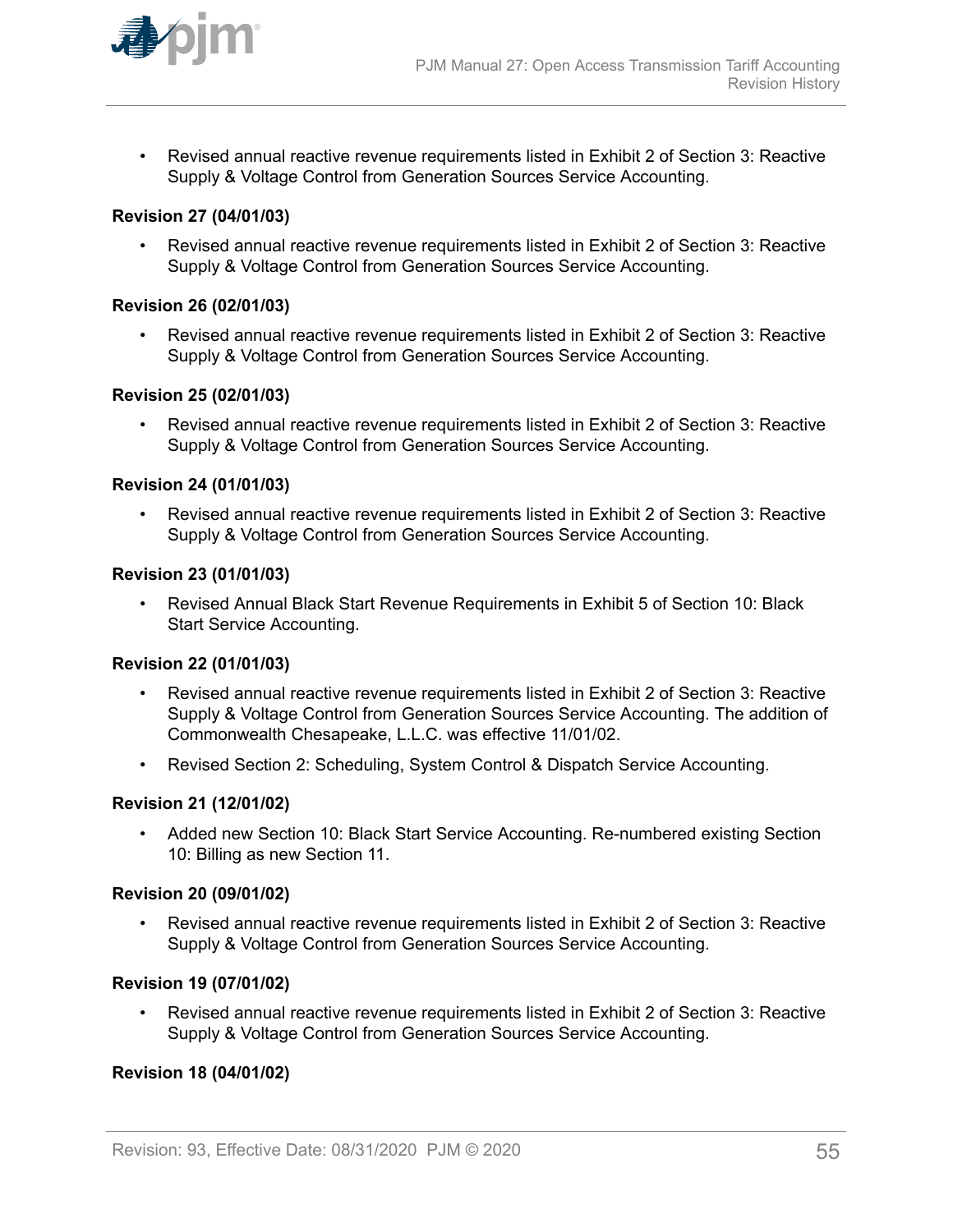

• Revised to reflect the changes to incorporate the PJM West Region and Rockland Electric Company.

# **Revision 17 (01/01/02)**

• Revised annual reactive revenue requirements listed in Exhibit 2 of Section 3: Reactive Supply & Voltage Control from Generation Sources Service Accounting.

### **Revision 16 (10/01/01)**

• Revised annual reactive revenue requirements listed in Exhibit 2 of Section 3: Reactive Supply & Voltage Control from Generation Sources Service Accounting.

### **Revision 15 (09/01/01)**

• Revised annual reactive revenue requirements listed in Exhibit 2 of Section 3: Reactive Supply & Voltage Control from Generation Sources Service Accounting.

### **Revision 14 (08/01/01)**

• Revised annual reactive revenue requirements listed in Exhibit 2 of Section 3: Reactive Supply & Voltage Control from Generation Sources Service Accounting.

# **Revision 13 (07/23/01)**

• Revised annual reactive revenue requirements listed in Exhibit 2 of Section 3: Reactive Supply & Voltage Control from Generation Sources Service Accounting.

### **Revision 12 (06/01/01)**

• Revised to reflect new Transmission Service and Reactive Rates.

### **Revision 11 (01/01/01)**

- Revised to reflect the new unbundled PJM Scheduling, System Control and Dispatch Service accounting method (Tariff Schedule 9) and the new Mid-Atlantic Area Council Charge billing (Tariff Schedule 10) to be effective 01/01/2001.
- Removed Attachment A: Definitions and Abbreviations. Attachment A is being developed into a 'new' **PJM Manual 35:** *Definitions and Abbreviations*.

### **Revision 10 (10/01/00)**

• Revised to reflect the new Reactive Supply and Voltage Control from Generation Sources Service (Tariff Schedule 2) accounting method as approved by FERC (Docket No. ER00-3327) to be effective 10/01/2000.

### **Revision 09 (06/01/00)**

• Sections 5, 6 & 7: Revised to reflect new point-to-point transmission service rates as approved by FERC.

### **Revision 08 (09/23/99)**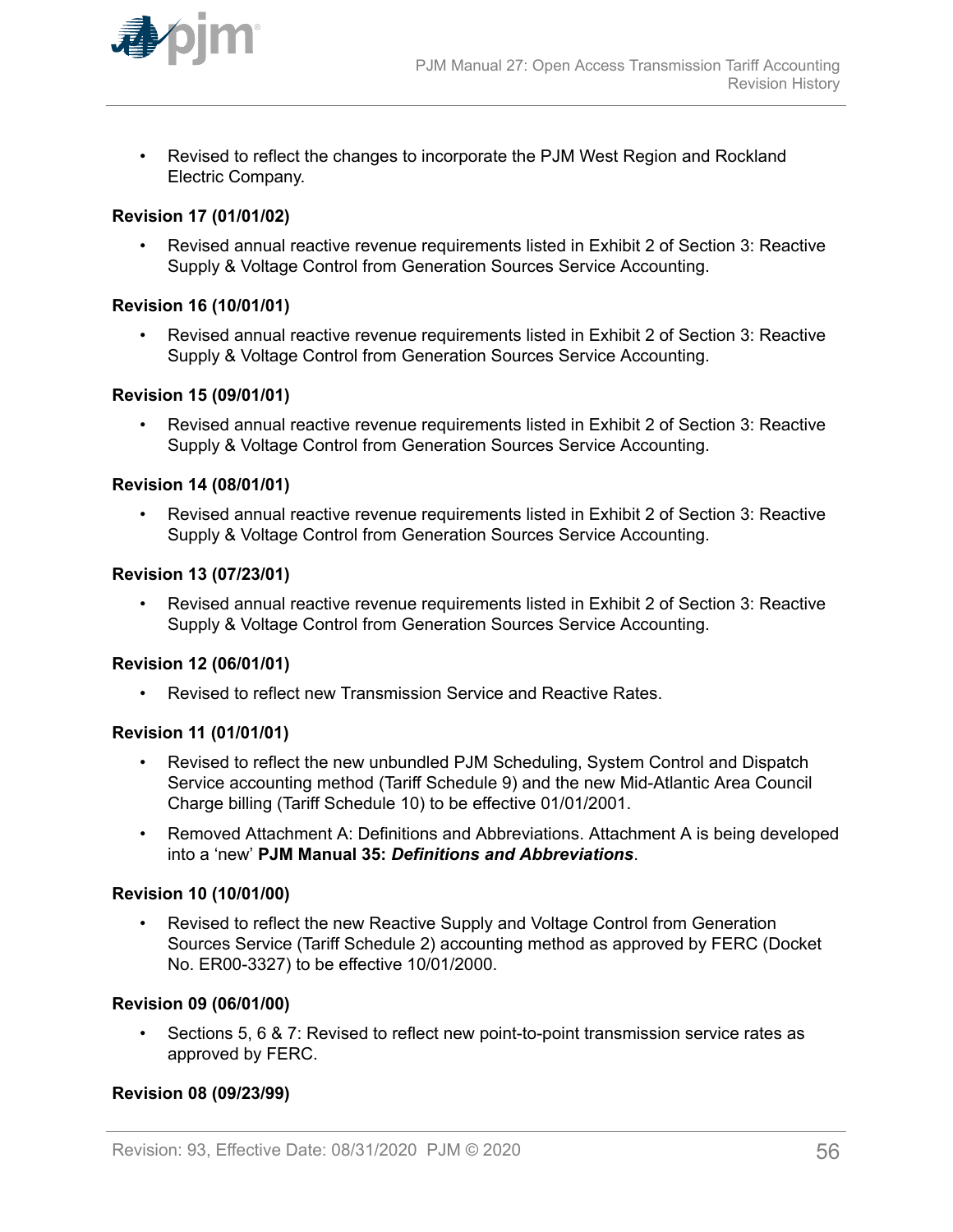

- Section 2: Scheduling, System Control, & Dispatch Service Accounting
- Revised to reflect the new RTO Scheduling, System Control, & Dispatch Service (Schedule 1A) Accounting methodology which was approved by the FERC.

### **Revision 07 (06/01/99)**

- Section 5: Network Integration Transmission Service Accounting
- Revised 'Exhibit 3: Annual Transmission Revenue Requirements' for AE Zone.
- Section 6: Point-to-Point Transmission Service Accounting Overview
- Revised 'Exhibit 4: Firm Point-to-Point Transmission Service Rates' for AE Zone.
- Revised 'Exhibit 5: Non-Firm Point-to-Point Transmission Service Delivery Rates' for AE Zone.

### **Revision 06 (04/01/99)**

- Section 2: Scheduling, System Control, & Dispatch Service Accounting
- Added reconciliation billing for PJM and RTO Scheduling, System Control & Dispatch Services charges.

### **Revision 05 (01/01/99)**

- Section 2: Scheduling, System Control, & Dispatch Service Accounting
- Added calculation of RTO scheduling, system control, and dispatch service credits and charges.
- Section 3: Reactive Supply & Voltage Control Service Accounting
- Modified calculation of Reactive Charges and Rates (Exhibit 2)
- Section 5: Network Integration Transmission Service Accounting
- Updated the RTO's Annual Transmission Revenue Requirements (Exhibit 3)
- Revised the Network Integration Transmission Service Charge calculations from monthly to daily.
- Section 6: Point-to-Point Transmission Service Accounting
- Updated Firm and Non-Firm Point-to-Point Transmission Service Rates (Exhibit 4 and 6.2)
- In addition, changes were made throughout the manual for implementation of Pennsylvania Customer Choice.

### **Revision 04 (07/31/98)**

- Section 5: Network Integration Transmission Service Accounting
- Modified discussion of RTO payment for use of their own transmission facilities in "Network Integration Transmission Service Charges" and "Network Integration Transmission Service Credits"